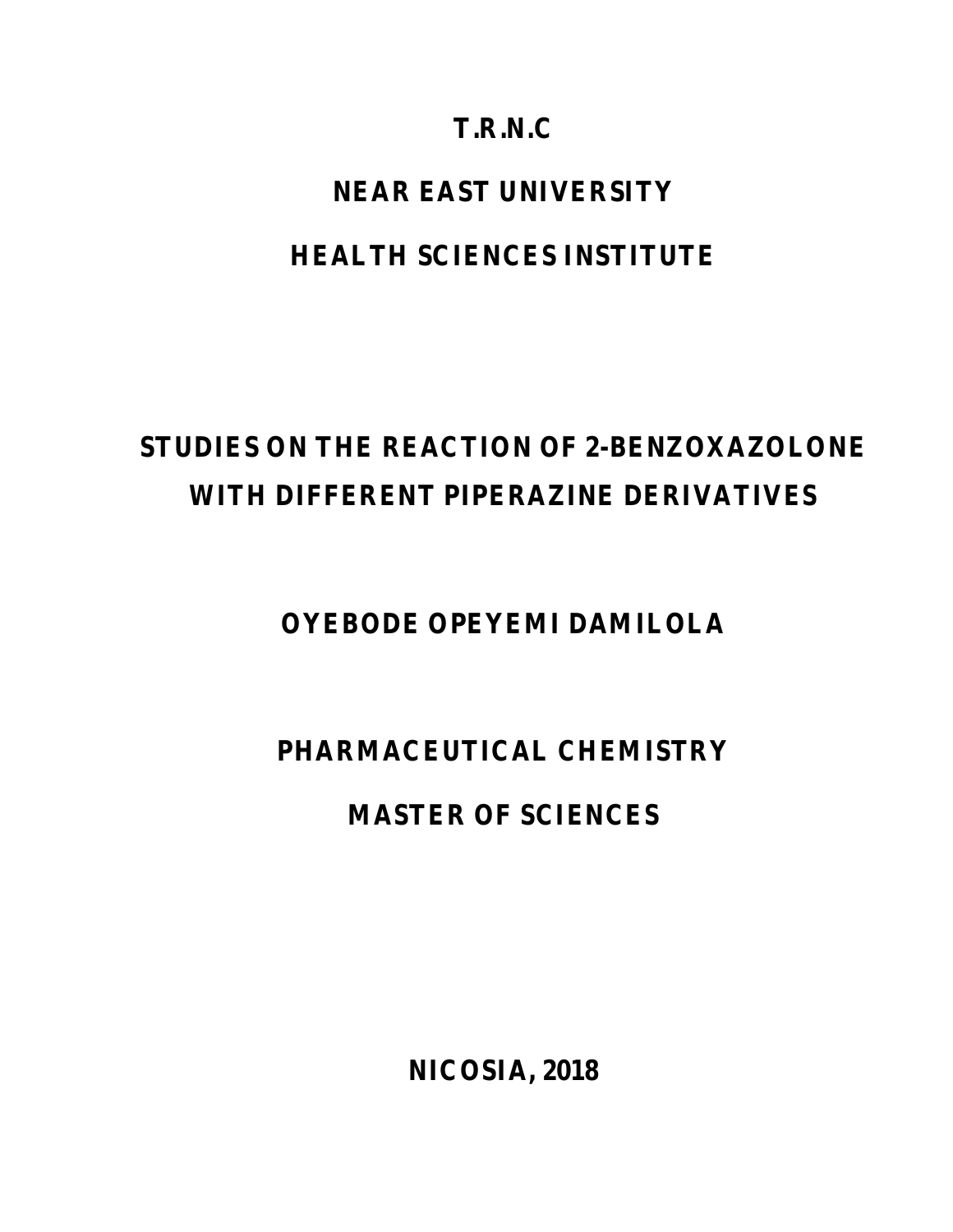# **T.R.N.C**

# **NEAR EAST UNIVERSITY**

# **HEALTH SCIENCES INSTITUTE**

# **STUDIES ON THE REACTION OF 2-BENZOXAZOLONE WITH DIFFERENT PIPERAZINE DERIVATIVES**

# **OYEBODE OPEYEMI DAMILOLA**

# **20166453**

# **PHARMACEUTICAL CHEMISTRY**

# **MASTER OF SCIENCE THESIS**

**ADVISOR**

Assist. Prof. Dr. Banu KE ANLI

**NICOSIA, 2018**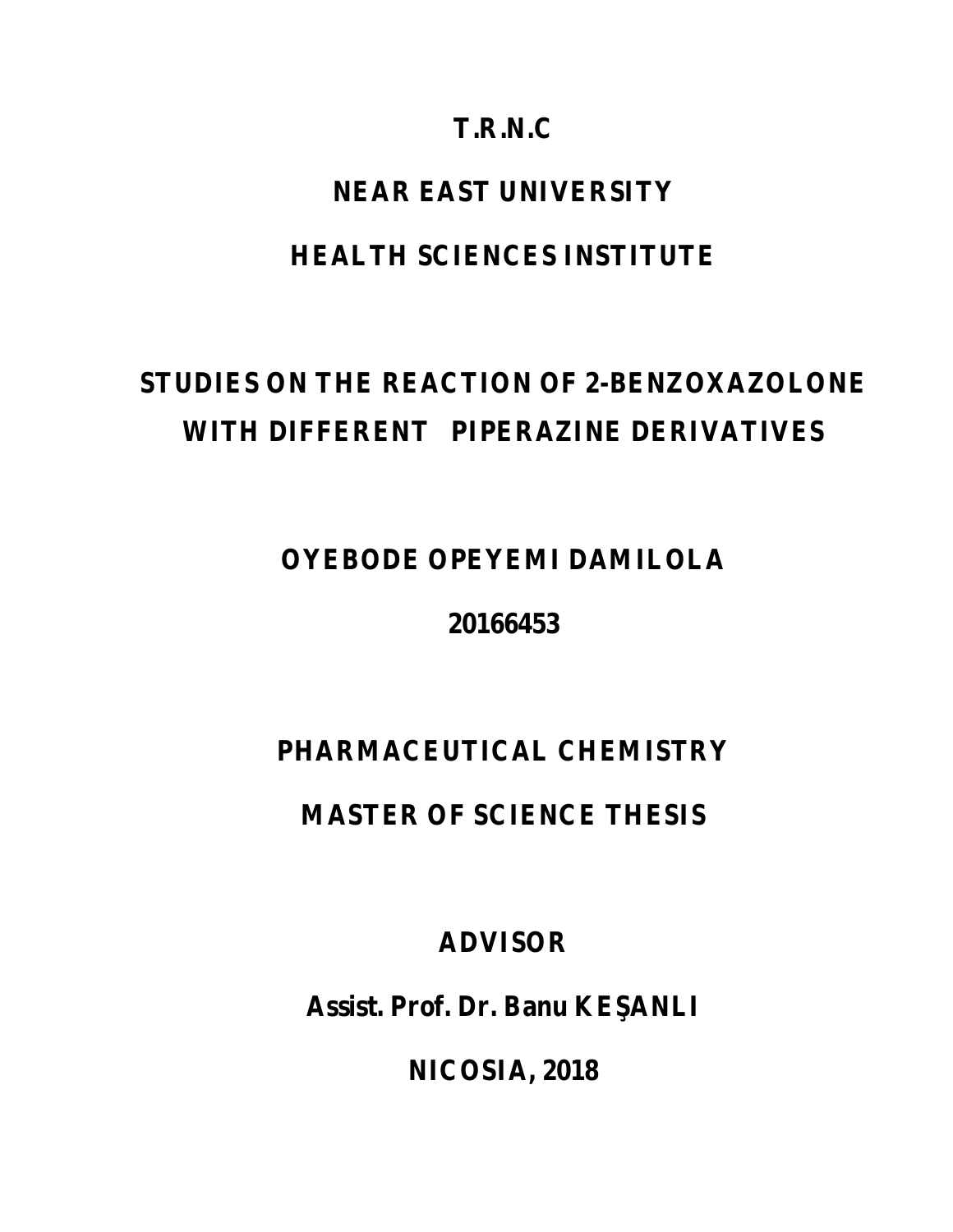# **THE DIRECTORATE OF HEALTH SCIENCE INSTITUTE**

This study has been accepted by the thesis committee for the degree of Master of Science in Pharmaceutical Chemistry.

Thesis Committee

Chair of committee: Assist. Prof. Dr. Aybike YEKTAO LU

Eastern Mediterranean University

Member: Assist. Prof. Dr. Yusuf MÜLAZ M

Near East University

Supervisor: Assist. Prof. Dr. Banu KE ANLI

Near East University

Approval:

According to the relevant articles of the Near East University Postgraduate Study – Education and Examination Regulations, this thesis has been approved by the member of the thesis committee and the decision of the Board of Directors of the Institute.

Prof. Dr. K. Hüsnü Can Baer.

Director of Institute of Health Science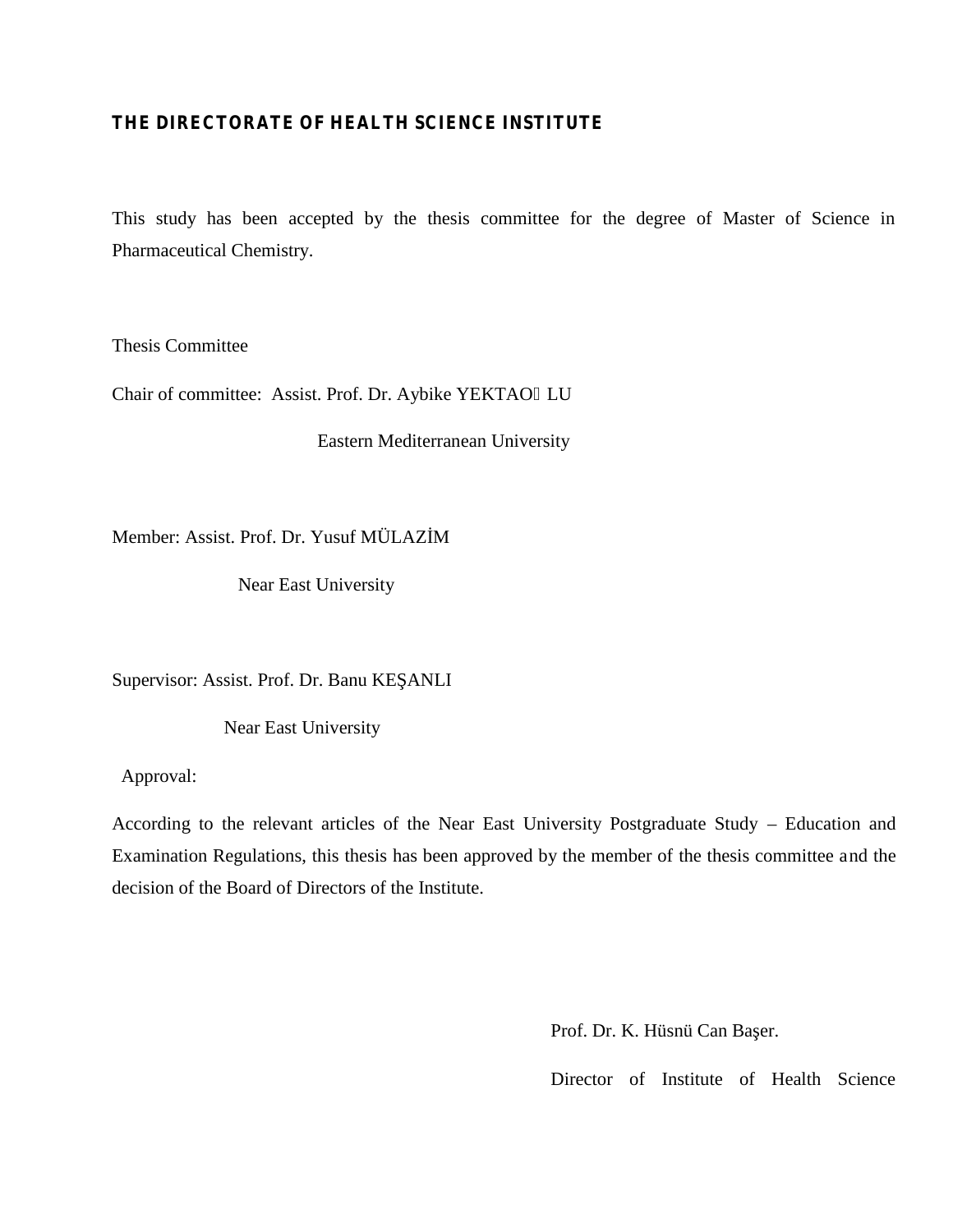# **ACKNOWLEDGEMENT**

I am grateful to God Almighty, who has supported, cared and in all ways expresses Himself as the Lord over my life. I am also grateful to my dear mother for her moral teachings, spiritual guidiance and her financial support. May the lord reward you greatly ma.

To the entire staff of the Department of Pharmaceutical Chemistry, Near East University most especially Assist. Prof. Dr. Banu KE ANLI and Assist. Prof. Dr. Yusuf MÜLAZ M, I say a big thank you for your support, patience and guidiance towards the completion of my thesis work.

To my friends, coursemates and church members (RCCG Shekina Parish, Mağusa) I thank you all very much for being a blessing to my life. I love you all so very much.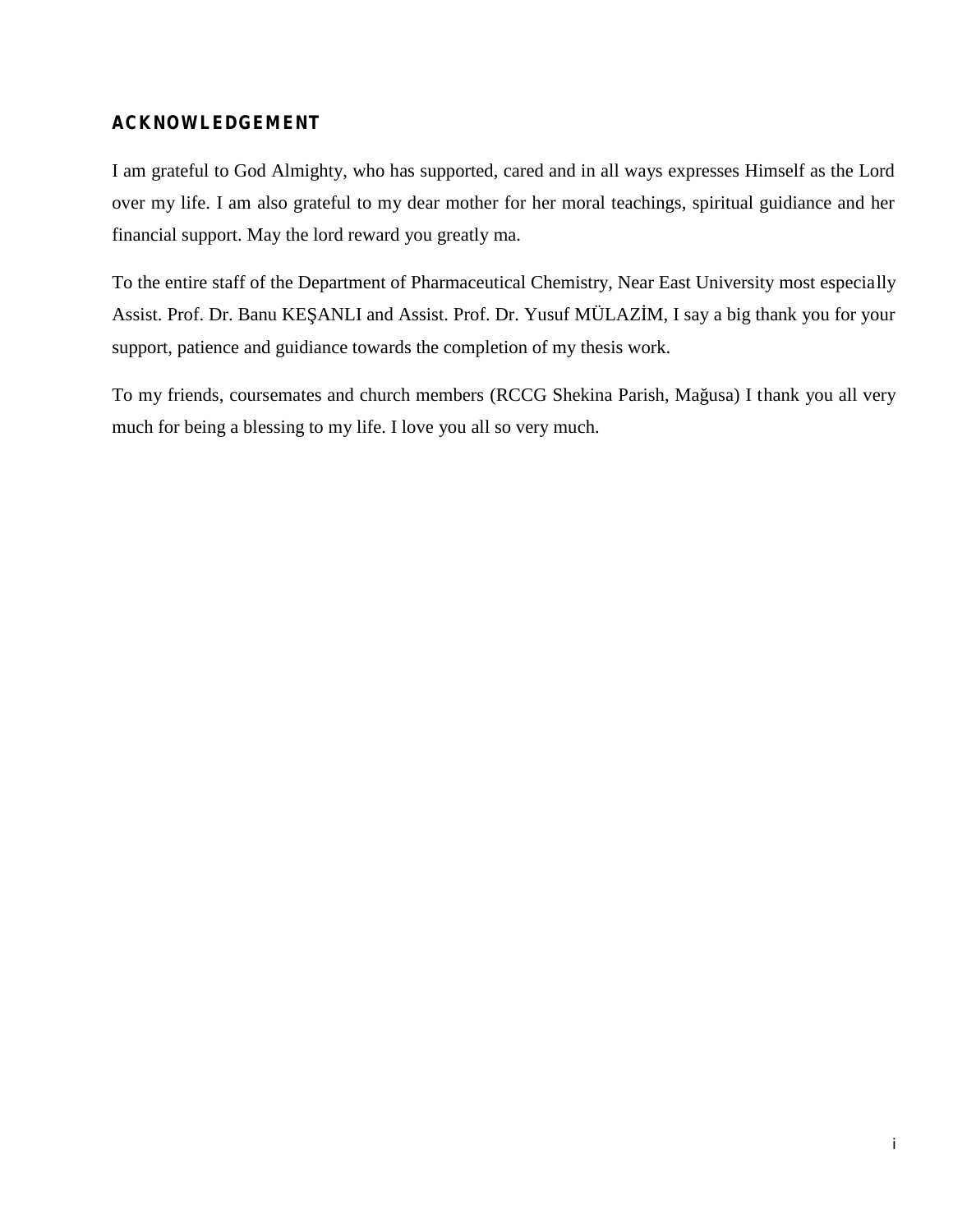# **DEDICATION**

I dedicate this thesis work to my dearest mother for her ever supportive personality and for always believing in me.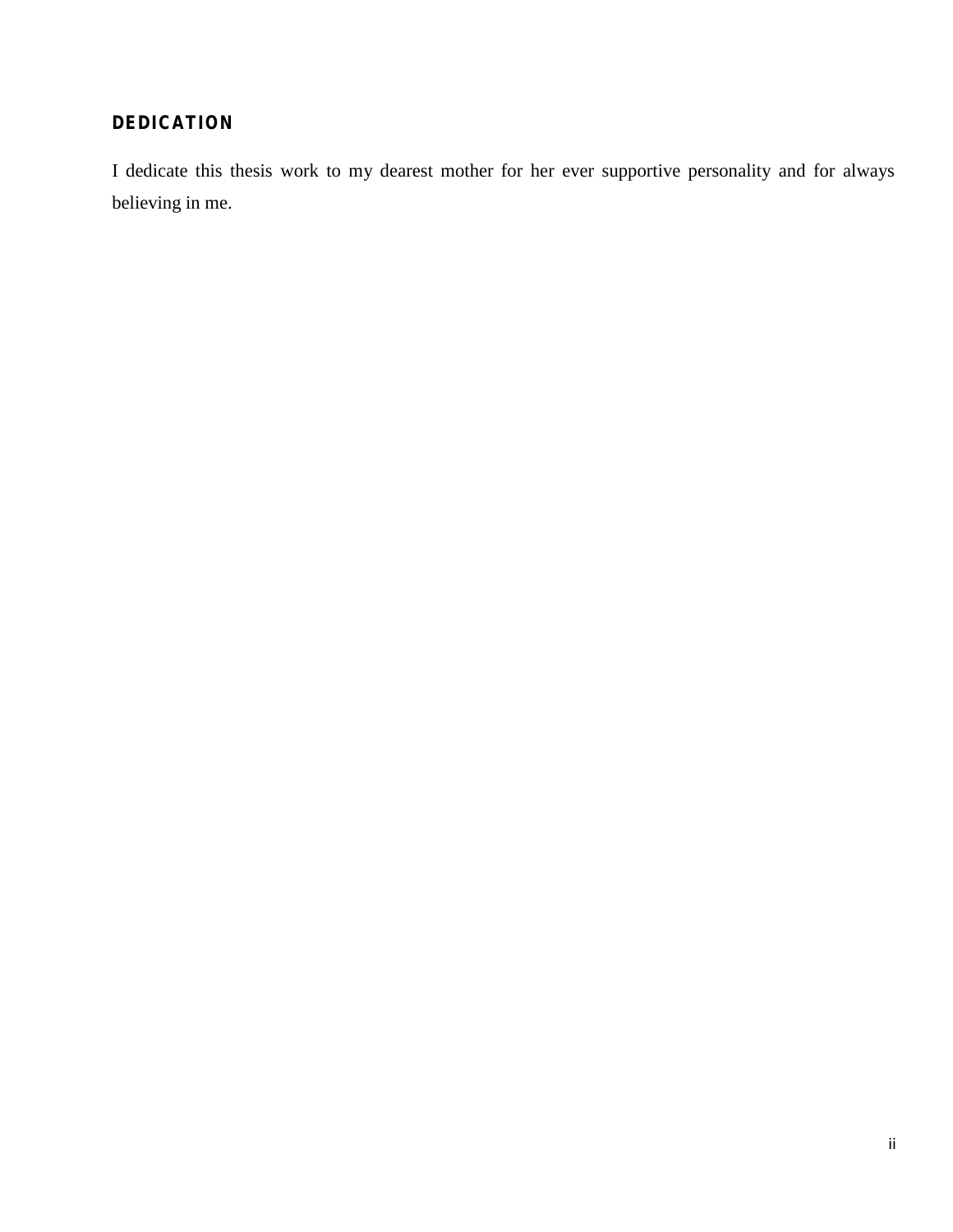# **ABSTRACT**

Non Steroidal Anti-Inflammatory Drugs functions by hindering cyclooxygenase (COX) enzymes. This results in complications such as gastrointestinal damage, ulcer amongst others.

The disclosure of COX-2 specific inhibitors has made it possible for the production of drugs that reduces inflammation without evacuating the defensive prostaglandins created by COX-1 enzymes in the stomach and kidney.

2(3H)- benzoxazolone is one of the flexible heterocyclic compound that shows an extensive variety of pharmacological properties which includes analgesic and anti-inflammatory activities. In this study, 2 fluorophenyl piperazine was made to react with 2(3H)-benzoxazolone at postion 3 using Mannich reaction (**Compound 1**). Also, phenyl piperazine was made to react with 6-bromoacetyl benzoxazolone at the  $6<sup>th</sup>$  position at room temperature. (**Compound 2**)

The reactions were monitored by TLC and melting point. FT-IR and <sup>1</sup>H-NMR analysis were used to determine the chemical structures of the synthesized compounds.

**Keywords**: 2(3H)-benzoxazolone, 6-bromoacetylbenzoxazolone, Mannich reaction, phenylpiperazine, analgesics, anti-inflammatory.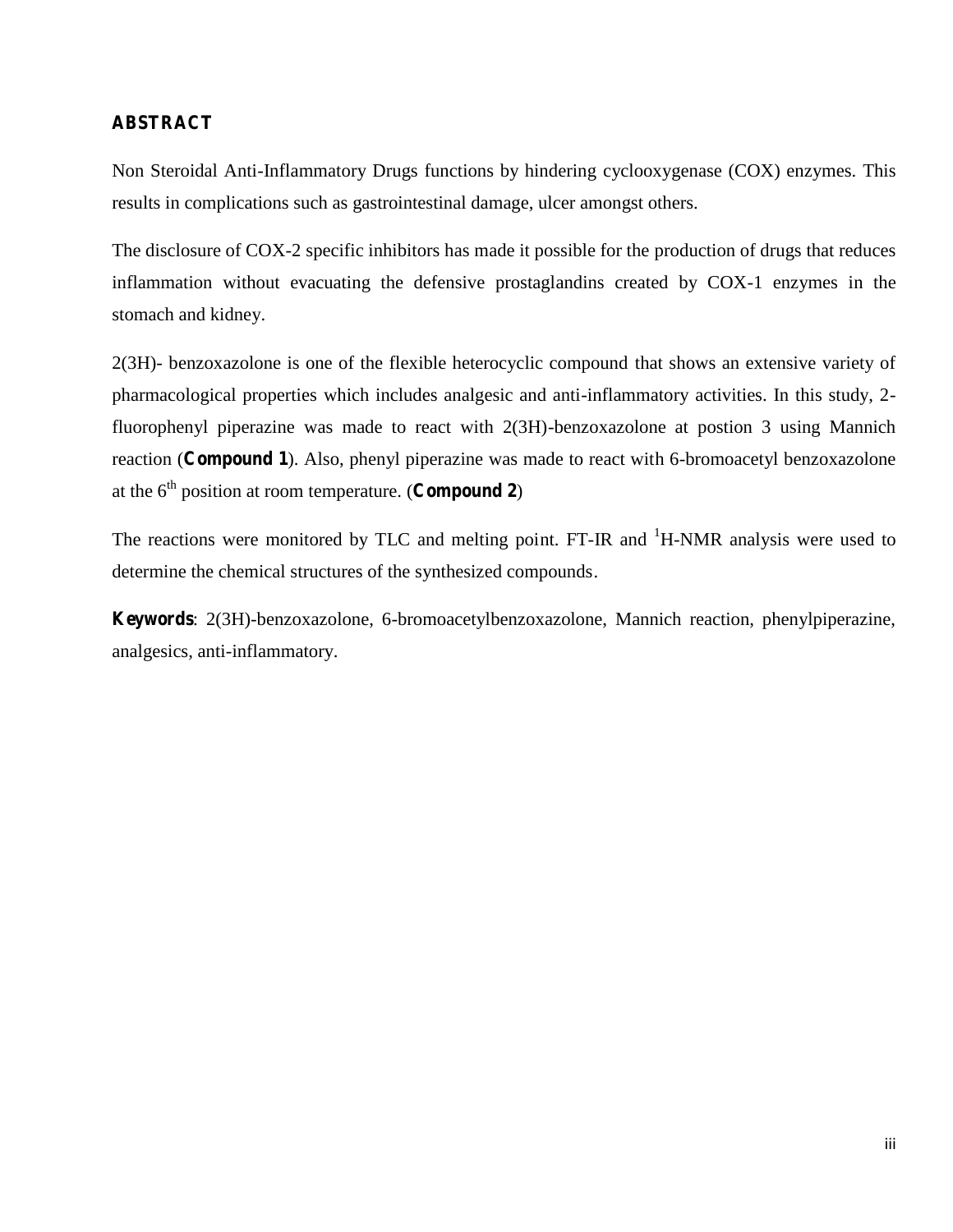# **TABLE OF CONTENTS**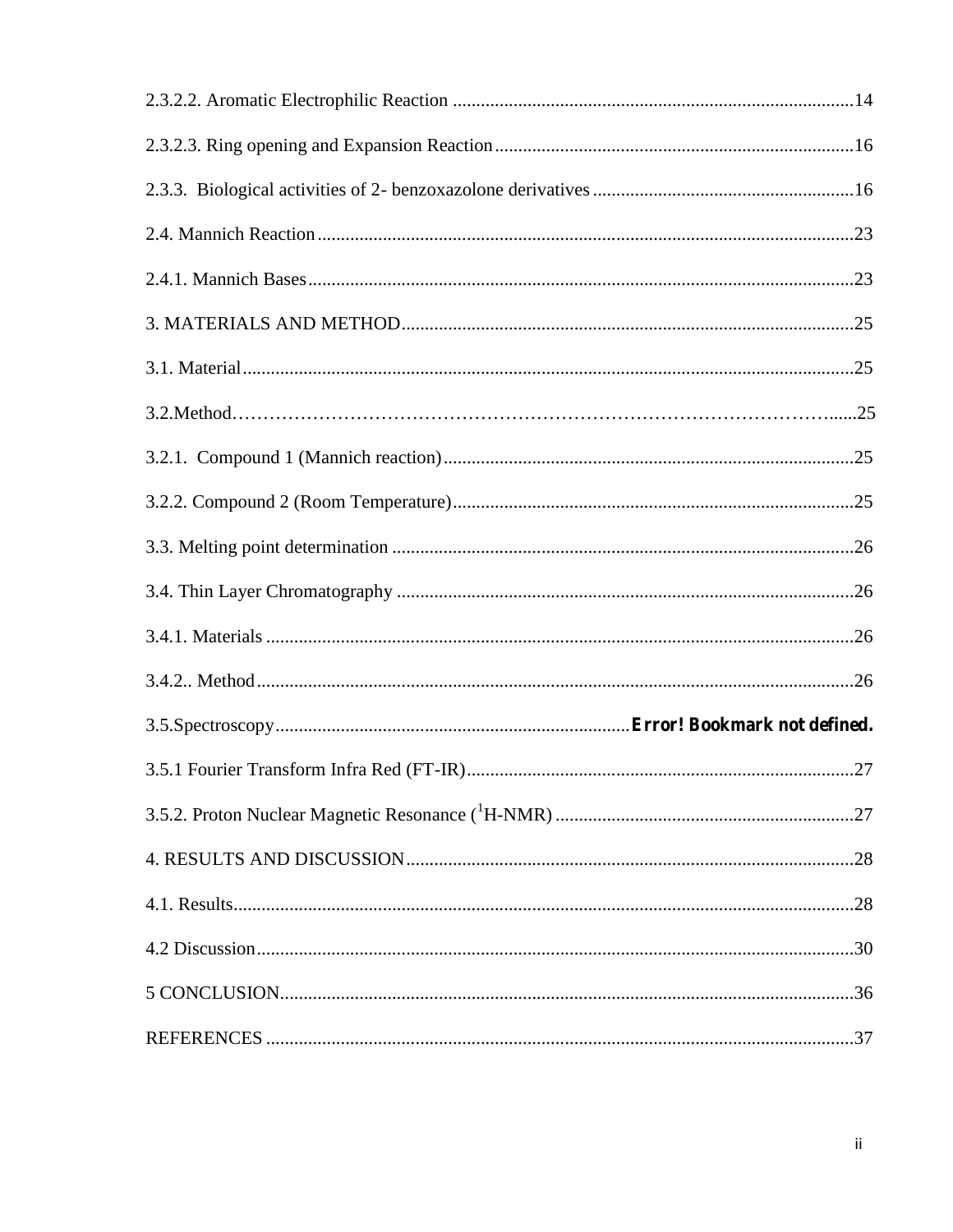# **LIST OF FIGURES**

| Figure 2.4: Structures of some NSAIDs(Non-steroidal anti-inflammatory drugs)                           |     |
|--------------------------------------------------------------------------------------------------------|-----|
|                                                                                                        |     |
|                                                                                                        |     |
|                                                                                                        |     |
|                                                                                                        |     |
| Figure 2.9: Structure (a) Coumarin (b) Phenylurethane and (c) pyrocatechol                             |     |
|                                                                                                        |     |
|                                                                                                        |     |
| Figure 2.11: Structure of (a) benzothiazole (b) oxindole (c) benzimidazol-2-one 12                     |     |
|                                                                                                        |     |
|                                                                                                        |     |
|                                                                                                        |     |
| Figure 2.15: Synthesis of N- aminomethylation derivative through mannich reaction 14Error! Bookmark no |     |
| Figure 2.16: Acylation of 2-benzoxazolone derivatives at 6 position Error! Bookmark not defined.       |     |
|                                                                                                        |     |
|                                                                                                        |     |
| Figure 2.19: Synthesis of 4-hydroxy-2-benzoxazolone from aminoresorcinol 16                            |     |
|                                                                                                        |     |
| Figure 2.21: Synthesis of series of (2-benzothiazolone-3-yl and 2-benzoxazolone-3-yl) acetic           |     |
| acid                                                                                                   | iii |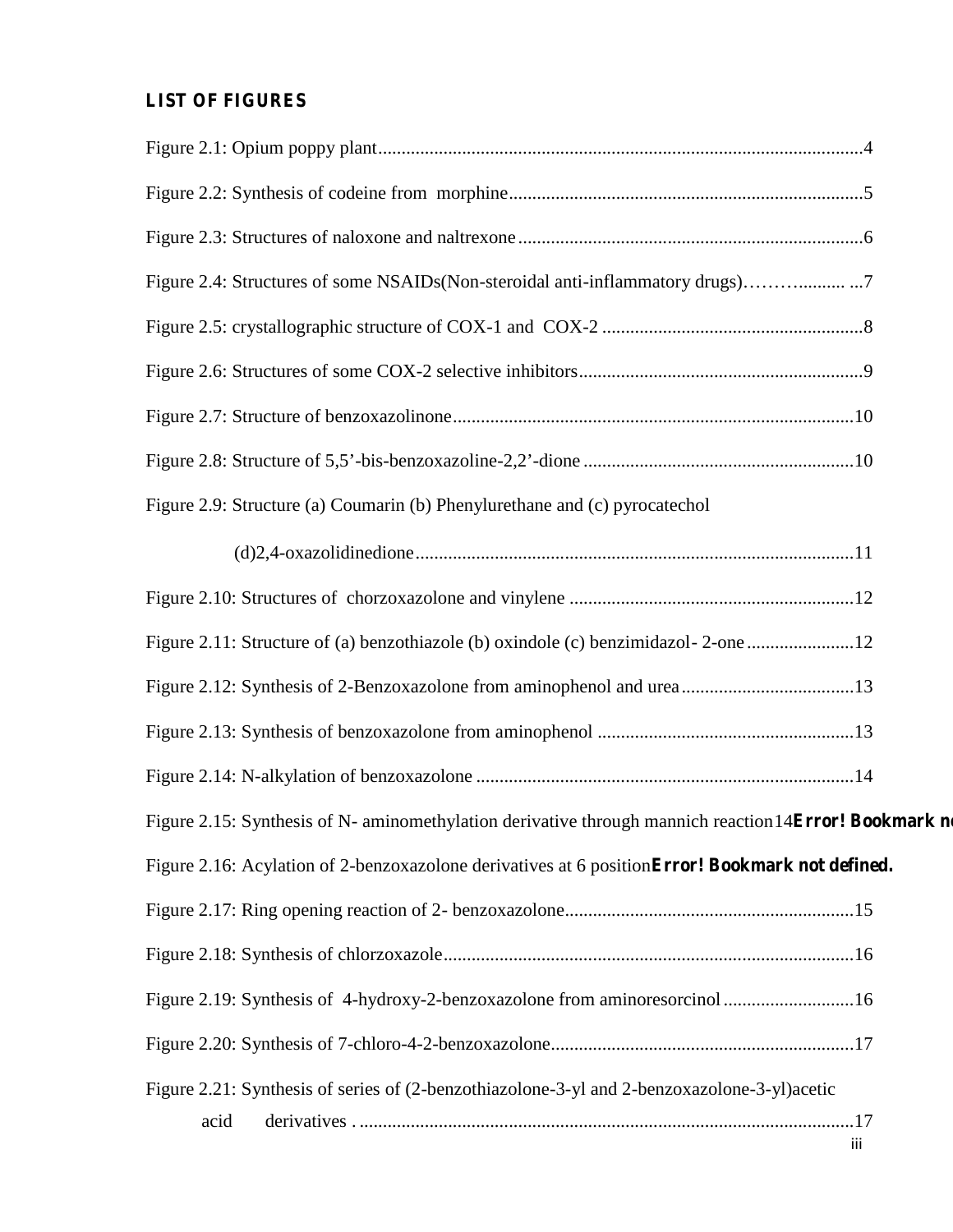| Figure 2.22: 5-nitro-3-substituted piperazinomethyl-2-benzoxazolinone derivatives Error! Bookmark not d                                                                                                                                  |  |
|------------------------------------------------------------------------------------------------------------------------------------------------------------------------------------------------------------------------------------------|--|
| Figure 2.23: 5-methyl-3-substituted piperazinomethyl-2-benzoxazolinone derivatives 18                                                                                                                                                    |  |
| Figure 2.24: Synthesis of 6-acylation of 2(3H)-benzoxazolone and 2(3H) benzothiazolone.<br>Conditions:a.R <sup>1</sup> COCl or R <sup>1</sup> (CO) <sub>2</sub> O, TEA, THF, reflux, 2h; b. AlCl <sub>3</sub> , 165 <sup>0</sup> C, 3h19 |  |
|                                                                                                                                                                                                                                          |  |
|                                                                                                                                                                                                                                          |  |
| Figure 2.27: synthesis of (5-chloro-2(3H)-benzoxazolon-3-yl) propanamide; b= piperazine                                                                                                                                                  |  |
|                                                                                                                                                                                                                                          |  |
| Figure 2.28: Synthesis of N-substituted-5-chloro-2(3H)-benzoxazolone; 37% formalin,                                                                                                                                                      |  |
|                                                                                                                                                                                                                                          |  |
| Figure 2.29:6-acyl and 5-acyl-3-(4-substituted-1-piperazinylmethyl)-2-benzoxazolinones                                                                                                                                                   |  |
|                                                                                                                                                                                                                                          |  |
| Figure 2.30: structures of (a) fluoxetine, (b) prociclydine (c) Rolicyclidine (d) cocaine (e) atropine                                                                                                                                   |  |
|                                                                                                                                                                                                                                          |  |
|                                                                                                                                                                                                                                          |  |
|                                                                                                                                                                                                                                          |  |
|                                                                                                                                                                                                                                          |  |
|                                                                                                                                                                                                                                          |  |
| Figure 4.5: FT-IR Spectrum of 3[4-(2-fluorophenyl)piperazine]methyl-2-benzoxazolone 32                                                                                                                                                   |  |
| Figure 4.6: FT-IR Spectrum of 6-2-(4-phenylpiperazine-1-yl)acyl-2-benzoxazolone32                                                                                                                                                        |  |
| Figure 4.7:1H NMR Spectrum of 3[4-(2-fluorophenyl)piperazine]methyl-2-benzoxazolone 34                                                                                                                                                   |  |
| Figure 4.8: <sup>1</sup> H NMR Spectrum of 6-2-(4-phenylpiperazine-1-yl)acyl-2-benzoxazolone35                                                                                                                                           |  |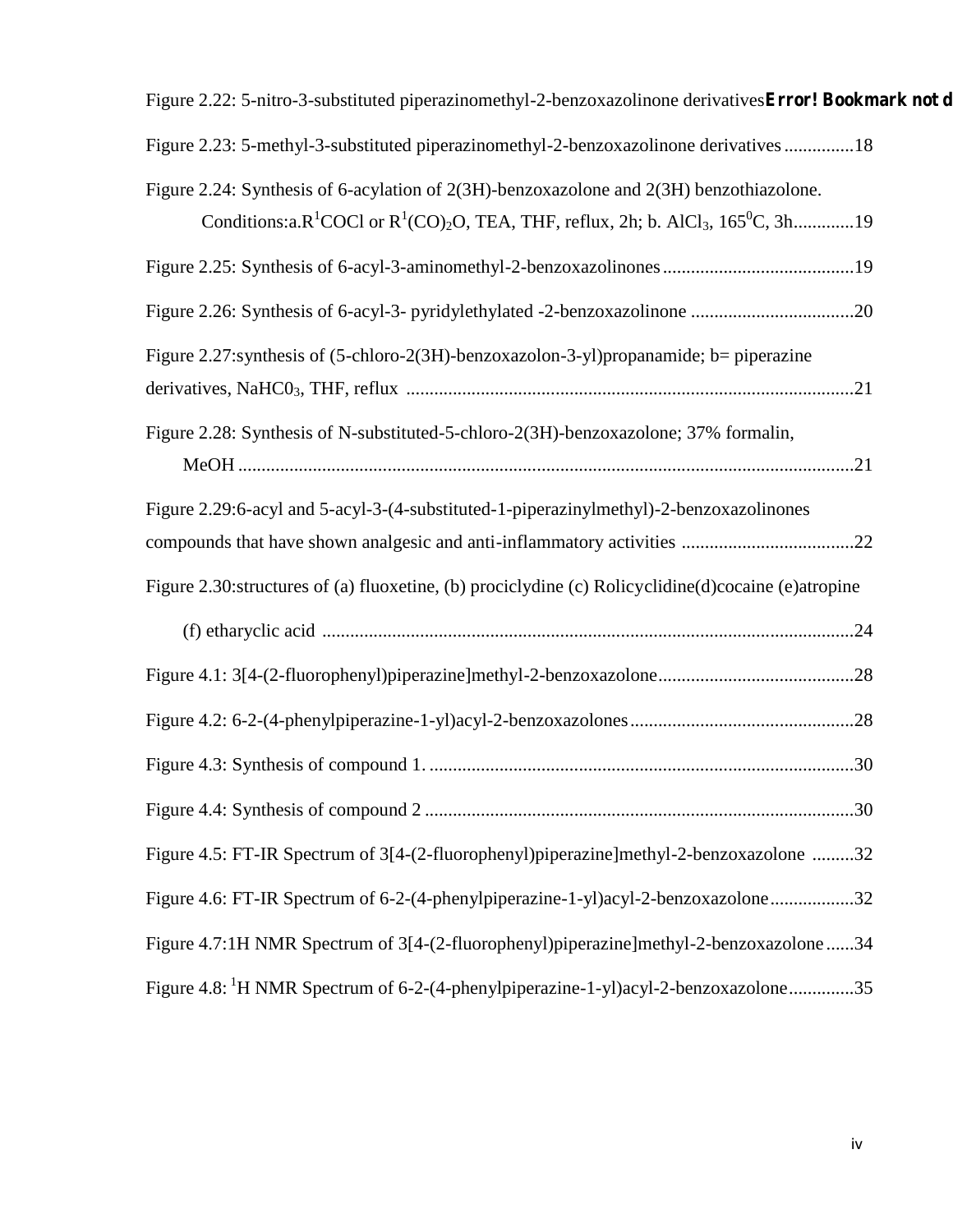# **LIST OF ABBREVIATIONS**

| <b>NSAIDS</b> | Non-steroidal Anti-inflammatory Drugs |
|---------------|---------------------------------------|
| <b>PPA</b>    | Polyphosphoric acid                   |
| <b>DMF</b>    | Dimethylformamide                     |
| <b>TEA</b>    | Triethylamine                         |
| <b>THF</b>    | Tetrahydrofuran                       |
| <b>COX</b>    | Cyclooxygenase                        |
| $FT-IR$       | <b>Fourier Transform-Infrared</b>     |
| <b>NMR</b>    | <b>Nuclear Magnetic Resonance</b>     |
| UV-Vis        | Ultraviolet-Visible                   |
| <b>TLC</b>    | Thin Layer Chromatography             |
|               | $DMSO-d6$ Dimethyl sulfoxide          |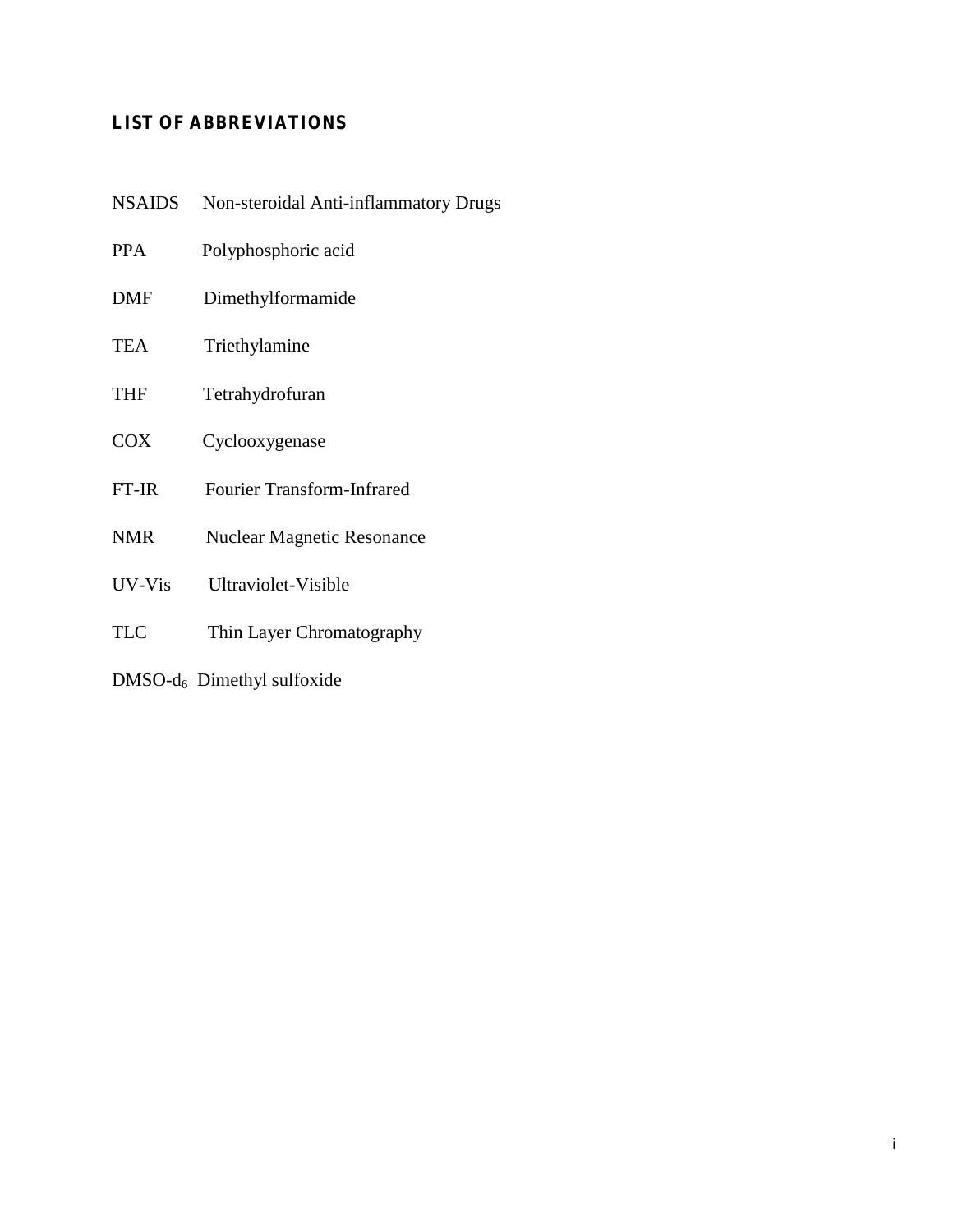# **LIST OF TABLE**

Table 4.1: Summary of the reaction condition and melting point of both compound 1 and 2**Error! Bookmark not defined.**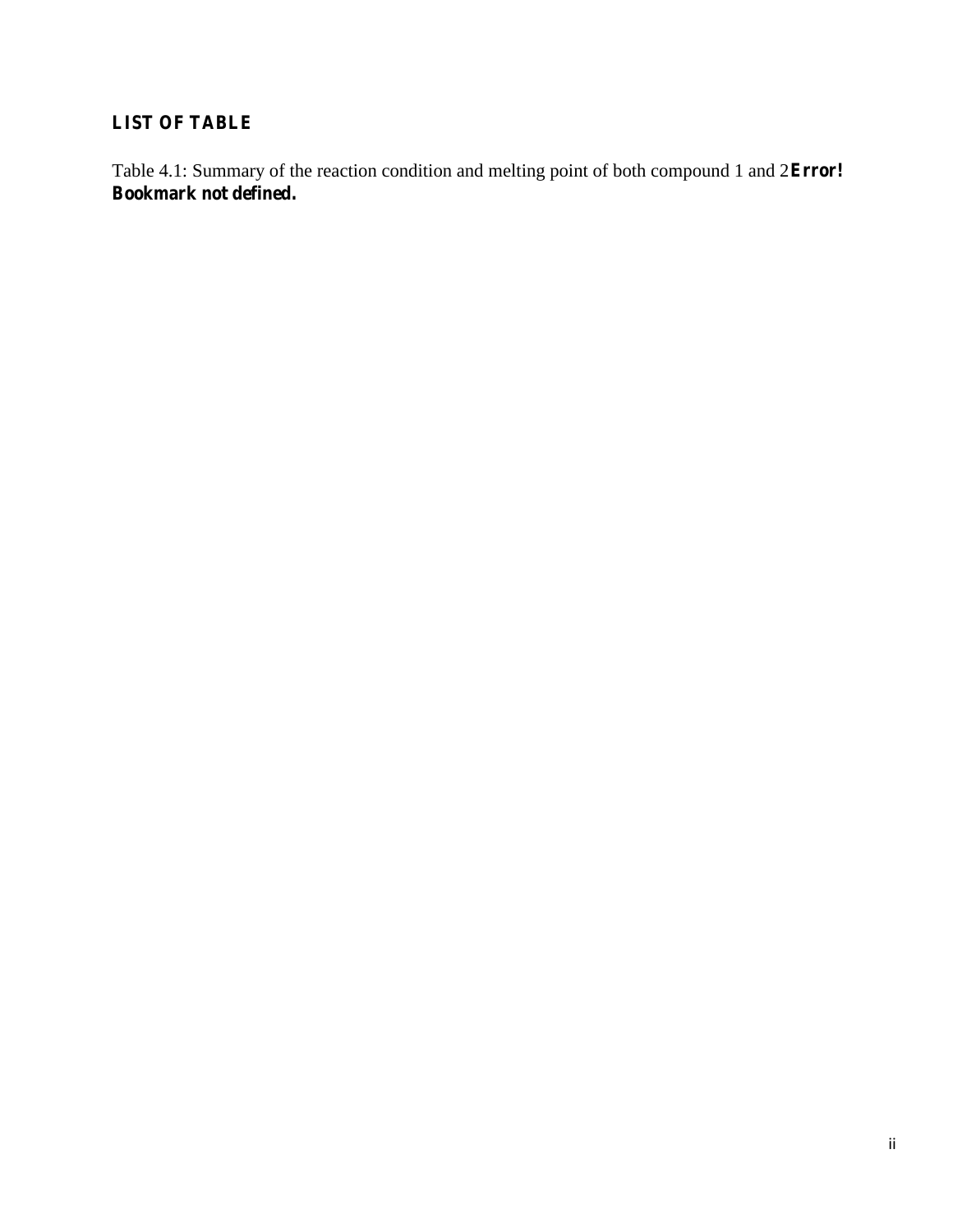### **INTRODUCTION**

Pain is an upsetting emotional ordeal ordinarily started by noxious stimulus and communicated over a particular neural system to the brain where it is translated thusly.<sup>[1]</sup>It is also referred to as anemotional experience sprouting from real or potential damaged tissue. Medically, it is regarded as a symptom of an underlying condition. It involves physical, psychologic, and even cultural factors.

There are three types of pains: the nociceptive pain caused by damage to the body tissue.<sup>[2]</sup>.Another type is the inflammatory pain which can be caused by or from initiation of the immune system by tissue damage or contamination.Lastly the neophatic pain which can occur when there is a nerve damage.<sup>[3]</sup> These types of pains can either be in acute state or chronic state.

Non Steroidal Anti-inflammatory Drugs(NSAIDS) and opioids are types of drugs that are used in the treatment of pain. The most predominant symptoms of the utilization of these analgesics is event of gastrointestinal harm with gastric upset and aggravation being the real issues. Opioid leads to tolerance, physical dependency and addiction. It was reported that 15–35 % of all peptic ulcer complications are caused by NSAIDs.<sup>[4]</sup>In view of these side effects, investigation of new anti inflammatory agents with low side effects is being embarked on.

Some heterocyclic molecules have been used as functional scaffolds and these are known pharmacophores of a good number of medically useful molecules with physiological effects. Benzoxazolone and its bioisteres such as benzothiazolone and benzoxazinone are found to be amongst these useful heterocycles.In endeavor to orchestrate new anti-inflammatory drugs with minimal gastrointestinal symptoms, benzoxazolinones have showed up as a promising group.<sup>[5]</sup>

The firstsleep inducing properties of 2-benzoxazolinone discovered made a stage for the blend of various derivatives of this compound. These were tested for various pharmacological activities such asanticonvulsant,analgesics, anti-inflammatory, antiulcer, antibacterial, antimicrobial effects $^{[6-9]}$ .

The subsidiaries of 2(3H)- Benzoxazolone are viewed as reasonable platform for union of medication candidates. They have been of enthusiasm for medicinal science since they are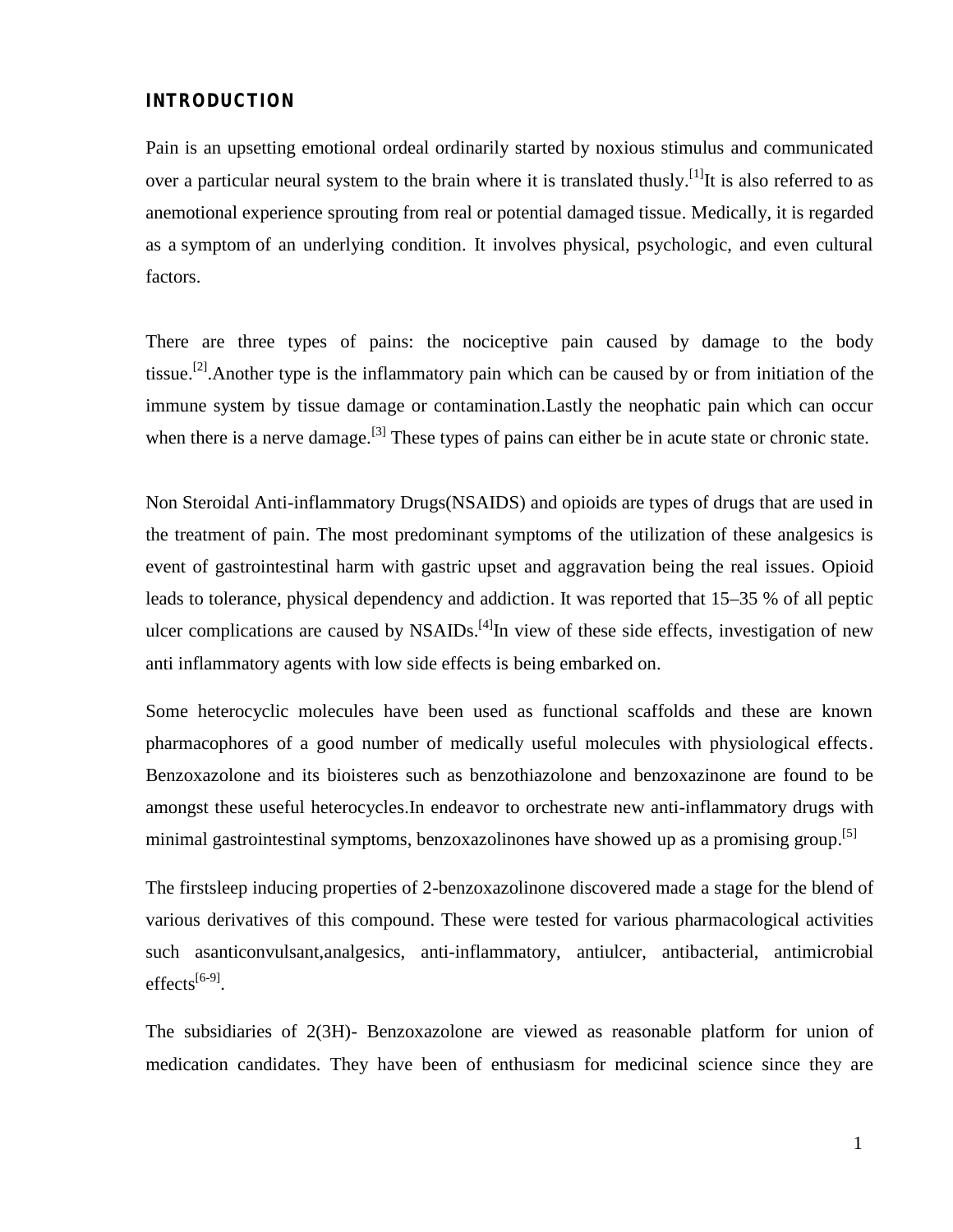effortlessly accessible, reasonable, open to changes and in particular demonstrate an extraordinary assortment of biological activities.<sup>[10]</sup>

The aim of this thesis is to synthesize some 2-benzoxazolinone derivatives by reacting with piperazine substitutes in the search for new COX-2 selective inhibitors. Two compounds were synthesized in this study (**compounds 1 and 2**). The experiments for the synthesis of **compounds 1 and 2** are Mannich reaction and reaction at room temperature respectively.Purification of compounds was determined using Thin Layer Chromatography (TLC) and melting point. Characterization of these compounds was determined by Proton Nuclear Resonance ( ${}^{1}$ H-NMR), and Fourier Transform Infra-red Spectroscopy(FT-IR).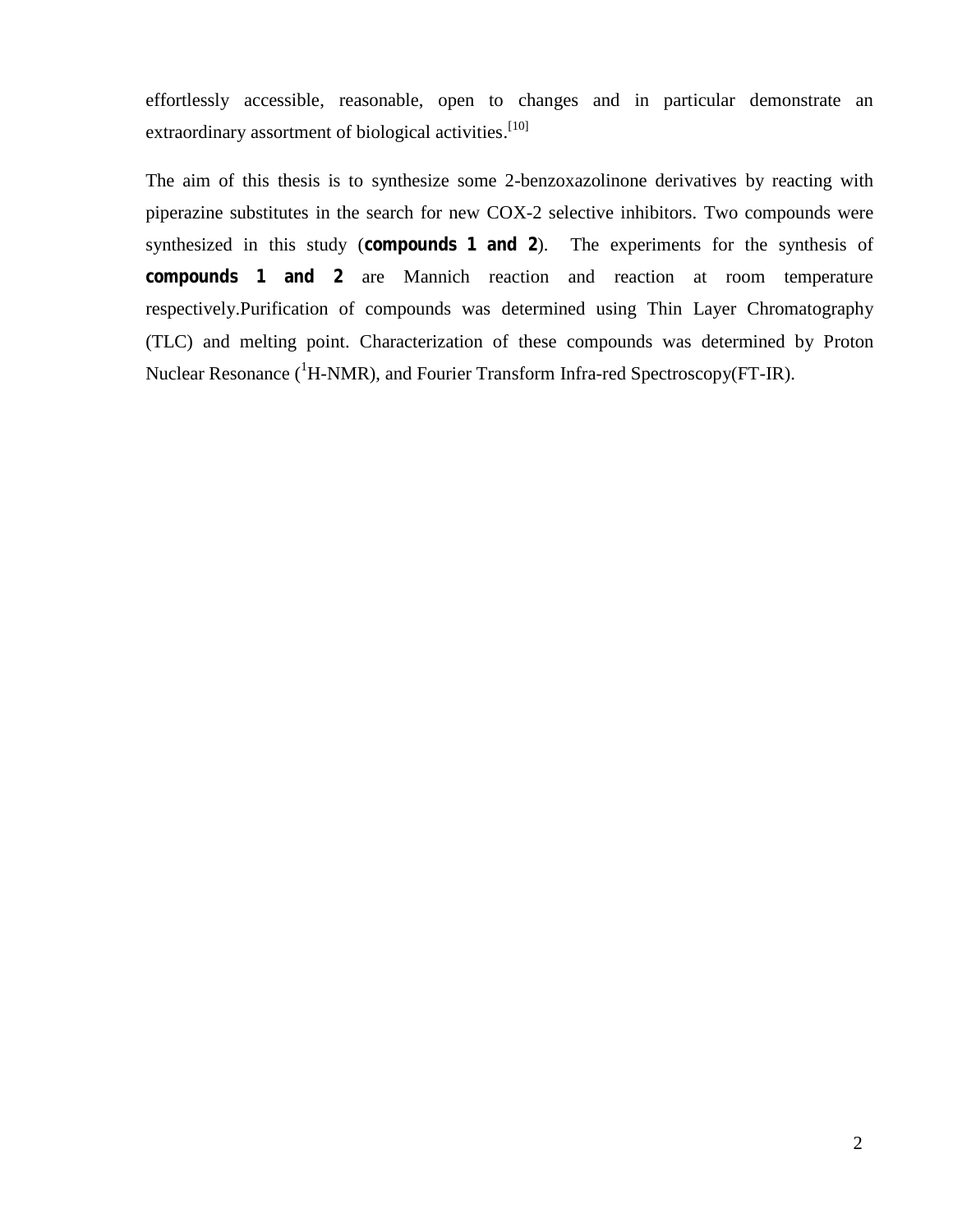### **2.LITERATURE REVIEW**

### **2.1. Analgesics**

Analgesics are drugs designed to specifically to relieve pain.They are drugs that ease pain by acting in central or on peripheral sensory system without particularly evolving cognizance.They are medically made to reduce symptoms of pain.<sup>[11]</sup>Types of analgesics are:

# Opioids

Non steroidal anti inflammatory drugs (NSAIDS)

### **2.1.1. Opioids**

Opioids are a class of pain controlling drugs that contain natural or synthetic chemicals based on morphine. Morphine is the main active constituent of opioids.<sup>[12]</sup> They are referred to as narcotics. Opioids acts mostly on the body's receptorswhich are majorly found in the central nervous system and the gastrointestinal tract. The receptors brings about both the beneficial effects, and the unwanted side effects.<sup>[13]</sup>

Opioids are classified into three types which include: natural opium alkaloids such asmorphine, codeine and thebaine, these are extracted naturally from opium. The second class is the semi synthetic opiates for example, diacetylmorphine (heroin), hydromorphone, oxycodone amongst others. Lastly are the synthetic opiates such as fentanyl and methadone.There are opioids produced by the body, they are referred to as endogenous opioids or opioid peptides examples include endorphins, enkephalins, dynorphins and endomorphins. They are released when the body encounters any sort of stress or pain.<sup>[14]</sup>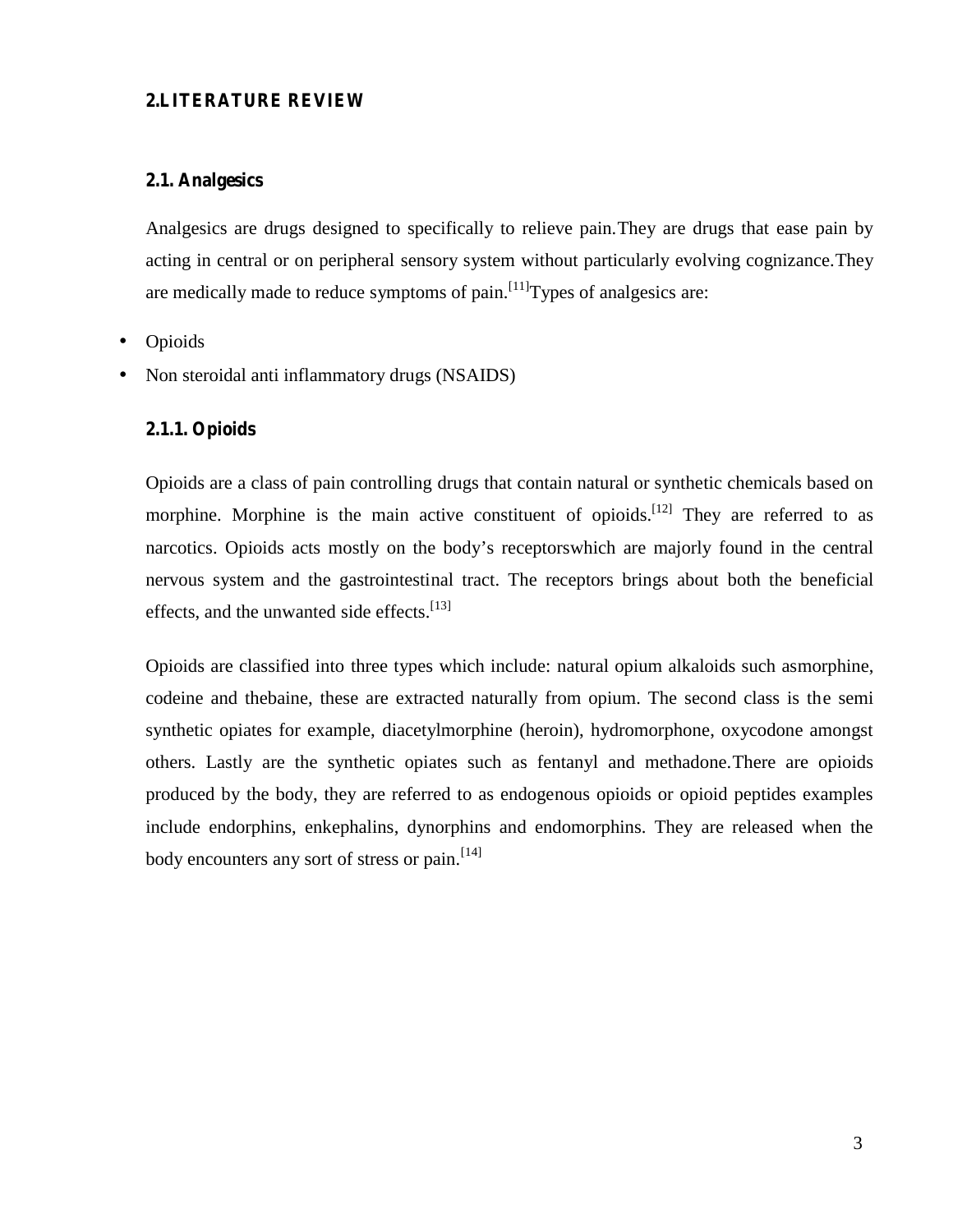

**Fig 2.1** Opium poppy plant

# **2.1.1.1. Morphine**

Morphine is a drug for pain which is discovered normally in various plants and anmals. It was the first medicinal plant alkaloid ever isolated. The primary use of this medication is to treat pain associated with surgical conditions, trauma, burns, pain from kidney stones, severe chronic pains like cancer.<sup>[15]</sup> Morphine is commonly given through an IV to patients who have undergone surgery.

# **2.1.1.2. Codeine**

Codeine (3-methylmorphine) is a characteristic alkaloid and a component of opium, alongside morphine, papaverine and thebaine.These all belonging to the class of opiates. It is a prodrug of morphine.Codeine was first confined from opium in 1832, by the French scientist P.- J. Robiquet. It is mostly utilized as a pain relieving opiate, a cough depressant and an antidiarrheal drug. Codeine can be synthesized by simple methylation of morphine using dimethyl sulfate as shown in fig 2.2 below.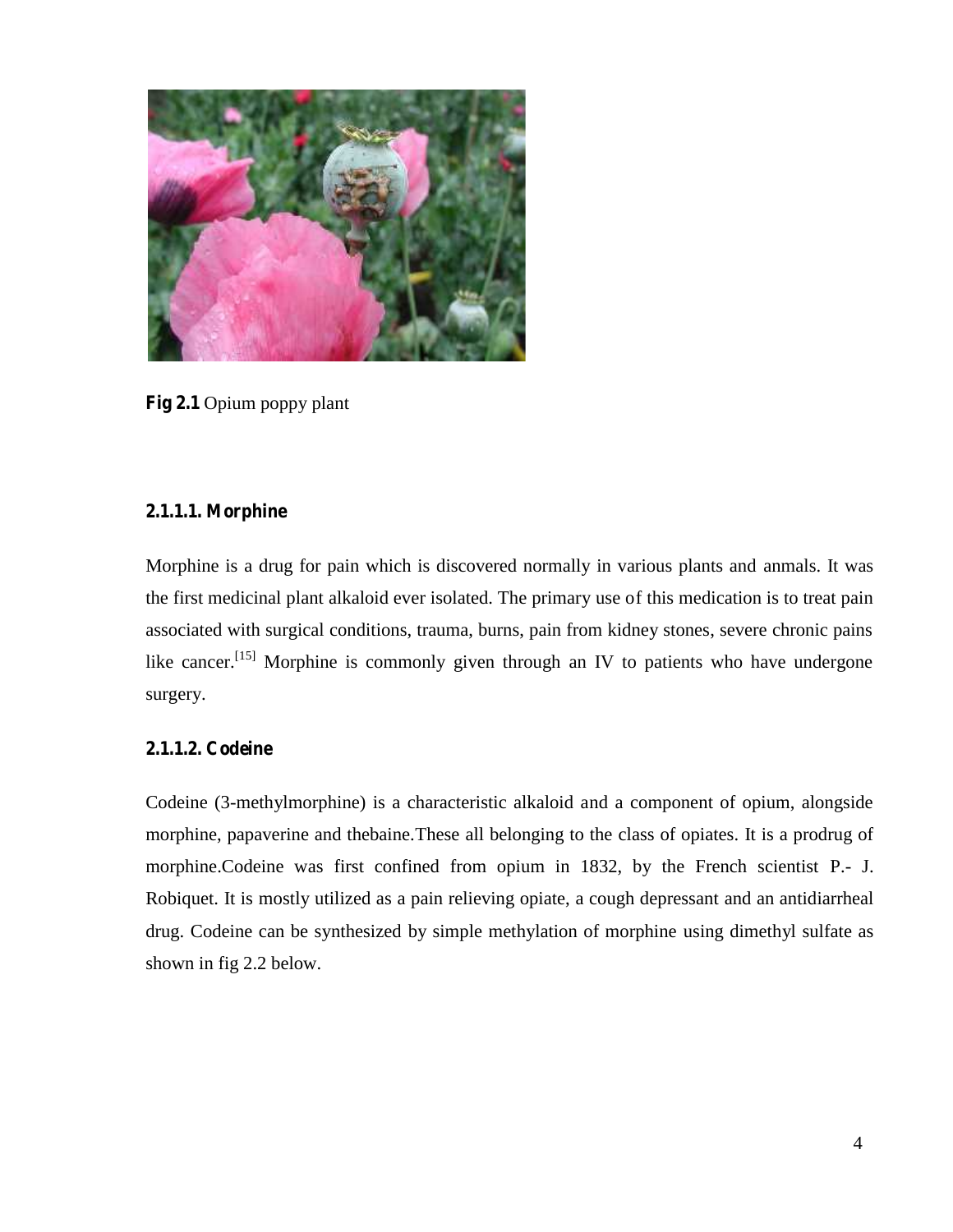

**Fig 2.2** Synthesis of codeine from morphine

### **2.1.1.3.Opioid antagonist**

Opioid antagonists, also referred to as narcotic antagonists are referred to as agents that have high affinity for opiate receptors but do not activate these receptors. They attenuate and/or reverse opioids' agonist effect. These drugs bind strongly or with a high attraction to the opioids receptors in the body than most agonists thereby resulting in the blockage of the opiate receptors. They also prevent the body from reacting to drugs such as heroin or other opiates.

In 1915, there was a first report of agents that exhibitedantagonist-like properties. Nallylnorcodeine was seen to hinder the respiratory-depressant impacts of morphine and heroin. Another opioid opponent, nalorphine was synthesized in the 1940s; be that as it may, it was found that it have an incomplete agonist action and its agitating impacts on mind-set (that is, it causes dysphoria) disheartened broad use for treating opioid inebriation or overdose. Naloxone was produced in 1960 as a more powerful and less harmful adversary operator than nalorphine.<sup>[16]</sup>

Naxolone and Naltrexone are the two opioid antagoists that have been most concentrated to a vast degree and are monetarily accessible today. For a long time, opioids enemy have been outstanding for their applications in treating addictions (naltrexone) and overdose. [17]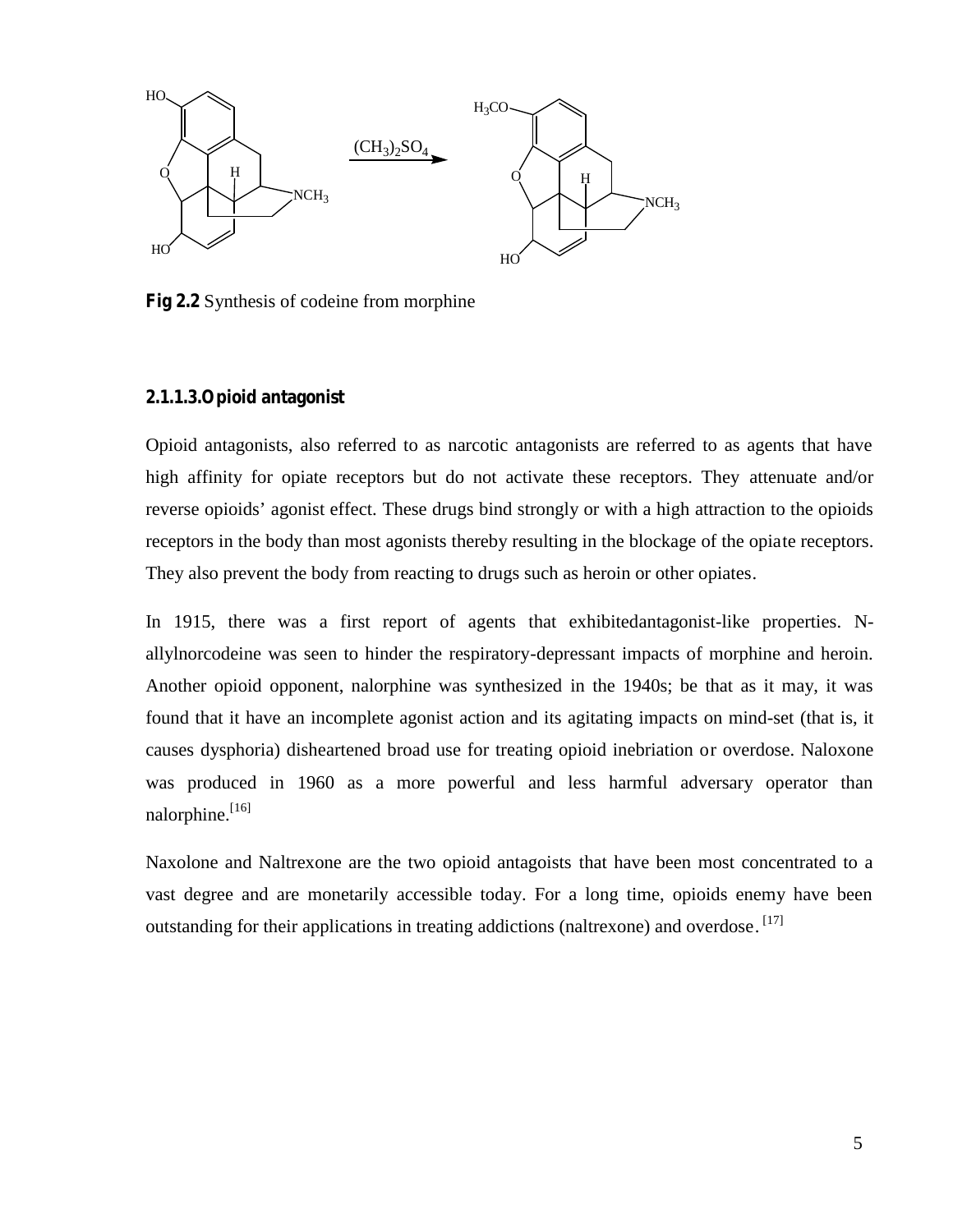

**Fig 2.3**Structures of (a) naloxone, (b) naltrexone

### **2.1.2. Non steroidal anti inflammatory drugs (NSAIDs)**

Non-steroidal calming drugs are a class of pain relieving pharmaceutical that lessens pain, fever and irritation. The improvement of the first of the classification of what are presently known as the Non Steroidal Anti-Inflammatory Drugs (NSAIDs) of which aspirin has now turned out to be perceived as the forebear, was phenylbutazone in 1946 (by JR Geigy, Basel, Switzerland) and later indomethacin in the 1960's (by Merck and Co, Rahway, NJ, USA).NSAIDs are more than just pain relievers. They also aid a relieve ininflammation, lower fevers andstops blood from clotting. [18]

NSAIDs works by blocking an enzyme called cyclooxygenase or COX (a protein that triggers changes in the body) from carrying out its functions. They produce their main pharmacological effects by inhibition of this enzyme. COX-1 and COX-2 are two forms of cyclooxygenase.COX- 1 shields the stomach lining from cruel acids and stomach related chemicals. It likewise helps proper working of the kidney. COX-2 is generally created when joints are disabled or aggravated.<sup>[19]</sup>

The most prevalent risk of standard NSAIDs such as aspirin, ibuprofen, naproxen, amongst others is that they can lead to ulcers and other problems in the oesophagus, stomach or small intestine. This is because these drugs represses both COX-1 and COX-2 therebypreventing the creation of prostaglandins (a group of lipids made at sites of tissue damage or infection produced by COX-1 enzymes) whichare involved in dealing with injury and illness. They are made by chemical reactions at the sites where they are required and they additionally help to ensure the covering of the stomach and gastrointestinal (GI) tract. With prostagladins' defenses alterated, GI tract becomes inflammed and damaged by normal gastric acids and for this reason,substances that specifically restrain COX-2 without meddling with the defensive parts of COX-1 are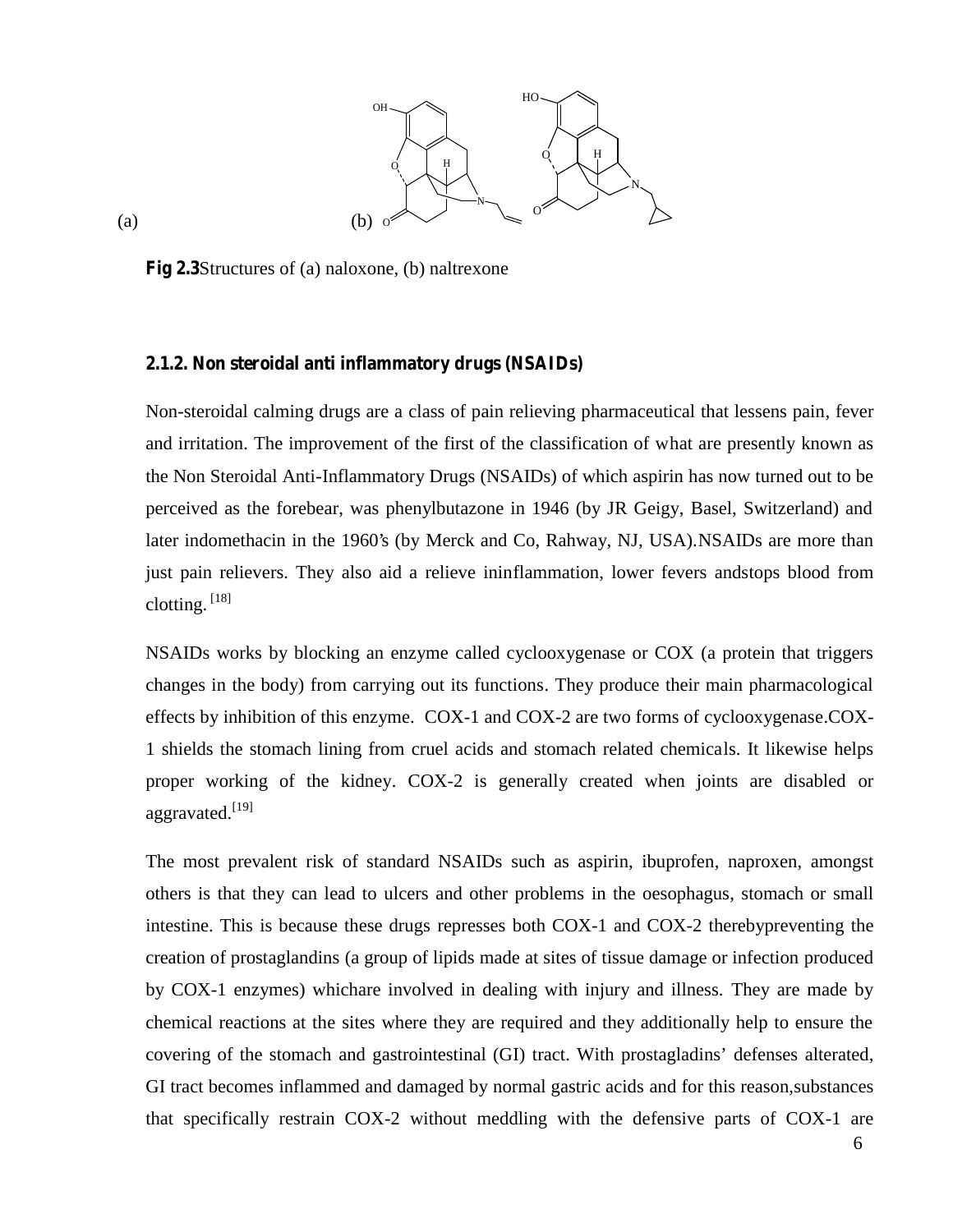preferable.NSAIDs are classified into salicylates such as aspirin, propionic alkanone derivatives such as nabumetone aryl acetic acid derivatives such as diclofenac, indole derivatives such as indomethacin, etodolac, arylacetic acids( oxazole acetic acids) such as oxaprozin, para amino phenol derivatives such as paracetamol, alkanone derivatives such as nabumetone and oxicams such as piroxicam and meloxicam<sup>[20]</sup> as shown in fig 2.4.



**Fig 2.4**Structures of some NSAIDs(a) aspirin, (b)ibuprofen (c)piroxicam (d) paracetamol (e) indomethacin (f) diclofenac (g)nabumetone (h) oxaprozin

# **2.2COX-1 and COX-2 enzymes**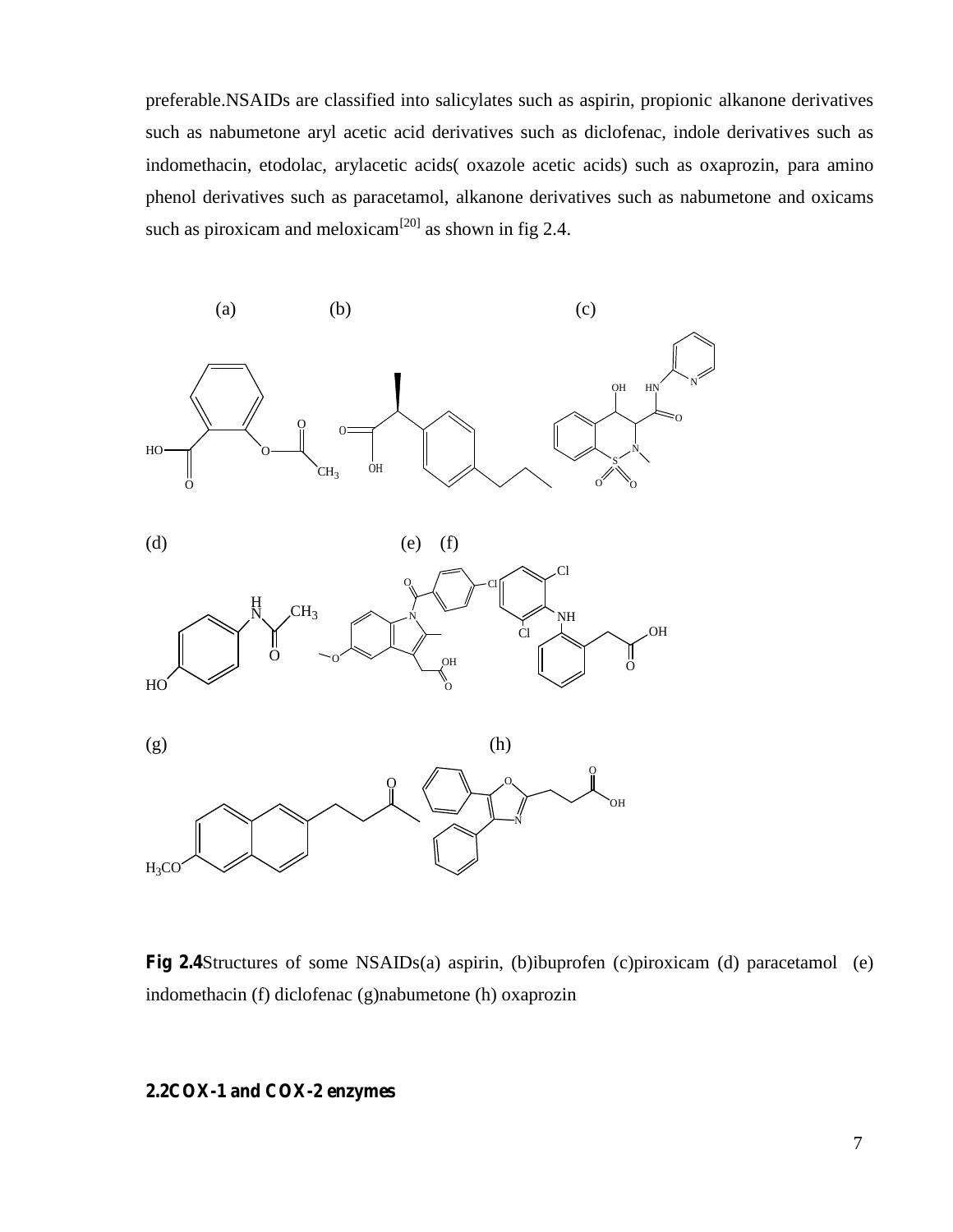Cyclooxygenase is used by the body to produce different prostanoids such as prostaglandins, prostacylin and thromboxane. These are a huge arbiter that assumes an imperative part in the development of torment and aggravation in the body. COX-1 and COX-2 are the two related isoforms of cyclooxygenase.These two enzymes are similar in structures but they are expressed in different parts of the body. They convert arachidionic acid, a fatty acid in cell membranes into prostaglandins<sup>[21]</sup>. Prostaglandins are produced by both cox-1 and cox-2 enzymes but each get converted into different paracrine hormones.( paracrine are hormones that only work in the immediate area where are produced).The cyclooxygenase inhibitorsbinds into the cyclooxygenase site of the enzymes and because of the similarity of both COX-1 and COX-2, most NSAIDs inhibits both enzymes.<sup>[22]</sup> Cyclooxygenase is used by the body to produce different prostanoids such as prostaglandins,<br>prostacylin and thromboxane. These are a huge arbiter that assumes an imperative part in the<br>development of torment and aggravatio Cyclowygenase is used by the body to produce different prostancials such as prostaglandins, recessions and imperation of the associal mitogens are a home and the associal surfactor in the inflame in the inflame interactio

COX-1 is obvious in many tissues, however it fluctuates. It is delineated as a "housekeeping" protein. It controls typical cell forms, (for example, gastric cytoprotection, vascular homeostasis, platelet collection, and kidney capacity), and it is fortified by hormones or development factors. It is found in the kidney, stomach and platelets and for the most part in the gastrointestinal coating as it keeps up the ordinary covering of the stomach.<sup>[23]</sup> cyclooxygenase site of the enzymes and because of the similarity of both COX-1 and COX-2,<br>most NSAIDs inhibits both enzymes.<sup>[22]</sup><br>COX-1 is obvious in many tissues, however it fluctuates. It is delineated as a "housekeepin

COX-2 is an influenceble enzyme as it is produced under certain specific conditions like inflammation. It is found in macrophages, leukocytes and fibroblasts. It is in control of the production of prostanoids in response to diverse of stimuli (which includes cytokines, growth factors, mitogens and tumor promoters) in various tissues and for the mediation of inflammation and pain in some diseases.<sup>[24][25]</sup>



**Fig 2.5**. Crystallographic structure of COX-1 and COX-2

# **2.2.1COX-2 selective inhibitors**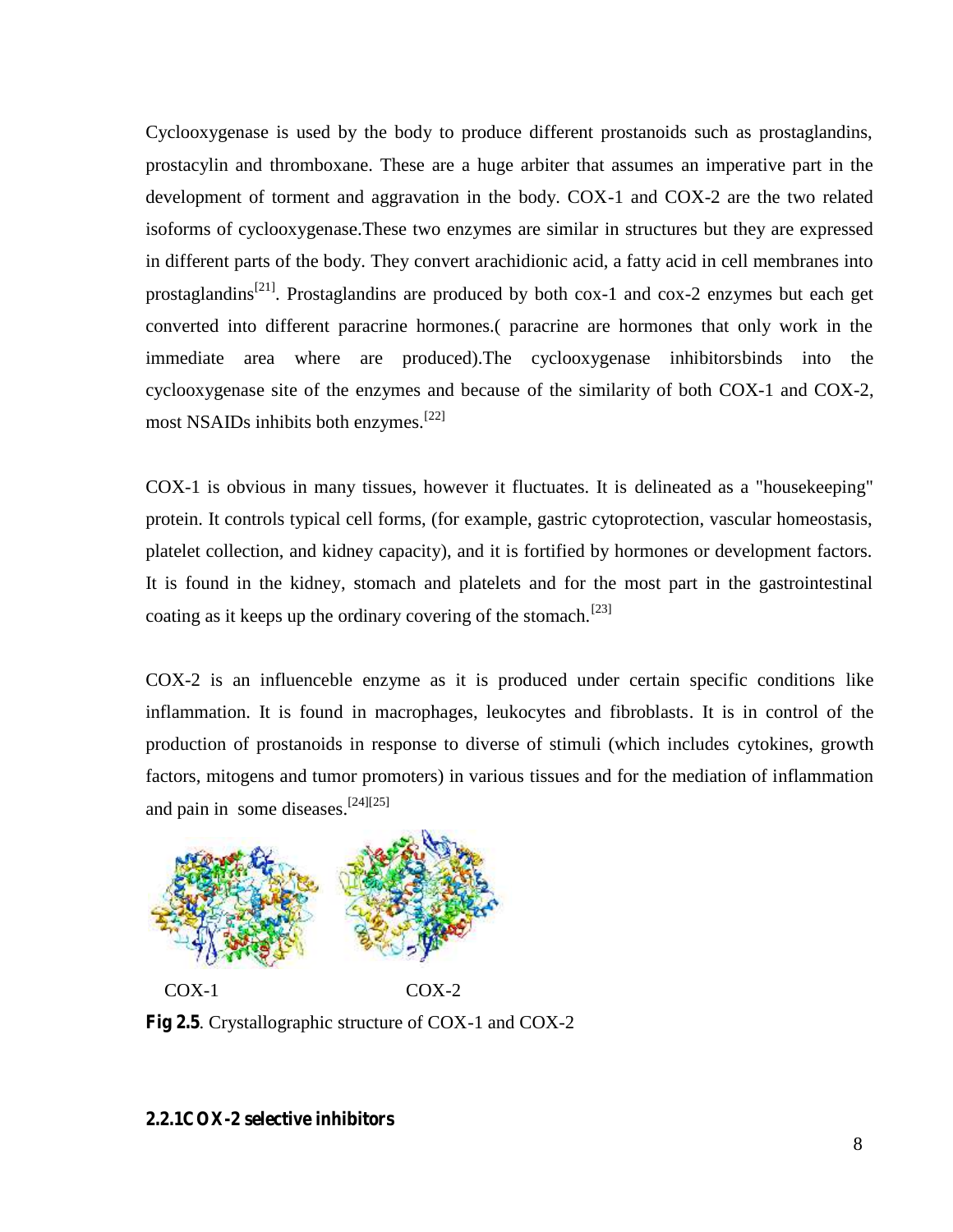Cyclooxygenase-2 (COX-2) inhibitors are a sort of nonsteroidal anti-inflammatory drug (NSAID) that particularly hinders COX-2 enzymes. COX-2 inhibitors relieve inflammation and pain with less harmful gastrointestinal effects than NSAIDs that inhibit both COX-1 and COX-2 enzymes. The finding of COX-2 has made it conceivable to configuration medicates that lessen aggravation without expelling the defensive prostaglandins in the stomach and kidney made by COX-1.However, they are not totally void of gastrointestinal effects, and their uses corresponds to that ofNSAIDs which makes them to also exhibit exhibit a higher risk of stroke and heart attack. Rofecoxib, valdecoxib, parecoxib and celecoxib are examples of COX-2 inhibitors.<sup>[26]</sup>









**Fig 2.6**. Structures of some COX-2 selective inhibitors:(a) Valdecoxib (b) Celecoxib (c)Rofecoxib(d) Palecoxib

# **2.3.2-Benzoxazolinone**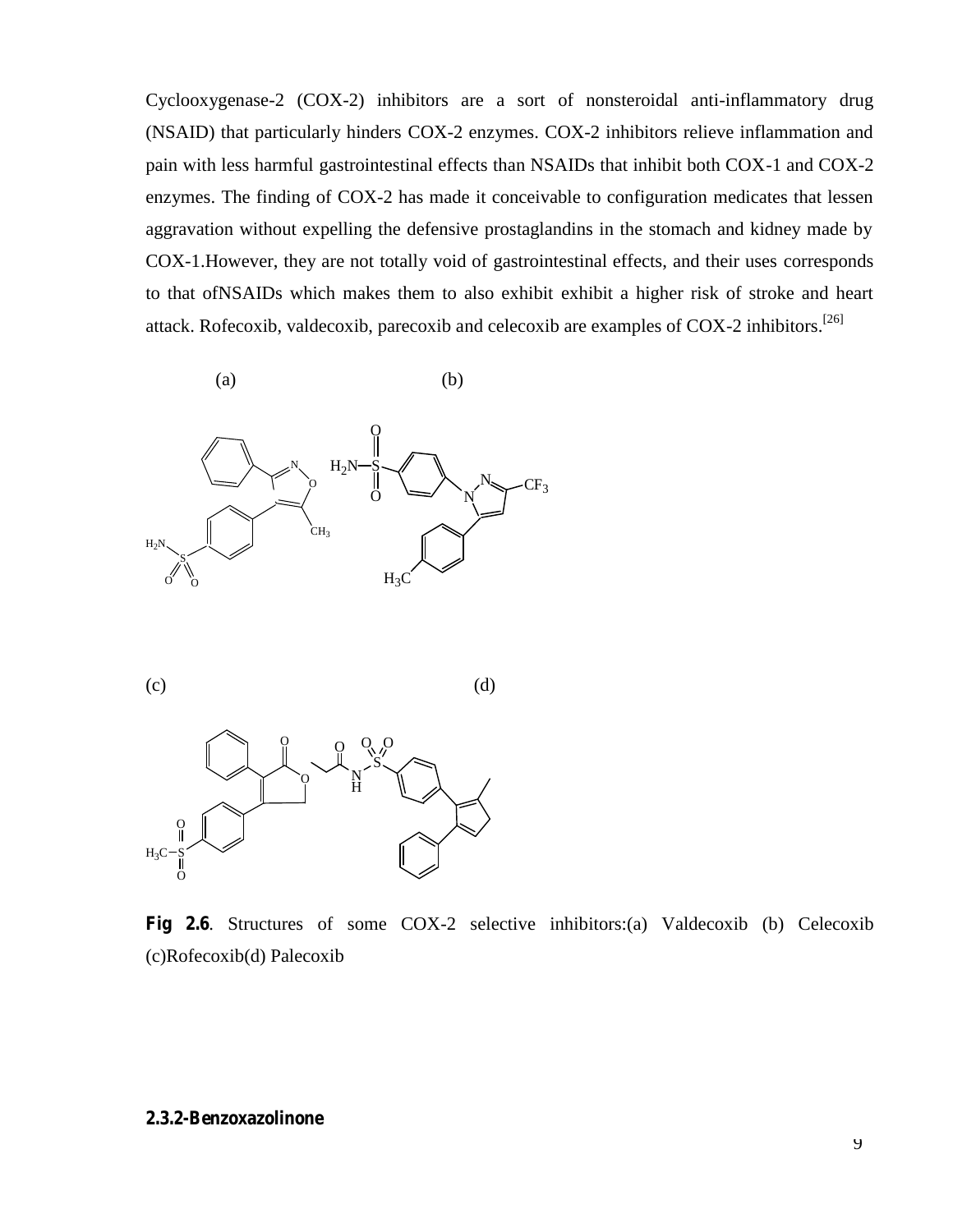2-Benzoxazolinone or Benzoxazolone is a characteristic substance produced by rye (Secale cereale)[27] it has solid phytotoxic properties. Benzoxazolones are broadly contained in plants and are of developing enthusiasm for an assortment of pharmacological properties, for example, detoxification, antibacterial, hostile to HIV, anti-infllamatory, and tranquilizers. It is a heterocyclic exacerbate that involves a benzene ring intertwined to a five-membered ring containing oxygen and nitrogen as the hetero particles (fig 2.7). 2-benzoxazolinone has a molecular formular of  $C_7H_5NO_2$  and a molecular weight of 135.2g/mol.



**Fig 2.7.** Structure of benzoxazolinone

In 1955, Virtanon and Hietala discovered 2(3H) benzoxazolones as an anti-fusarim factor in rye seedlings. In 1984, Dr Murty and his fellow workers obtained it from the leaves of the Indian *Acanthus ilicifolius* which makes it the first time that 2(3H) benzoxazolone was reported from the genus Agantus. D'Souza and his coworkers gave a report on a type of dimeric oxazolinone, (5,5'-bis-benzoxazoline-2,2'-dione), which they obtained from the leaves of the Indian *A. ilicifolius*. [28] The structure of this compound is given in fig 2.8 below



**Fig 2.8**. Structure of 5,5'-bis-benzoxazoline-2,2'-dione.

Since the firsthypnotic properties of 2(3H)-benzoxazolinone was discovered, the ring has turned out to be vital in therapeutic science. It has additionally realized the revelation of different derivatives of the compound.These derivatives produces analgesicand anti-inflammatory effects. The structure of 2-benzoxazolinone characterizes many important sequels for medicinal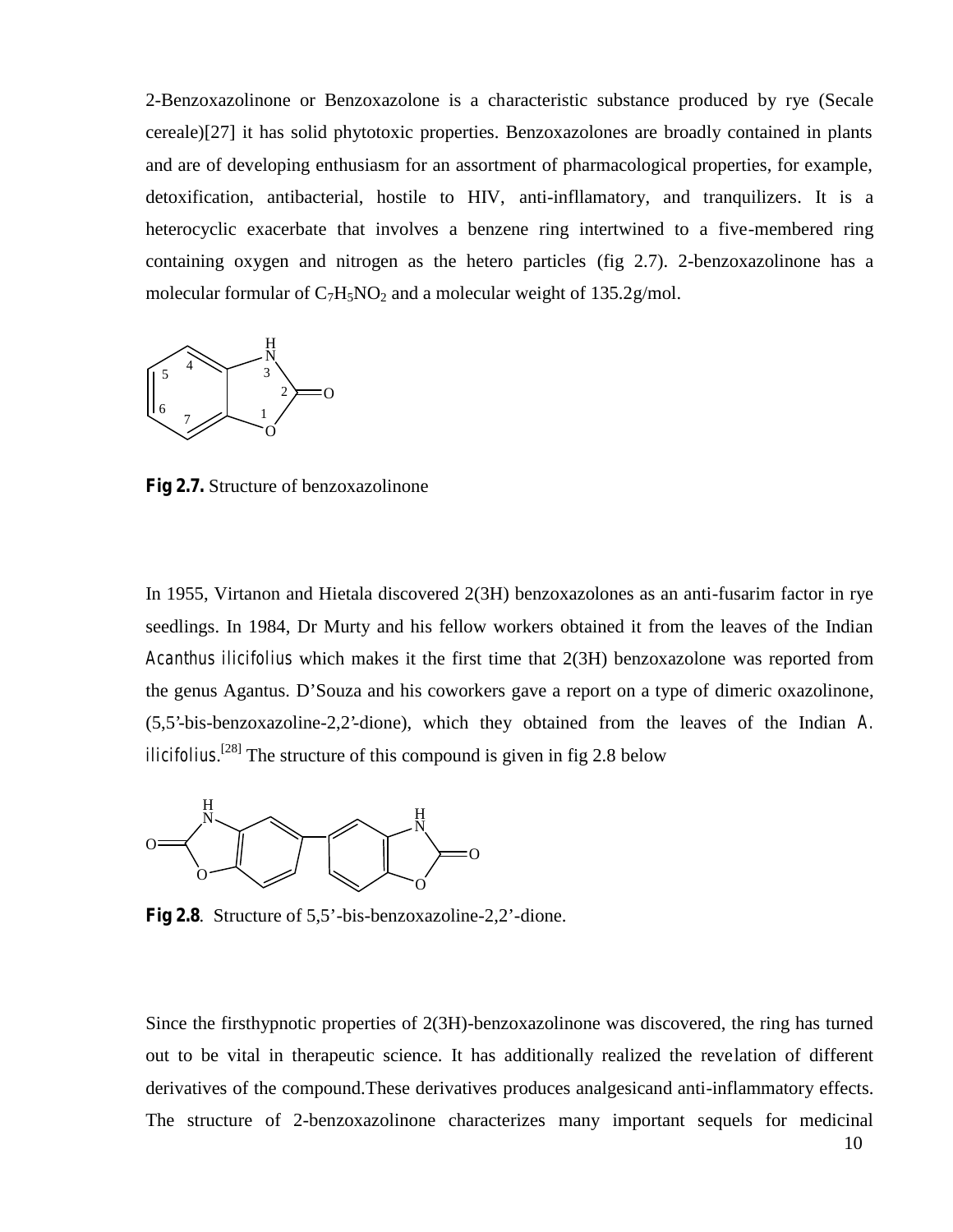purposes. This is because it constitute a scaffold of a good advantage in organic synthesis, thereby giving chances for wide varieties of chemical modifications. This suggests a decent directionality in the uses of the side chains on a rigid scaffold.<sup>29]</sup>

In aqueous solution, benzoxazolone is a weak acid with pKa of 8.7. This is somewhat comparable to pyrocatechol ( $pKa = 9.2$ ), and for this reasonit is frequently alluded to as a pyrocatechol bioisoster.It was reported that its structure resembles that of phenylurethane and coumarin, hence it is possesses the hyptonic, analgesic and antipyretic properties of phenylurethanes and the anti-inflammatory, anti-tumor, and antibacterial properties of coumarin. [30,31]

W.J. Close and his colleagues additionally made a provided details regarding how Benzoxazolone is basically identified with 2,4-oxazolidinedione, which is utilized as the premise of various mixes with pain relieving and anticonvulsant activities.<sup>[32]</sup>



**Fig 2.9**. Structure (a) Coumarin (b) Phenylurethane (c) pyrocatechol(d) 2,4-oxazolidinedione

Scientists have uncovered that different pharmacodynamic parts of benzoxazolinones have solid organic activities, for example, dopamine receptor agonist, cardiotonic, antihypertensive, antiulcer activities. [33,36]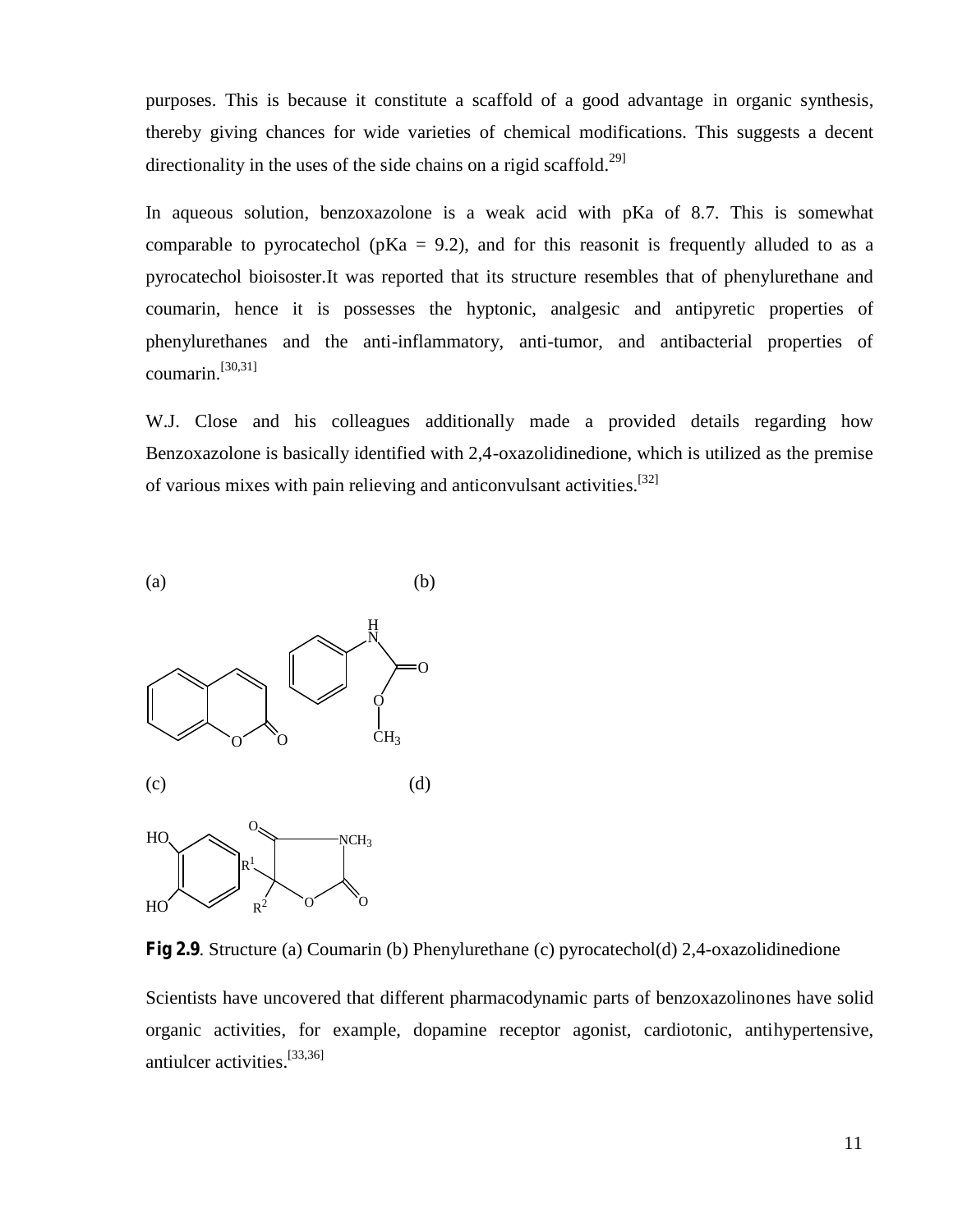2(3H)- Benzoxazolone and its bioisosters are viewed as 'favored platforms' in the outline of pharmacological tests. They have gotten critical acknowledgment from the restorative scientific experts because of their ability tobehave like a phenol or catechol moiety in a metabolically stable format.<sup>[37]</sup> Various derivatives of 2(3H)-benzoxazolone have been marketed as drugs. Examples of thesesdrugs are like chlorzoxazone (paraflex) and vinyzene (topical antiseptic) as shown in fig 2.10



**Fig 2.10**. Structures of chorzoxazolone and vinylene

In many designs, benzoxazolone have been used as a substitute for phenol. To a specific level, 2(3H)- benzothiazolone, which is the sulfur bioisoster of benzoxazolone, the methylene bioisoster, i.e. 2-oxindole, and furthermore the nitrogen bioisoster, i.e. benzimidazol-2-one have been utilized as a part of circumstances where there is a requirement for either a phenol or catechol to be supplanted by a more satisfactory substitute. The results were great success.<sup>[37]</sup>



**Fig 2.11**. Structure of (a) benzothiazole (b) oxindole (c) benzimidazol- 2-one

#### **2.3.1 Synthesis of benzoxazolinone**

Safakish et al synthesized benzoxazolinone by heating the mixture of urea with o-aminophenol at 140-170°C under reflux for 4 hours.<sup>[38]</sup>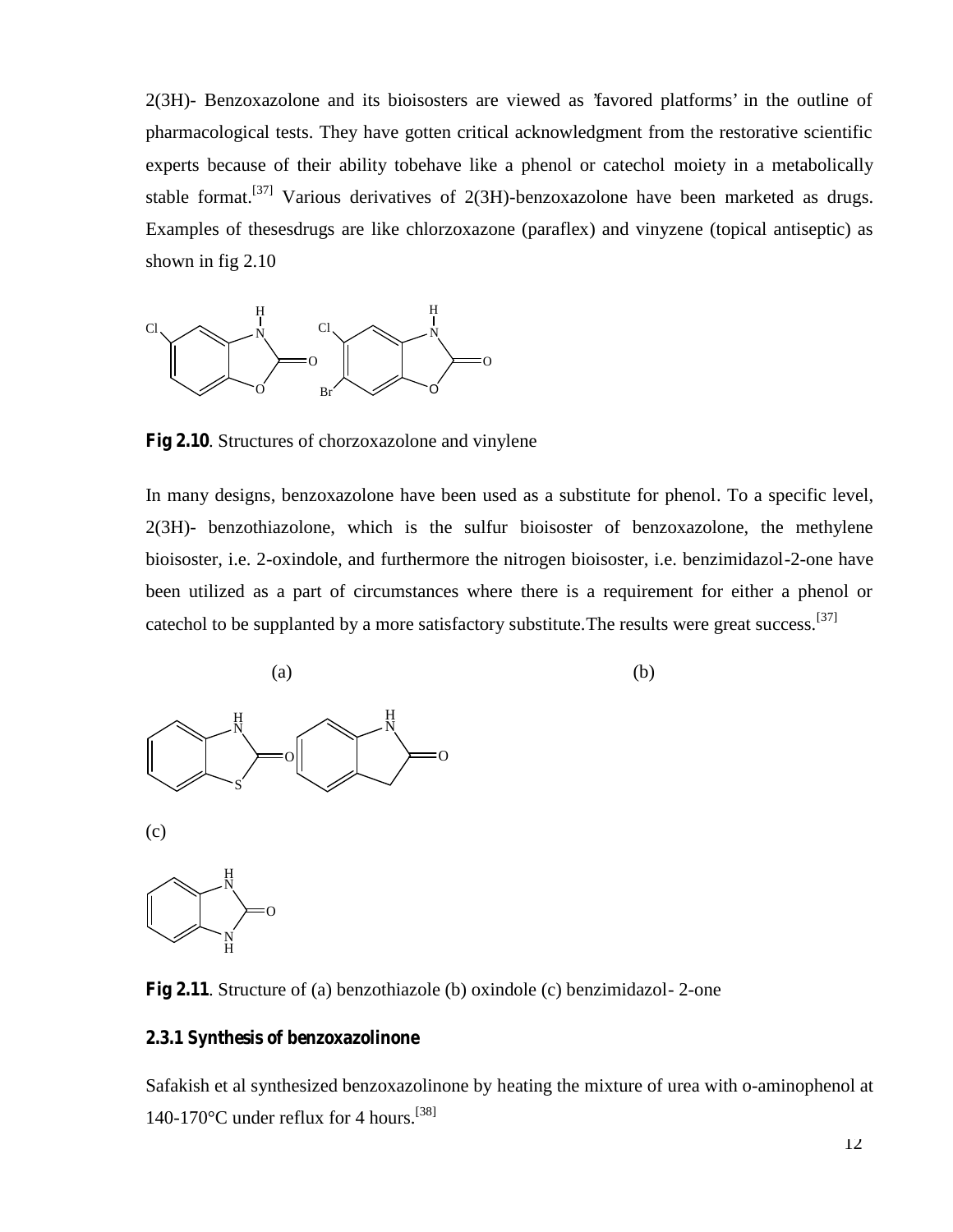$$
R1=H, CI;
$$

**Fig 2.12**. Synthesis of 2-Benzoxazolone from aminophenol and urea.

Nachman et al additionally synthesized 2(3H)- benzoxazolones by refluxing 1,1' carbonyldiimidazole and 2-aminophenol in dry tetrahydrofuran (THF).The resulting 2(3H) benzoxazolones was otbtained in excellent yield.<sup>[39]</sup> The reaction is shown in Fig 2.13 below.



**Fig 2.13** Synthesis of benzoxazolone from aminophenol and 1,1'- carbonyldiimidazole

#### **2.3.2. Reactivity of benzoxazolone**

Reactivity of 2-benzoxazolinone can be found in its capacity to experience the N-substitution (either alkylation or acylation) $[40]$ , aromatic ring electrophillic substitution and ring opening or extension response at 6-position.

### **2.3.2.1 N-substitution reaction**

The enolizable character enables useful transformations can take place at the 3rd-position of the heterocycle as seen in fig  $2.14^{[41]}$ . Suchtransformations alsoinclude the N-aminomethyl derivatives which is readily accessed by Mannich condensation reaction (fig 2.15),<sup>[42]</sup>also base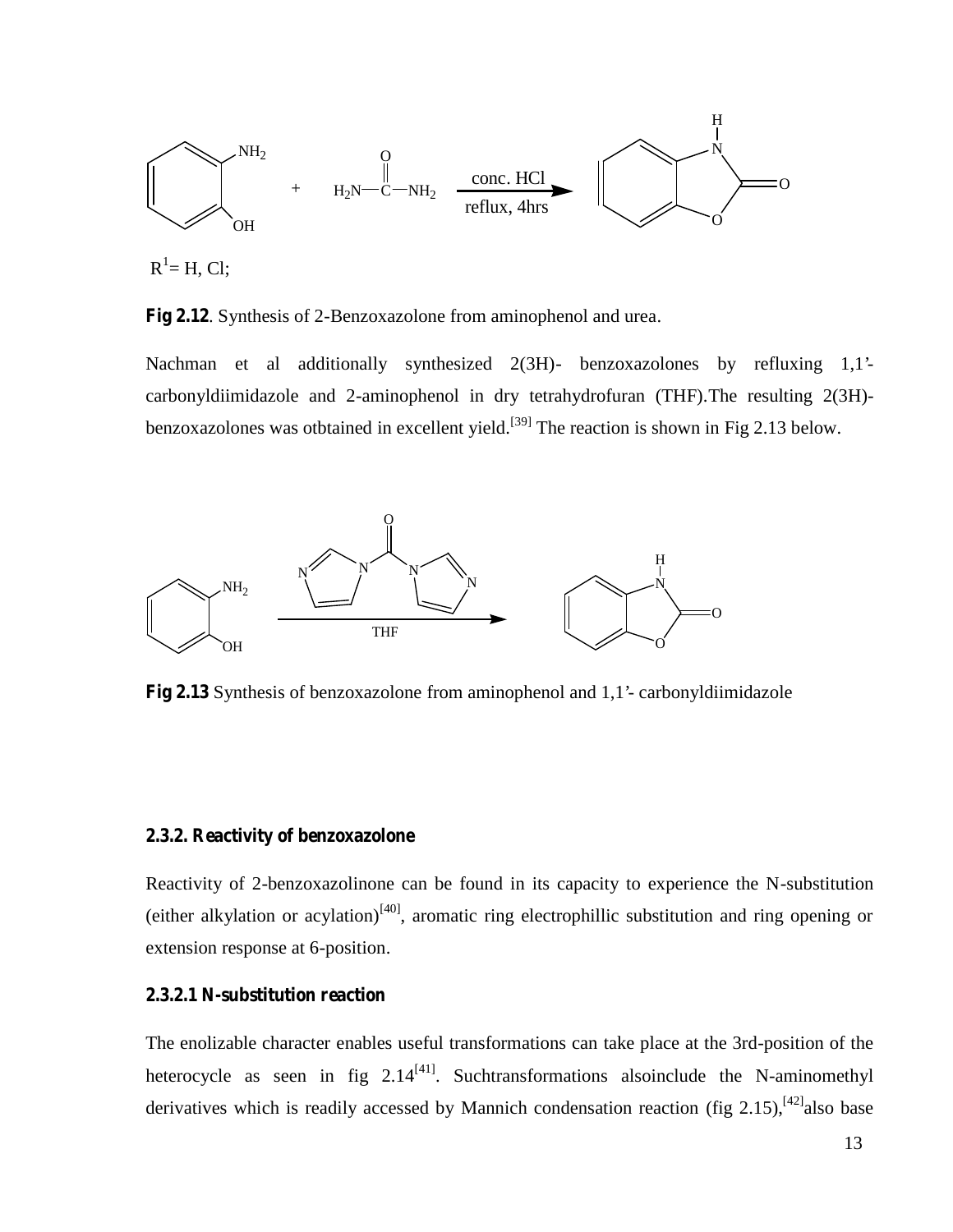catalyzed expansion of acrylonitrile prompts N-cyanoethyl subsidiaries. Another case of N substitution which results in the cyclic hydrazide structure is the reaction of benzoxazolone with hydroxaminosulfuric corrosive. [43]



where R=3-chloropropyl, allyl, benzyl, 3-butenyl, 3-methyl-2-butenyl

**Fig 2.14** N-alkylation of benzoxazolone (i)  $K_2CO_3$ , Acetonitrile, rt; or : CsF-Celite, THF, rt;



**Fig 2.15** synthesis of N- aminomethylation derivative of 2-benzoxazolone through Mannich reaction where  $R' = CH_3$ 

### **2.3.2.2 Aromatic Electrophilic Reaction**

Aromatic electrophilic substitution is controlled by its strongchoicefor the 6th position in reactions like sulfonation, chlorosulfonation reaction, halogenation and alsofor the Friedel Craft acylation.<sup>[44]</sup>Particularly to Friedel Craft response, because of the electron-rich nature of 2(3H)benzoxazolone. The benzoxazolone ring is vastly protonated by the nearness of Lewis acid in the reaction medium, which goes about as a totally obligatory catalyst.

2(3H)- benzoxazolone can act as a solidly actuated substrate in an electrophilic substitution conditions, (for example, bromination), but the tremendous complexation faced in the Friedel- Crafts response emphatically deactivates this kind of substrate towards the electrophilic attack of acylium ions. Keeping in mind that the end goal to overcome this type of issue, acylation of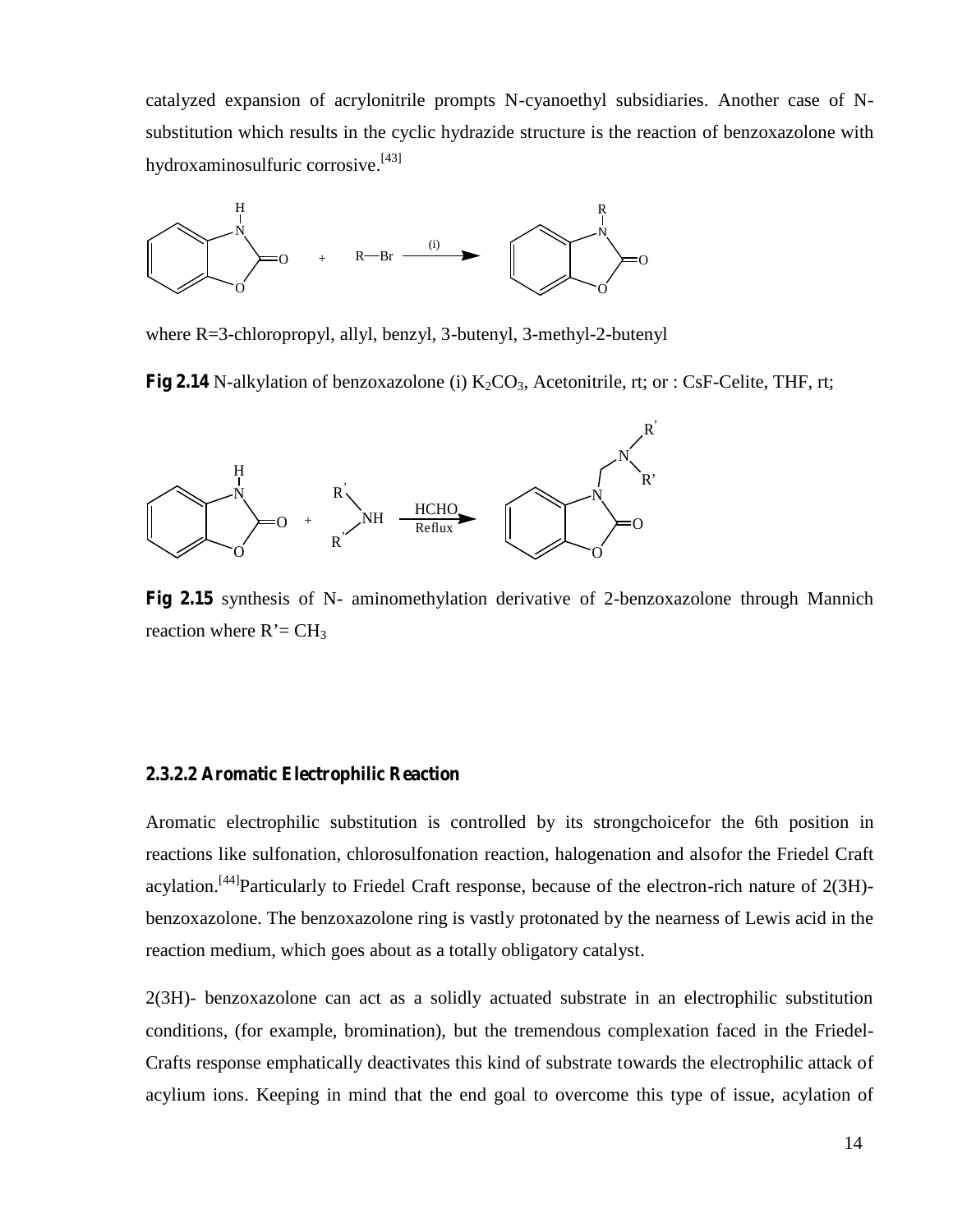benzoxazolinone was proficient before by two techniques which include the utilization of less reactive electrophillic species, in which either DMF– AlCl3<sup>[45]</sup> and acid chloride or polyphosphoric acid (PPA) and carboxylic acids.<sup>[46]</sup> Reports have it that the two strategies gave 6-acylbenzoxazolinone derivatives at close yields



**Fig 2.16** Acylation of 2-benzoxazolone derivatives at 6-position

### **2.3.2.3Ring Opening and Expansion Reaction**

The derivatives of 2-benzoxazolinone are comparatively soluble in acidic medium. They have ability to hydrolyze very fast in basic medium.This prompts ring opening products, for example, 2-aminophenols which can be acylated at fourth position.<sup>[47]</sup>



(a)= aq. NaOH,  $\;$ ; (b)= RCOCl, AlCl<sub>3</sub>.DMF;

**Fig 2.17** Ring opening reaction of 2- benzoxazolone and the acylation of aminophenol at  $4<sup>th</sup>$ position.

#### **2.3.3**. **Biological activities of 2-Benzoxazolone derivatives**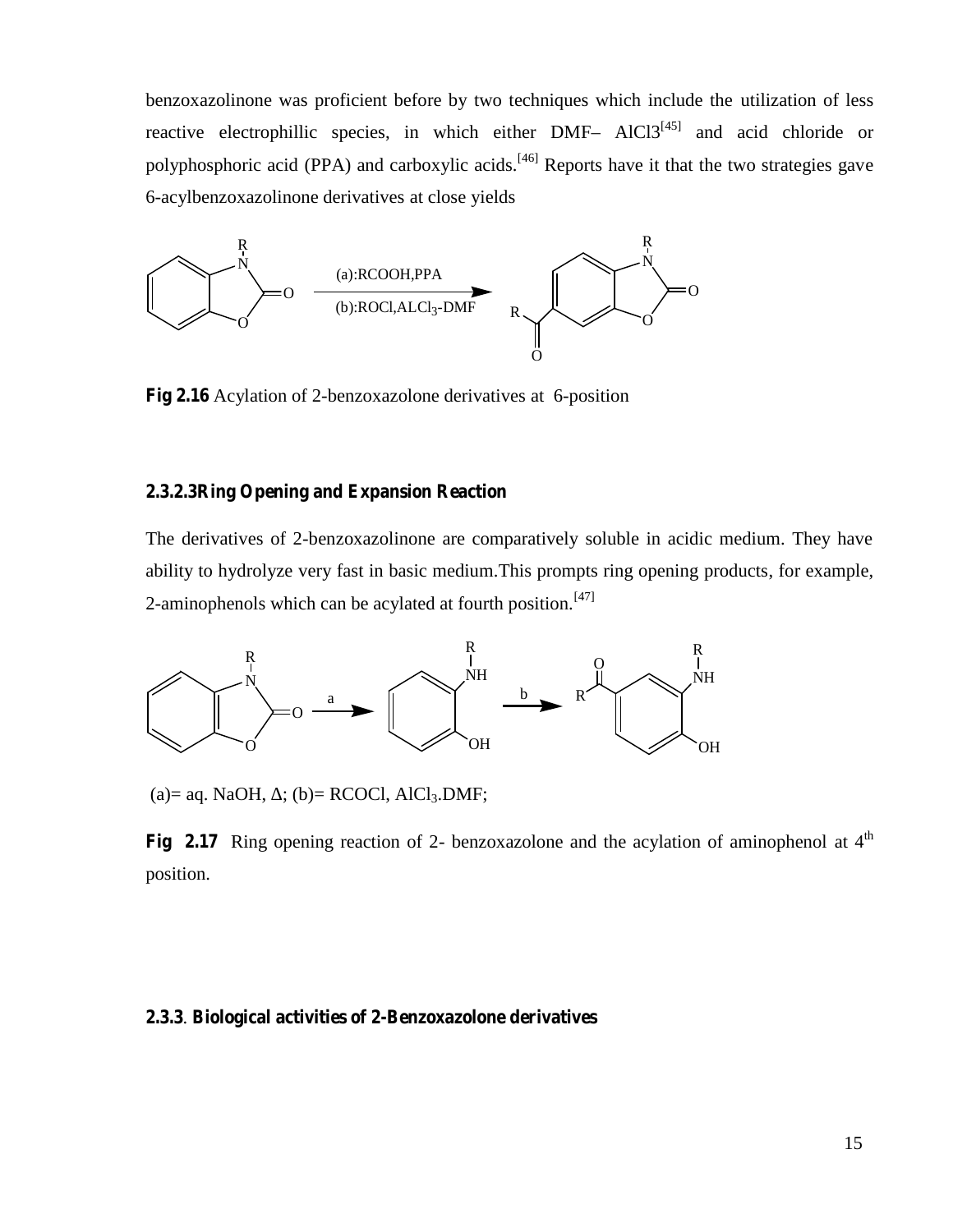2(3H)- Benzoxazolone, stands out amongst the most multi-useful heterocyclic ring, it has created diverse derivatives with numerous assortments of organic activities, for example, anti- HIV, anticancer, analgeics, antiinflammatory, and antinociceptive. [48]

5-chloro-2(3H)benzoxazolinone (Chlorzoxazone), a derivative of 2- benzoxazolinone, is anactive muscle relaxant used in the treatment of muscle spasm including the pain and discomfort that arises from the spasm. Chlorzoxazone may act by hindering the influx of calcium and potassium and leads to neuronal inhibition and muscle relaxation.<sup>[49]</sup>Chlorzoxazone acts significantly at the level of the spinal cordand subcortical areas of the brain where it hinders multisynaptic reflex arcs that takes part in growing and maintaining skeletal muscle spasm.<sup>[50]</sup>

Chlorzoxazone is synthesized by a hetercyclization reaction of 2-amino-4-chlorophenol with carbonyl dichloride (phosgene).<sup>[51]</sup>



**Fig 2.18** Synthesis of chlorzoxazolone

4-hydroxy-2-benzoxazolone is one of the derivatives of 2-benzoxazolone. Itis a compound that has shown analgesic and anti-inflammatory effects. It is a bioisosterism of Chlorzoxazone and has the possibility to be a kind of nonsteroidal anti-inflammatory drugs. 4-hydroxy-2 benzoxazolone is one of the primary pharmacologically dynamic compounds in customary Chinese ˘ herb sedate Acanthus ilicifolius which plainly has calming and pain relieving activities.

Li Tang et al<sup>[52]</sup> snthesized 4-hydroxy-2-benzoxazolone derivatives and screened them for human soluble epoxide hydrolase (sEH) inhibitors and anti-inflammatory activities. Three compounds displayed solid anti-inflammatory activities in vivo. 2-Aminoresorcinol responded with bis(trichloromethyl) carbonate  $(Cl<sub>3</sub>COCOOCCl<sub>3</sub>)$  under a nitrogen atmosphere with reflux toproduce 4-hydroxy-benzoxazolone which is the key intermediate to synthesizing other 4 substituted benzoxazolone derivatives.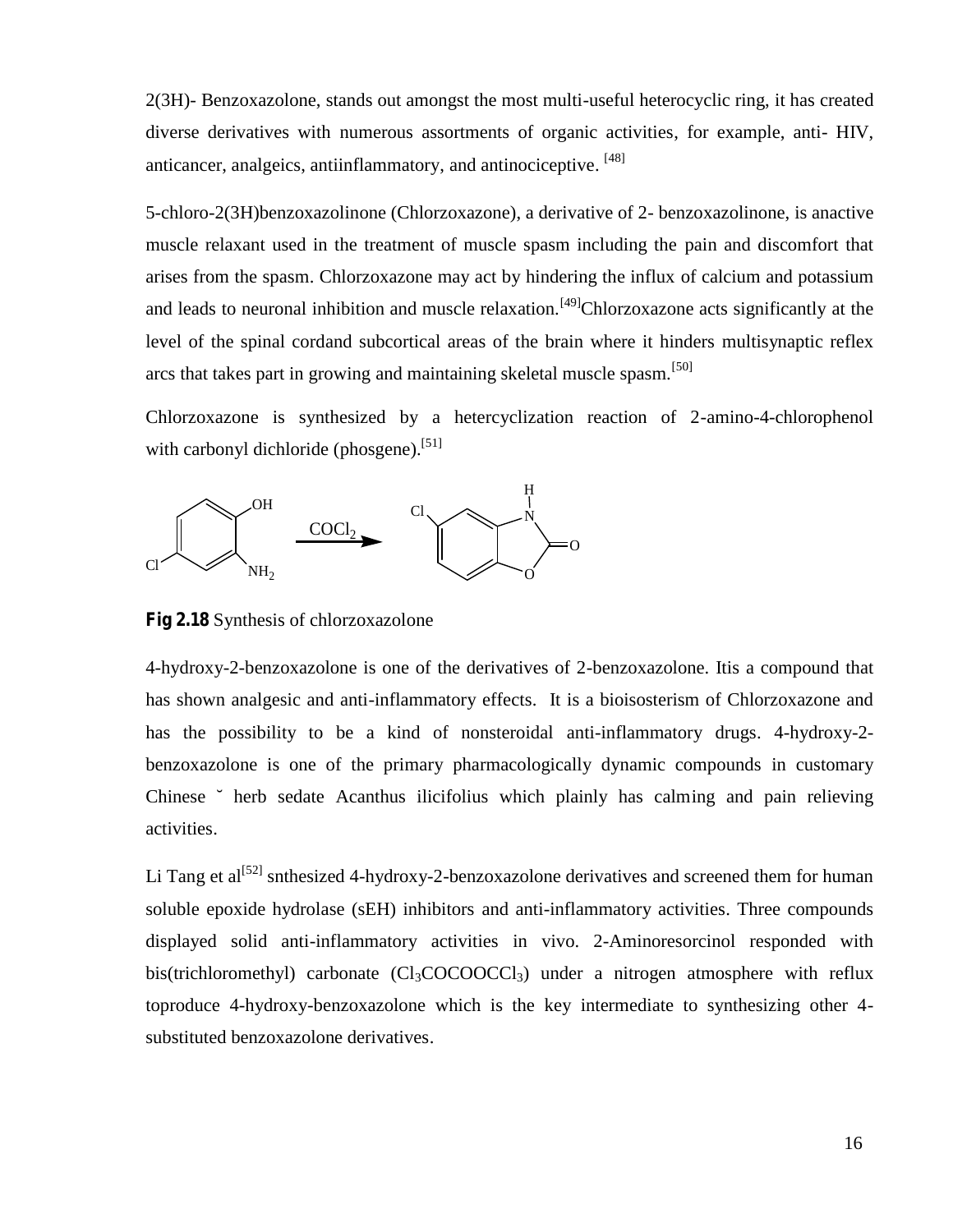

**Fig 2.19**Synthesis of 4-hydroxy-2-benzoxazolone from aminoresorcinol

Guangjin Zheng et al<sup>[53]</sup>prepared 7-chloro-4-hydroxy-2-benzoxazolone via chlorination reaction using Friedel-Crafts acylation on 4-hydroxy-2-benzoxazolone . It reacted with acetic acid, HCl and hydrogen peroxide (in drops) at a temperature of  $80^{\circ}$ C.



**Fig 2.20**. Synthesis of 7-chloro-4-hydroxyl-2-benzoxazolone from 4-hydroxy-2-benzoxazolone

Dogruer et al<sup>[54]</sup> tested a progression of (2-benzothiazolone-3-yl and 2-benzoxazolone-3-yl) acidic corrosive subsidiaries for anti nociceptive and anti-inflammatorys. 4-[2-(Benzoyl-2 benzoxazolone-3-yl) acetyl] morpholine, 4-( 2-[ 6-( 2-chloro-benzoyl) - 2-benzoxazolone-3-yl] acetyl] morpholine, N,N-diethyl-2-( 2-benzothiazolone-3-yl) acetamide were compounds that showed anti-infammatory properties.



 $X=O, S$ ; A= OH, OCH<sub>3</sub>, OC<sub>2</sub>H<sub>5</sub>, R<sub>1</sub>=H, Cl, R<sub>2</sub>=H, CH<sub>3</sub>

**Fig 2.21** synthesis of series of (2-benzothiazolone-3-yl and 2-benzoxazolone-3-yl) acetic acid derivatives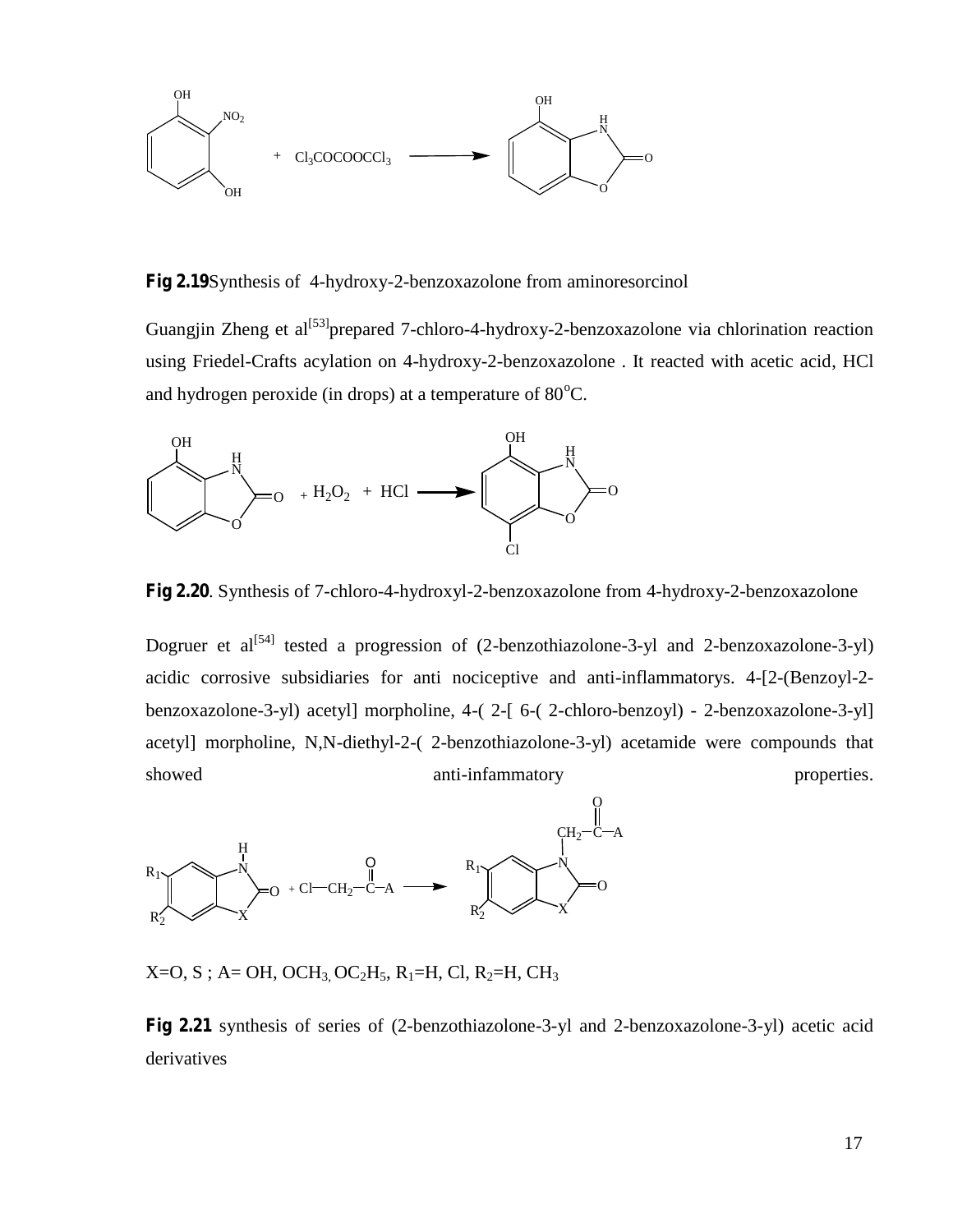Koksal et al<sup>[55]</sup> integrated novel series of Mannich bases of 5-nitro-3-substituted piperazinomethyl-2-benzoxazolinones and screened them for analgesics and anti-inflammatory activiyies. Among the tried derivatives, most encouraging outcomes were acquired from the compound which bears electron-withdrawing substituents (F, CI, COCH3) in the ortho/para positions of the phenyl core on the piperazine ring at 3 position of benzoxazolinone moiety.



R=F, Cl, COCH<sup>3</sup>

**Fig 2.22**5-nitro-3-substituted piperazinomethyl-2-benzoxazolinone derivatives

Gokhan et al<sup>[56]</sup> synthesized, characterized and screened for the pharmacological properties of new series of (6-difluorobenzoyl)-5-methyl-3-benzoylmethyl-2-(3H)-benzoxazolone and 5 methyl-3-(2-hydroxyl-2-phenylethyl)-2-(3H)-benzoxazolone which are derivatives of 5-methyl- 2(3H)-benzoxazolone. .amongst all, 6-(2,5difluyorobenzoyl)-3-(4-bromobenzoylmethyl)-2(3H) benzoxazolone emerged to be the most encouraging compound for analgesic activity.



 $R=Br; R_1=2,5-diF$ 

**Fig 2.23**5-methyl-3-substituted piperazinomethyl-2-benzoxazolinone derivatives

The derivatives of 6-acyl-2(3H)- benzoxazolone has remarkably fascinating anti-inflammatory, antiepileptic, pain relieving and antiviral properties. They can be utilized for the management of chronic to moderate pain in the body. In perspective of the discernible clinical significance of these compoundss, an enhanced study of their synthesis was performed.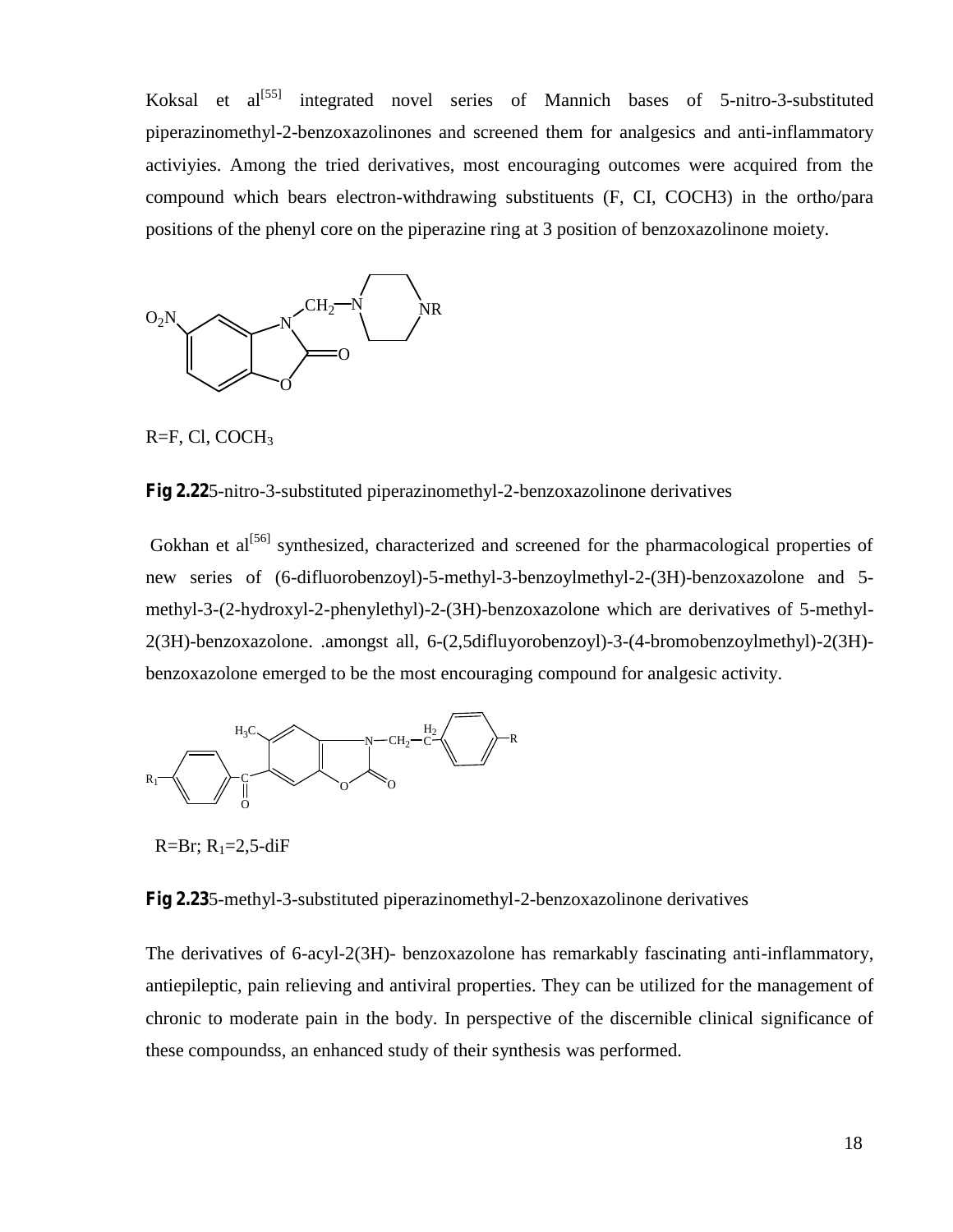Huseyin et  $al^{[57]}$  revealed a unique technique for acylation on the 6th-position of 2(3H)benzoxazolone and 2(3H) benzothiazolones. This strategy was done in two stages which includes the rearrangement of acyl group from the N-position to the 6-position of the heterocycle and catalyzed by AlCl<sub>3</sub>. They discovered that this technique is more productive with respect to the utilization of AlCl3 and a yield of around 76-90%.



**Fig 2.24.** Synthesis of 6-acylation of 2(3H)-benzoxazolone and 2(3H) benzothiazolone. Conditions: a.R<sup>1</sup>COCl or R<sup>1</sup>(CO)<sub>2</sub>O, TEA, THF, reflux, 2h; b. AlCl<sub>3</sub>, 165<sup>0</sup>C, 3h.

Likewise in efforts to produce new non-steroidal anti-inflammatory agents, Fügen Özkanli<sup>[58]</sup> prepared and evaluated a series of 6-acyl-3-aminomethyl-2-benzoxazolinones by reacting formaldehyde and arylpiperazine with 6-acyl-2-benzoxazolinone via mannich condensation. The intermediate compound synthesized by allowing 2-benzoxazolone to react with difluorobenzoic acids in the presence of polyphosphoric acid at  $140-160^{\circ}$ C



**Fig 2.25**. Synthesis of 6-acyl-3-aminomethyl-2-benzoxazolinones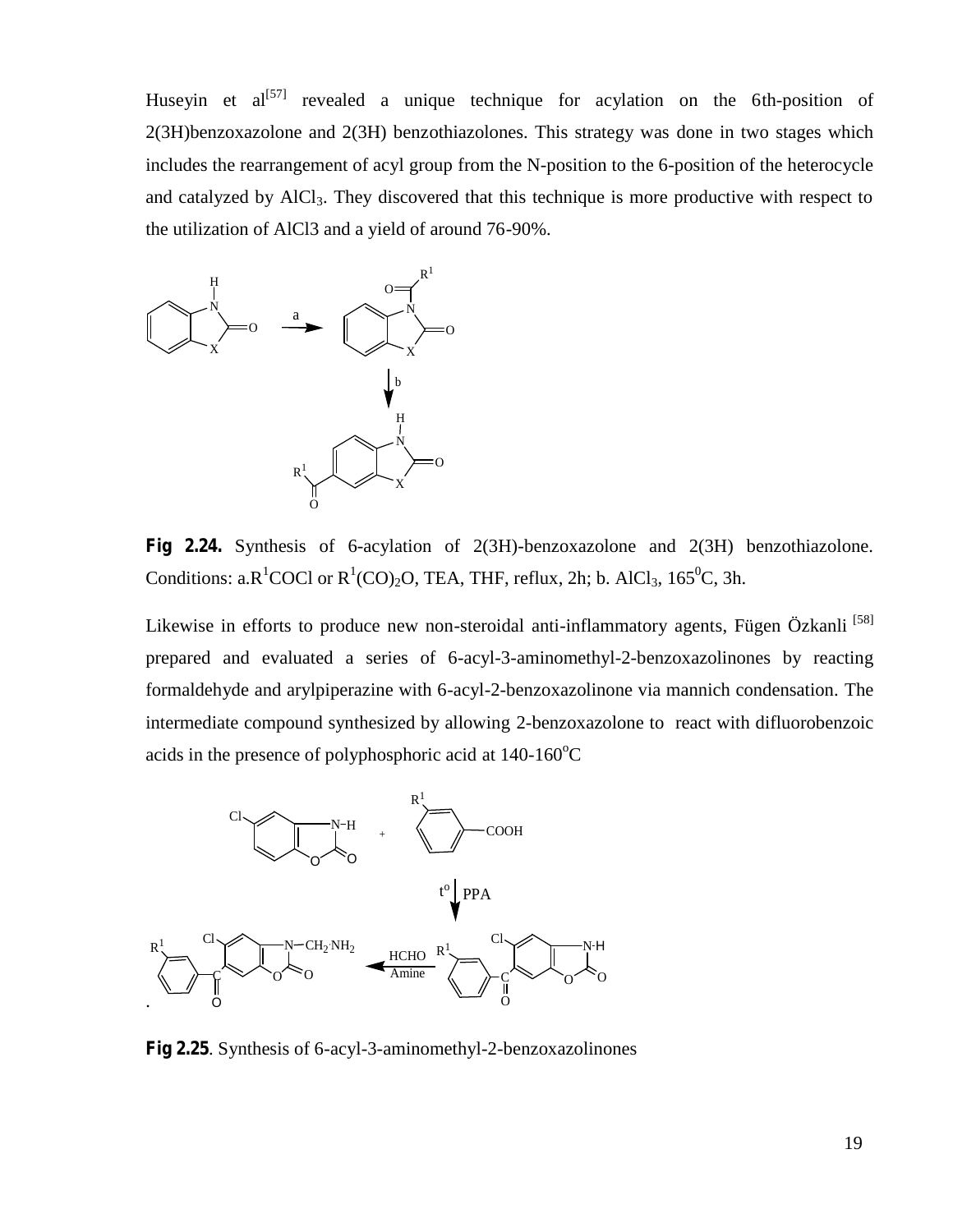The analgesic properties of pyridylethylatedbenzoxa(Thia)zolinones were tested by Gokhan et al.<sup>[35]</sup>These compounds were synthesized in one step by reacting 6-Acyl-(5-chloro)-2benzoxazolinone (2-benzothiazolinone) with 2-and 4-vinylpyridine with reflux in an oil bath.It was observed that compound with bromo substituents on the phenyl ring in the 6-position of the main ring appeared to indicate less activities than those with fluorine.



R<sup>1</sup>=H, Cl; X=O, S; R<sup>2</sup>=Br, F **Fig 2.26**Synthesis of 6-acyl-3- pyridylethylated -2-benzoxazolinone

5- position 2(3H)-benzoxazolone derivatives has also been tested for anti-nociceptive activities. Onkol et  $al^{[59]}$  synthesised (5-chloro-2(3H)-benzoxazolon-3-yl)propanamide derivatives by reacting (5-chloro-2(3H)-benzoxazolon-3-yl)propanoyl chloride derivatives with sodium carbonate, secondary amine derivatives, and tetrahydrofuran, under reflux for about 3-20 h, and stirred at room temperature for 18 hours According to their report, piperazine substitute such as –(4-chlorophenyl)piperazine, -(2-trifluoromethylphenyl) piperazine and –(2-pyridyl) piperazine have been found to be significantly more active than the others and were standards in all the tests.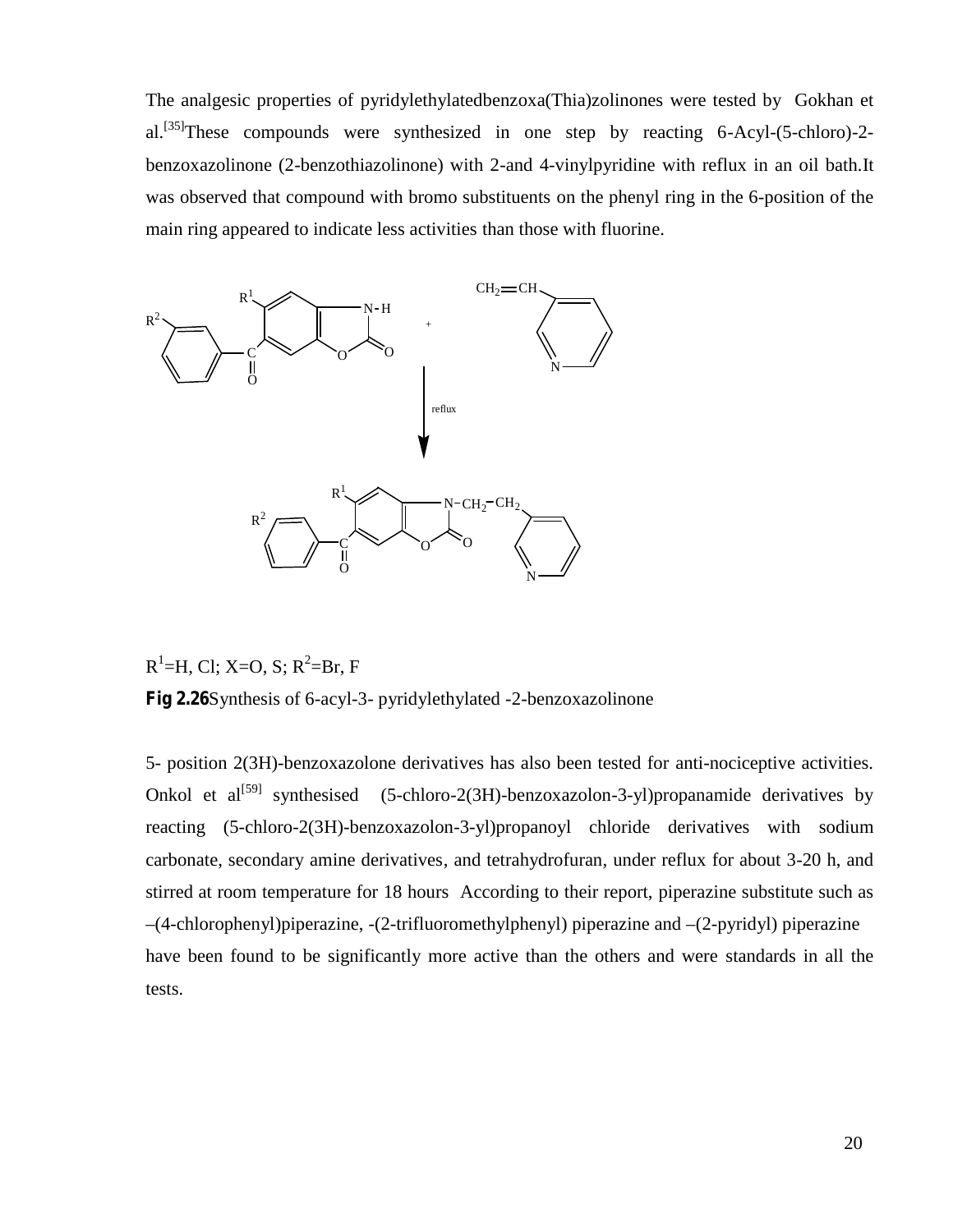

**`Fig 2.27**Synthesis of (5-chloro-2(3H)-benzoxazolon-3-yl)propanamide; b=piperazine derivatives, NaHCO<sub>3</sub>, THF, reflux

The wide range biological activity of 2(3H)-benzoxazolone derivatives is also seen in its potency to inhibit acetylcholinesterase in the treatment of Alheimer's disease. This is one of the recommended mechanisms for treating of Alzheimer's diseases.

Soyer et  $al^{[60]}$  synthesized a good number of N-substituted-5-chloro-2(3H)- benzoxazolone subsidiaries and assessed their acetylcholinesterase inhibitory activity. Depending on structural contrasts, the screening made it apparent that 5-chloro-2-(3H)- benzoxazolone platform had different inhibition range against acetylcholinesterase chemical. In the study, it was found that bis 5-chloro-2(3H)- benzoxazolone demonstrated higher action than others like pyrollidine and piperidine derivatives and it was observed to be more active than other compounds in the series.



**Fig. 2.28**Synthesis of N-substituted-5-chloro-2(3H)-benzoxazolone; 37% formalin, MeOH

Köksal et al.<sup>[61]</sup> synthesized and screened derivatives of 5-acyl-3(4-substututed-1piperazinylmethyl)-2-benzoxazolinones and 6-acyl-3-(4-substituted-1-piperazinylmethyl)-2 benzoxazolinones for analgesic and anti-inflammatory activities. In terms of analgesic and antiinflammatory activities. it was observed that the derivatives of 6-acyl were more active than 5 acyl derivative.The structures of 5-acyl and 6-acyl derivatives are given in fig 2.29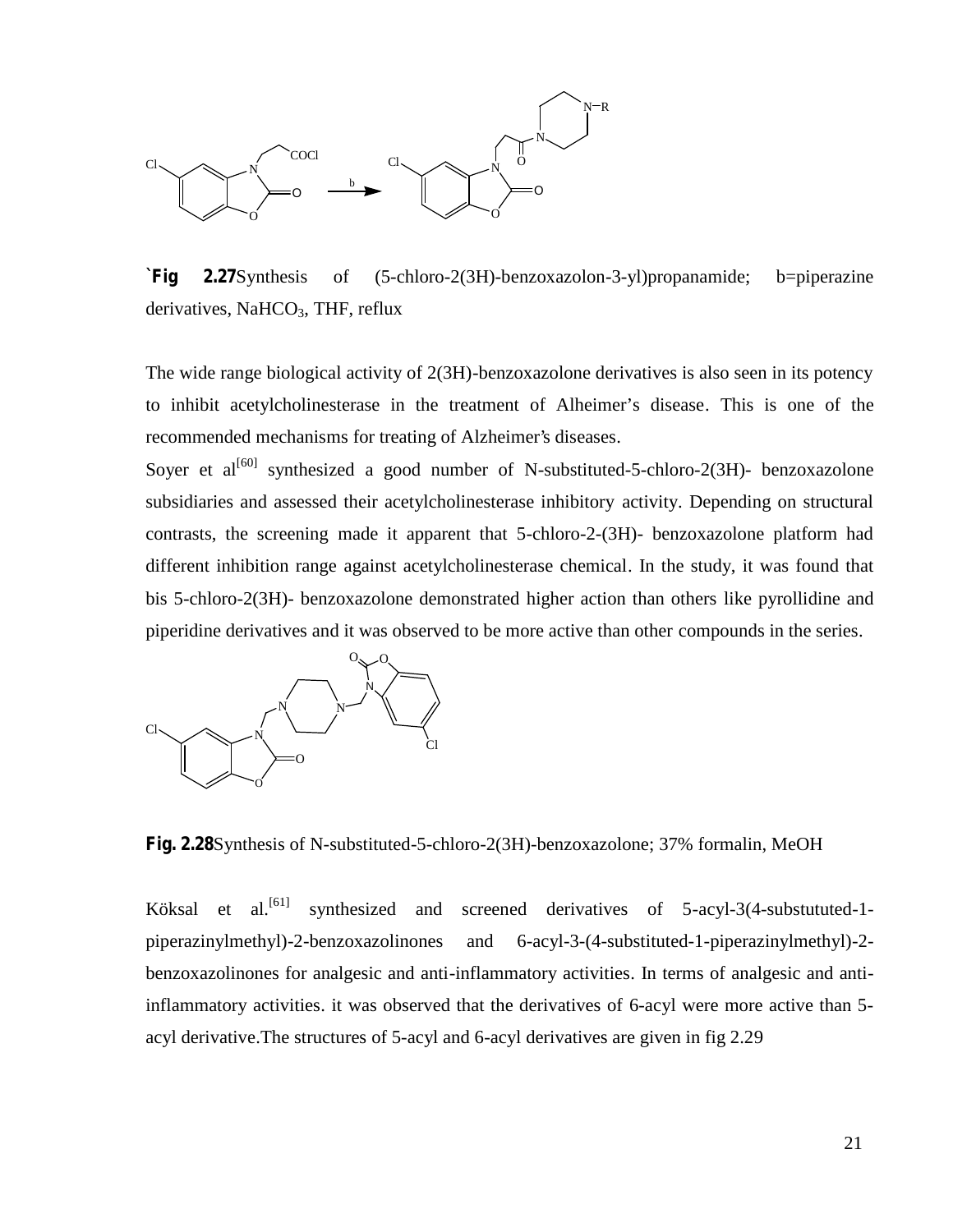

 $R=C_6H_5$ , 2-CH<sub>3</sub>OC<sub>6</sub>H<sub>5</sub>, 3-CF<sub>3</sub>C<sub>6</sub>H<sub>5</sub>, 4-CH<sub>3</sub>COC<sub>6</sub>H<sub>5</sub>, 4-CH<sub>3</sub>COC<sub>6</sub>H<sub>5</sub>, 2-CH<sub>3</sub>OC<sub>6</sub>H<sub>5</sub>

**Fig 2.29** 6-acyl and 5-acyl-3-(4-substituted-1-piperazinylmethyl)-2-benzoxazolinones compounds that have shown analgesic andanti-inflammatory activities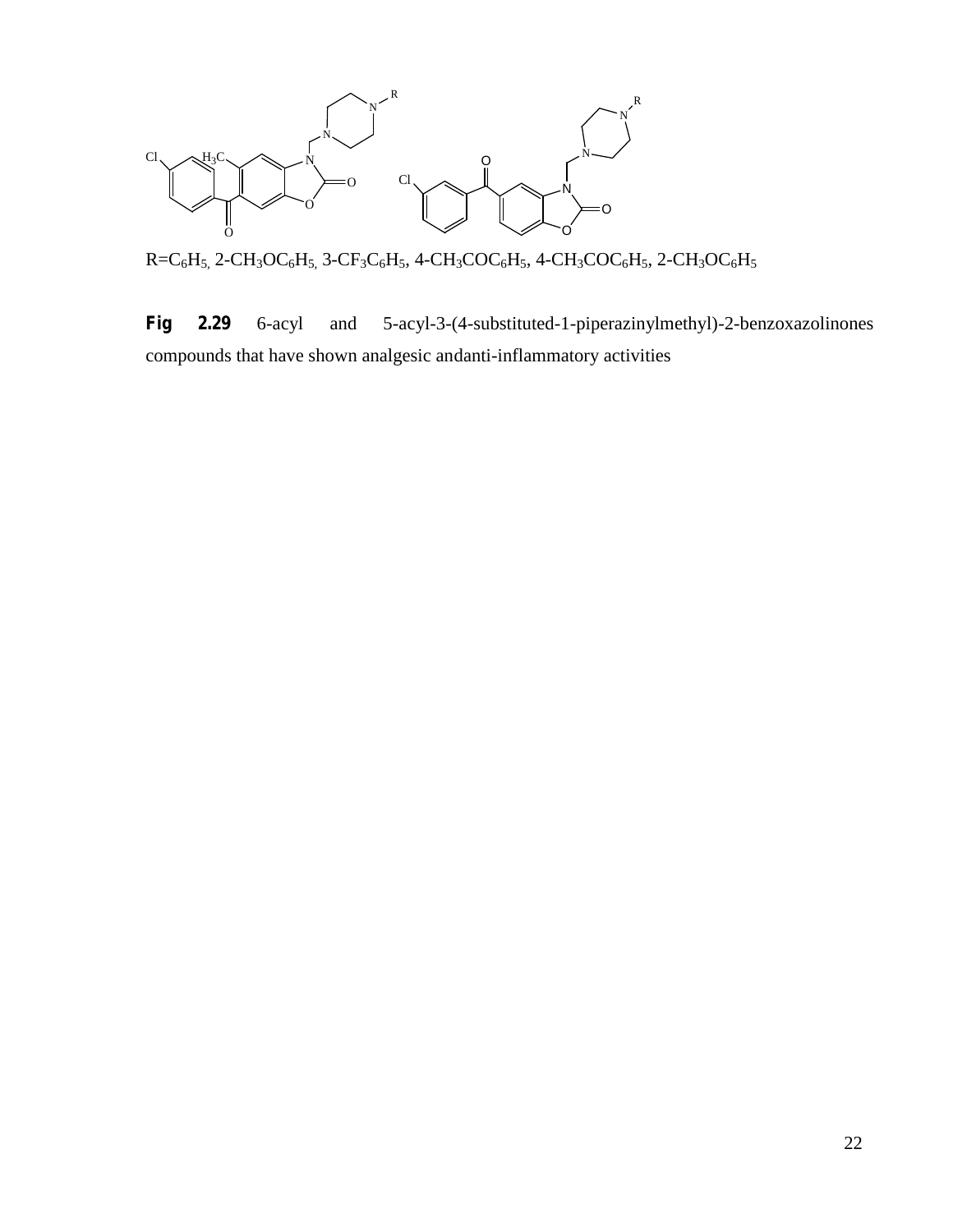### **2.4MANNICH REACTION**

Mannich reaction is an important organic reaction that is utilized to change a primary or secondary amine and two carbonyl compound (one non-enolizable and one enolizable) to a amino carbonyl compound using an acid or base catalyst. The resulting compound is called Mannich base. In the reaction, the enolizable carbonyl compound, which has a -hydrogen, gets deprotonated to form an enol intermediate. The non-enolizable carbonyl compound reacts with the amine to form an iminium ion. The enol intermediate attacks the iminium particle which after it is deprotonated finally yields the Mannich base product.<sup>[62]</sup>



### **2.4.1 Mannich Bases**

Mannich bases are referred to as beta-amino ketones carrying compound. They are the end products of mannich reaction.<sup>[63]</sup>Theyfunction as bioactive leads which makes them to be further useful for the synthesis of various potential agents of high medicinal value which contains aminoalkyl (aminoalkylation may increase the hydrophilic properties of drugs through the introduction of a polar function in their structure, the long-known rolicycline is a common example)<sup>[64]</sup>chain.The examples of clinically useful mannich bases which consist of aminoalkyl chain are cocaine, fluoxetine, atropine, trihexyphenidyl, procyclidine, ranitidine, biperiden<sup>[65]</sup> as shown in fig 2.29.

Mannich bases are referred to assume an essential role as pharmaceutical science continues developing now and again. Various contemplates have revealed that Mannich bases are extremely reactive and can be effectively changed over to different compounds, for instance, they can be reduced to form pharmacologically active amino alcohol. They show strong activities like anti-inflammatory, anticancer, antibacterial, antifungal, anticonvulsant, analgesics $[66-71]$  and numerous others.

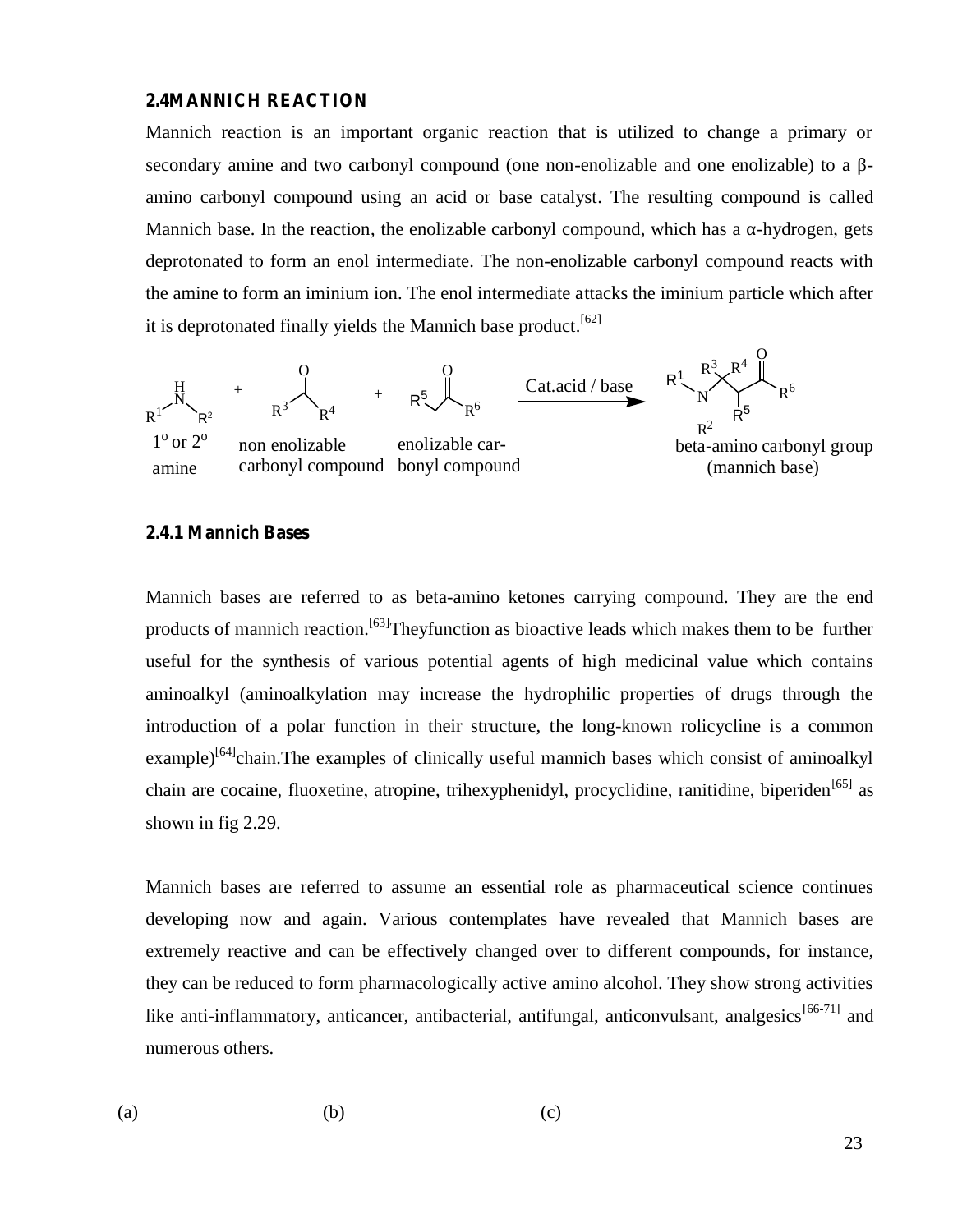

**Fig 2.30** Structures of (a) fluoxetine, (b) prociclydine (c) cocaine (d) atropine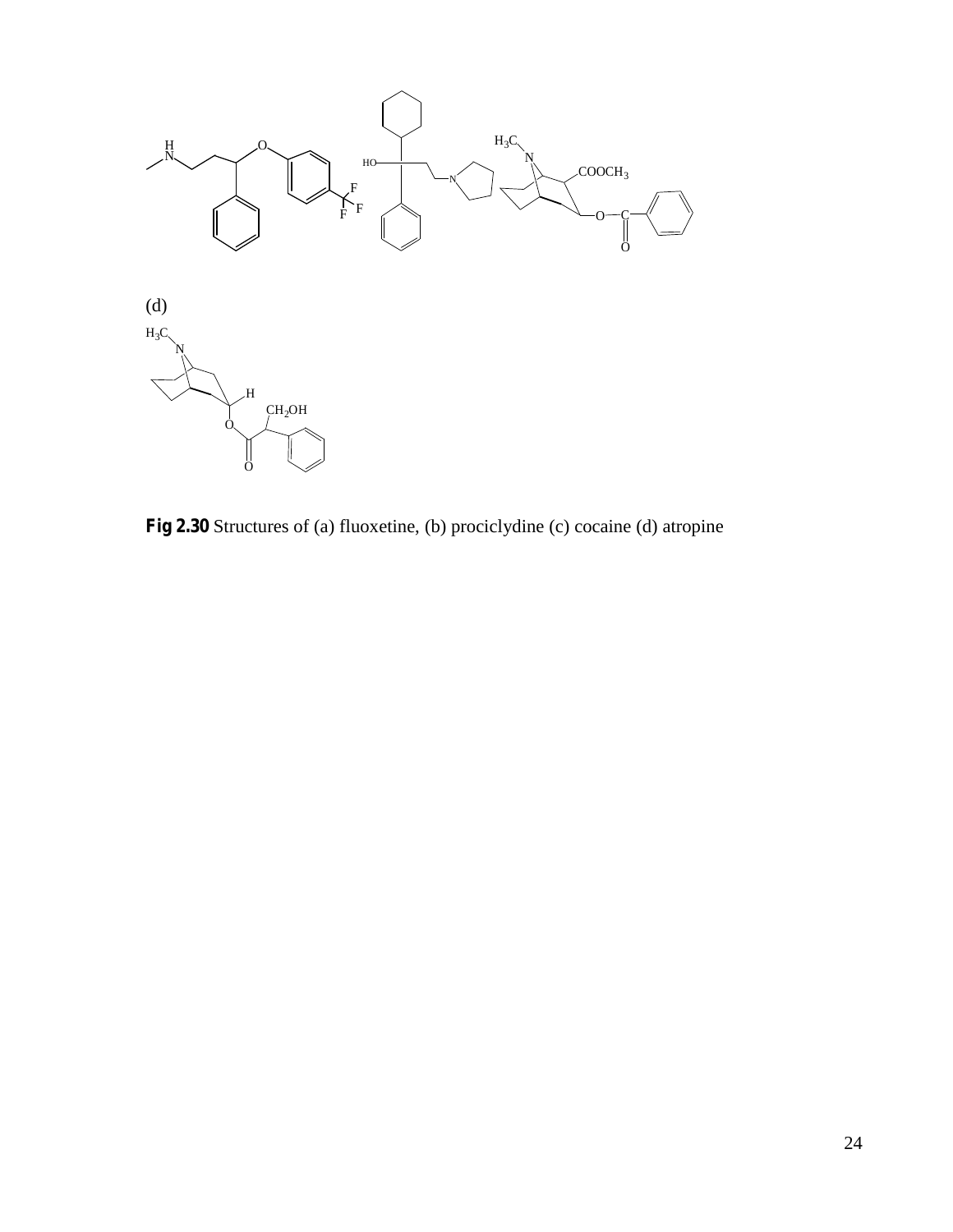### **3. MATERIALS AND METHOD**

#### **3.1 MATERIALS**

All reactions were carried out using standard laboratory equipment and glasswares. The chemicals used in this research work such as 2-benzoxazolinone, 6-bromoacetyl-2 benzoxazolone, 2-fluorophenyl piperazine, formaldehyde and phenyl piperazine, were purchased from Sigma Aldrich chemical company and these chemicals were used as received.

### **3.2METHOD**

### **3.2.1 COMPOUND 1 (MANNICH REACTION)**

### *3-(2-fluorophenylpiperazin-1-yl)methyl-2(3H)-Benzoxazolone*

This reaction was proceeded by dissolving solution of 0.2g(0.001mol) 2-benzoxazolinone and 0.23ml (0.001mol)of 2-fluorophenylpiperazine in 2ml of methanol in a round bottom flask. 0.2ml of 37%(w/v) formalin solution was mixed with 2ml of methanol and was added to the mixture in the flask. The mixture was refluxed for 60min. After reflux, solution was poured into crushed ice and filtered using the vacuum filtration method. The resulting crude precipitate was subsequently washed with appropriate alcohol. The resulting precipitate was purified by recrystallization using an appropriate solvent.

### **3.2.2 COMPOUND 2 (AT ROOM TEMPERATURE)**

#### *6-2-(4-phenylpiperazine-1-yl)acetyl-2-benzoxazolone*

0.35g (0.001mol) of 6-bromoacetyl-2-benzoxazolone was dissolved in 7ml DMF. The mixture was added dropwisely to a solution containing0.18ml (0.001mol)of phenyl piperazine and 0.4ml (0.002 mol)of triethylamine (TEA) in 3ml DMF. The mixture was stirred at room temperature for 30hours. After which it was poured into crushed ice and filtered using vacuum filtration. The resulting precipitate was washed and dried. [72]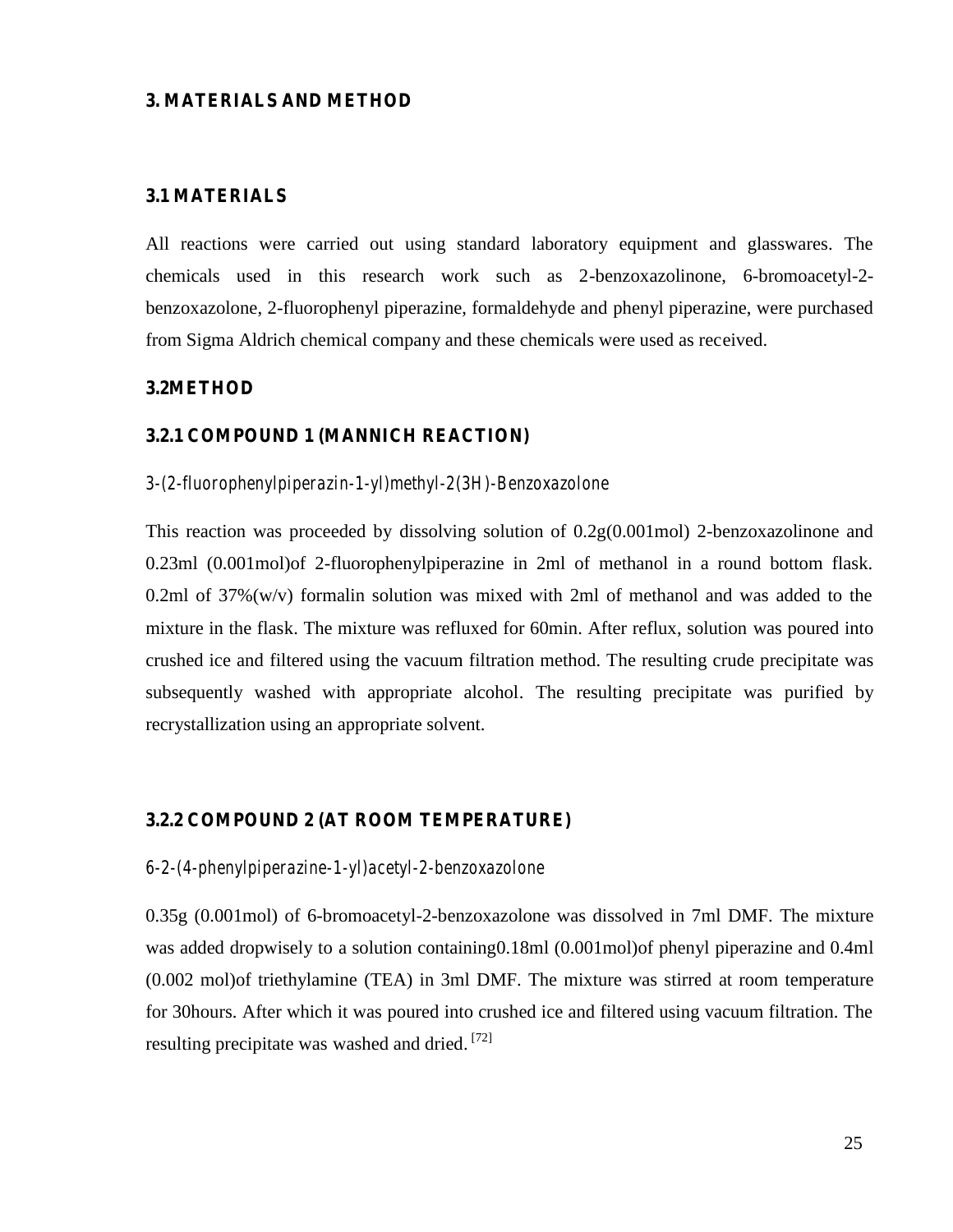### **3.3Melting Point Determination**

The melting points of synthesized products were determined with on the Mettler Toledo FP900 thermosystem digital melting point apparatus and the values were recorded.

#### **3.4 Thin Layer Chromatography**

### **3.4.1 Materials**

The solvents used for the mobile phase are methanol and benzene. The stationary phase plate is made of silica gel.

A1:Benzene-Methanol (9:1)

A2:Benzene-Methanol (5:1)

# **3.4.2Method**

The mobile phases were poured in to the TLC chambers to a depth of about 0.5cm. The chambers were covered, swirled gently and allowed to stand while the plates are being assembled.

The plates were prepared for three different spots while o.cm line 0.5cm of origin were gently drawn away from the bottom and top with pencil.

2(3H)-benzoxazolone, 6-bromoacetyl-2-benzoxazolone and piperazinederivatives (starting materials) were dissolved in chloroform and the products were dissolved in appropriate solvents. With the aid of micocapillary spots were made on the origin line at the bottom of the plats. The plates were gently placed in the TLC chambers, covered and left undisturbed to allow the solvent to move to the line at the top of the plate. The plate was removed and allowed to dry. UV-light at wavelength (254nm) was used for visualizing the spots and to obtain the retention factor values  $(R_f)$ .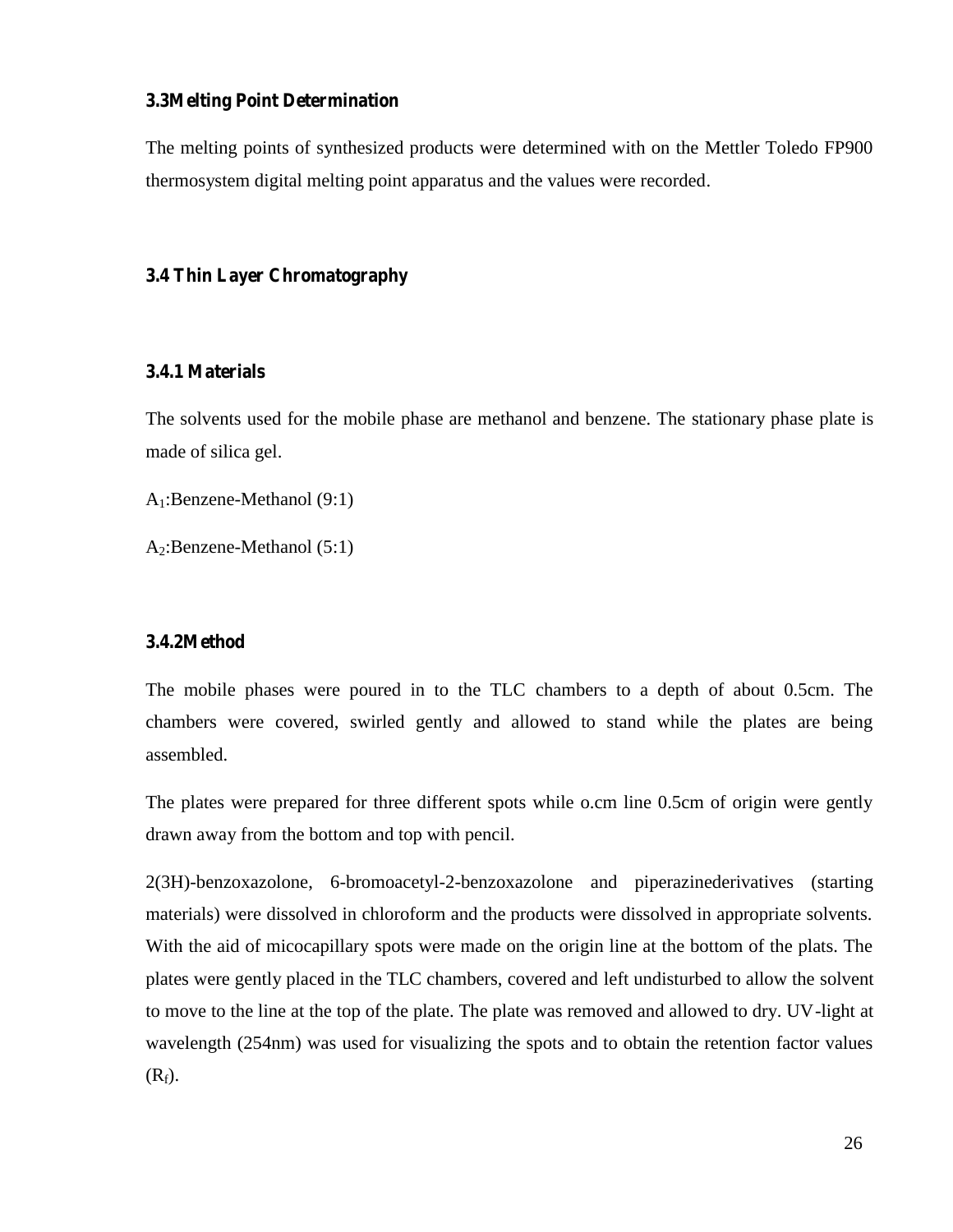# **3.5 Spectroscopy**

**3.5.1 Fourier Transform Infra Red (FT-IR)**: The FT-IR spectra of the product was recorded onAgilent Carry 630 Spectrometer at Ankara University, central Instrumental Analysis Laboratory, Faculty of Pharmacy.

**3.5.2 Proton Nuclear Magnetic Resonance (<sup>1</sup>H-NMR**):The <sup>1</sup>H-NMR was recorded on a mercury Varian 400MHz spectrometer wheredeuterated solvent of dimethyl sulphoxide (DMSO  $d_6$ ) was used. The test was conducted at Ankara University, central Instrumental Analysis Laboratory, Faculty of Pharmacy. Chemical shifts () values were reported in parts per million (ppm).

# **4. Result and Discussion**

### **4.1.Results**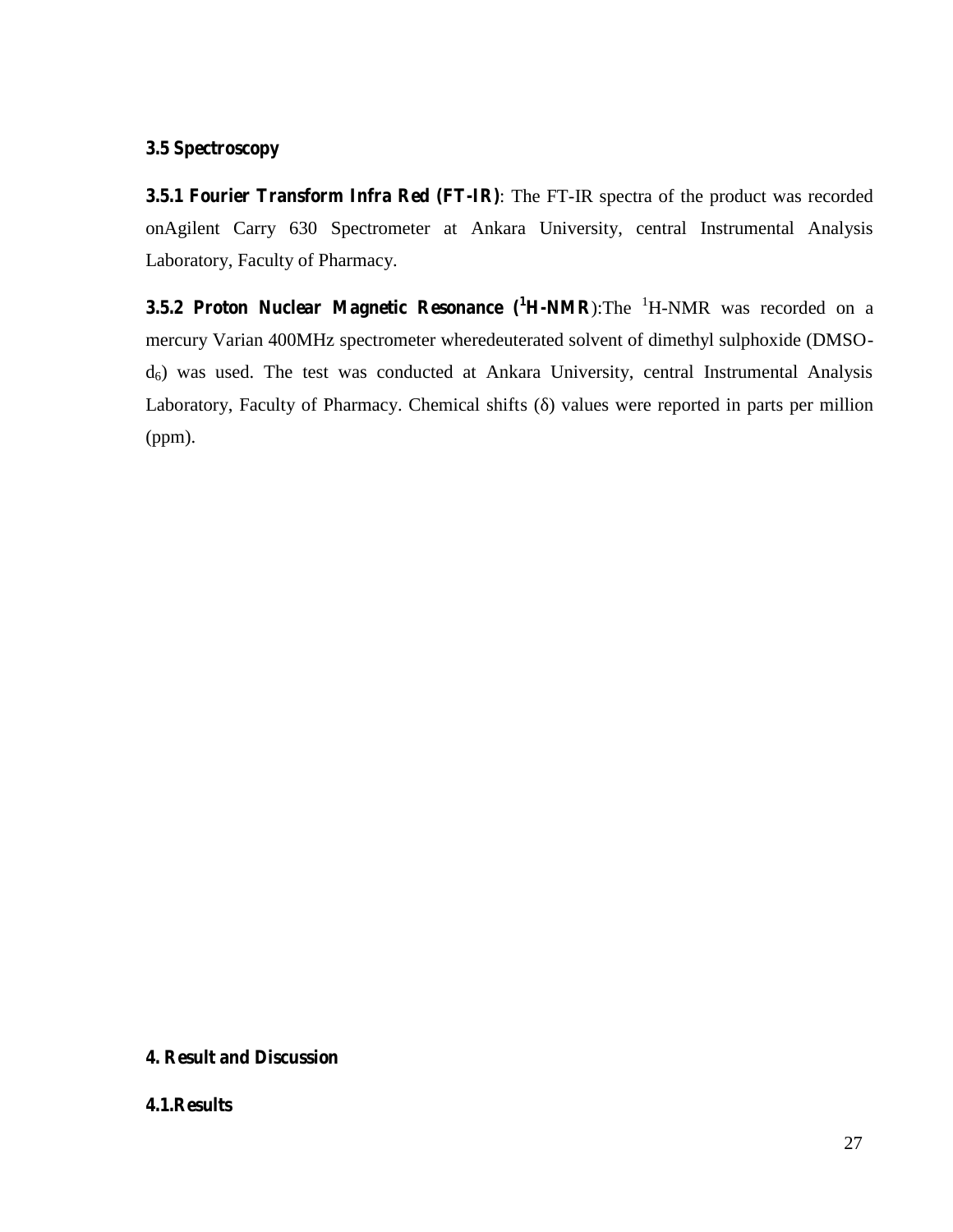**Compound1**: 3[4-(2-fluorophenyl)piperazine]methyl-2-benzoxazolone



**Fig 4.1** 3[4-(2-fluorophenyl)piperazine]methyl-2-benzoxazolone

The above **compound 1** was synthesized using reflux as described in the experimentalsection

A brown crystalline compound was obtained; Melting point:174°C

TLC in  $A_1$  and  $A_2$  solvent gave  $R_f$  values of 0.49 and 0.57 respectively.

Fourier Transform Infra-Red(FT-IR) spectroscopy (IR  $_{max}$ ): The FT-IR shows aromatic C-H stretches at 2819.7cm<sup>-1</sup>, carbonyl group (C=O) at 1757cm<sup>-1</sup>.

Proton Nuclear Magnetic Resonance Spectroscopy( ${}^{1}H$ -NMR in DMSO-d<sub>6</sub>): ${}^{1}H$  NMR showed peaks at 7.3-6.8 (8H; m; Arom-H); 4.8 (2H; s; CH<sub>2</sub>), 2.8 (t; 4H; pip H<sup>10</sup>, H<sup>11</sup>); 3.1 (t; 4H; pipH<sup>9</sup>,  $\mathrm{H^{12}}$ ). ppm.

**Compound 2**: 6-2-(4-phenylpiperazine-1-yl)acetyl-2-benzoxazolone



**Fig 4.2** 6-2-(4-phenylpiperazine-1-yl)acetyl-2-benzoxazolone

**Compound 2**was synthesized at room temperature as described in the experimental section

Anoff-white compound was observed; Melting point:  $163.5^{\circ}$ C

TLC in  $A_1$  and  $A_2$  solvents gave  $R_f$  values of 0.2 and 0.48 respectively.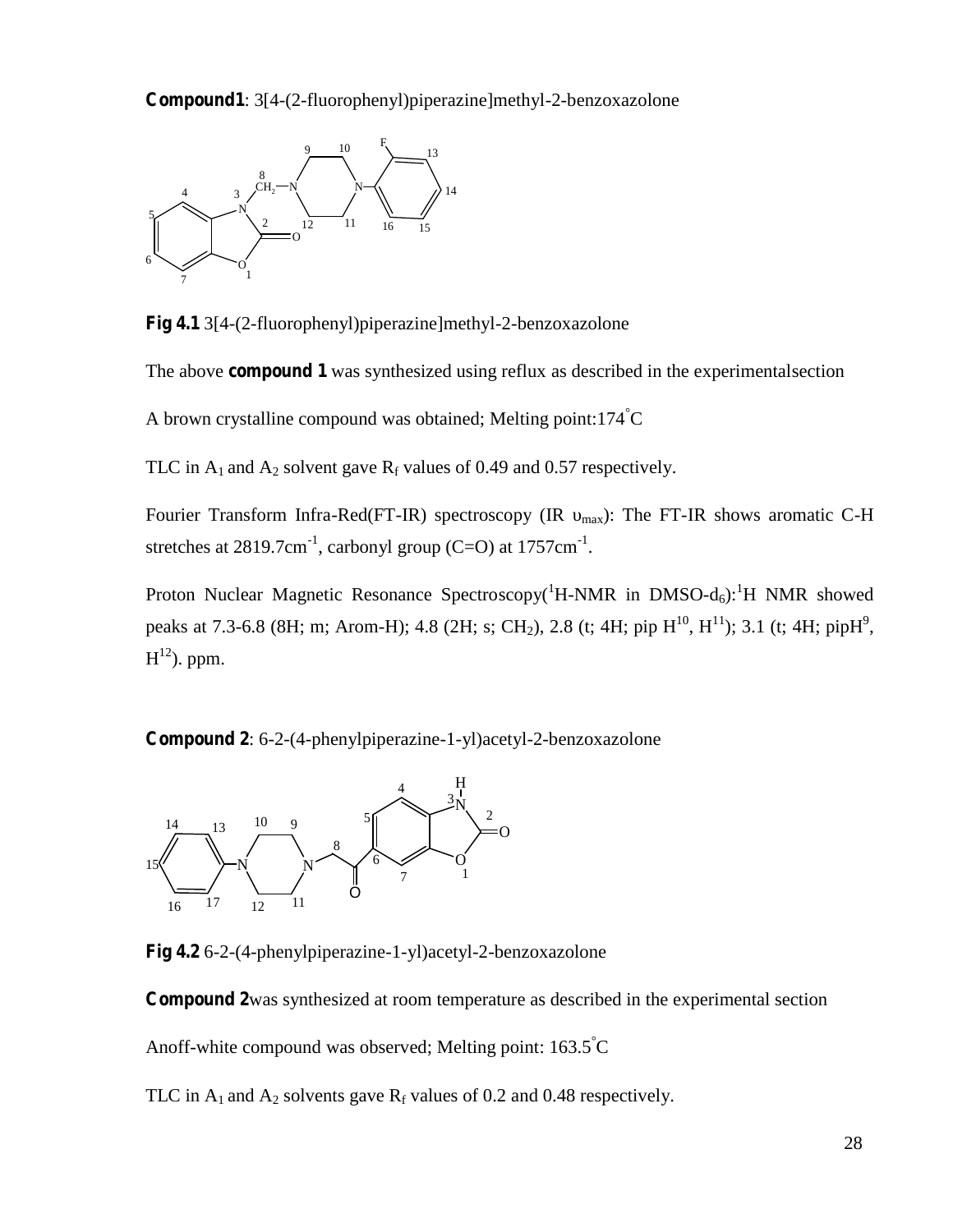Frourier Transform Infra-Red (FT-IR) Spectroscopy(IR <sub>max</sub>): FT-IR showed a broad N-H peak at 3483.2cm<sup>-1</sup>, C-H stretch at 2816.0cm<sup>-1</sup>, a carbonyl (C=O) group at 1748.1cm<sup>-1</sup>.

Proton Nuclear Magnetic Resonance Spectroscopy ( ${}^{1}$ H-NMR in DMSO-d<sub>6</sub>):  ${}^{1}$ H-NMR showed resonances at 8-6.8ppm(8H. m, Ar-H), 3.8ppm(2H, s, CH<sub>2</sub>), 3.2(t; 4H; pip H<sup>9</sup>, H<sup>11</sup>); 2.49 (t;4H;  $pipH^{10}, H^{12}$ ).

# **4.2 Discussion**

In this research, two compounds were synthesized by following literature procedures which are based on 2-benzoxazolone structure.[72]**Compound 1** was synthesized via Mannich and was carried out underreflux so as to maintain the reaction conditions.**Compound 2** was synthesized at room temperature.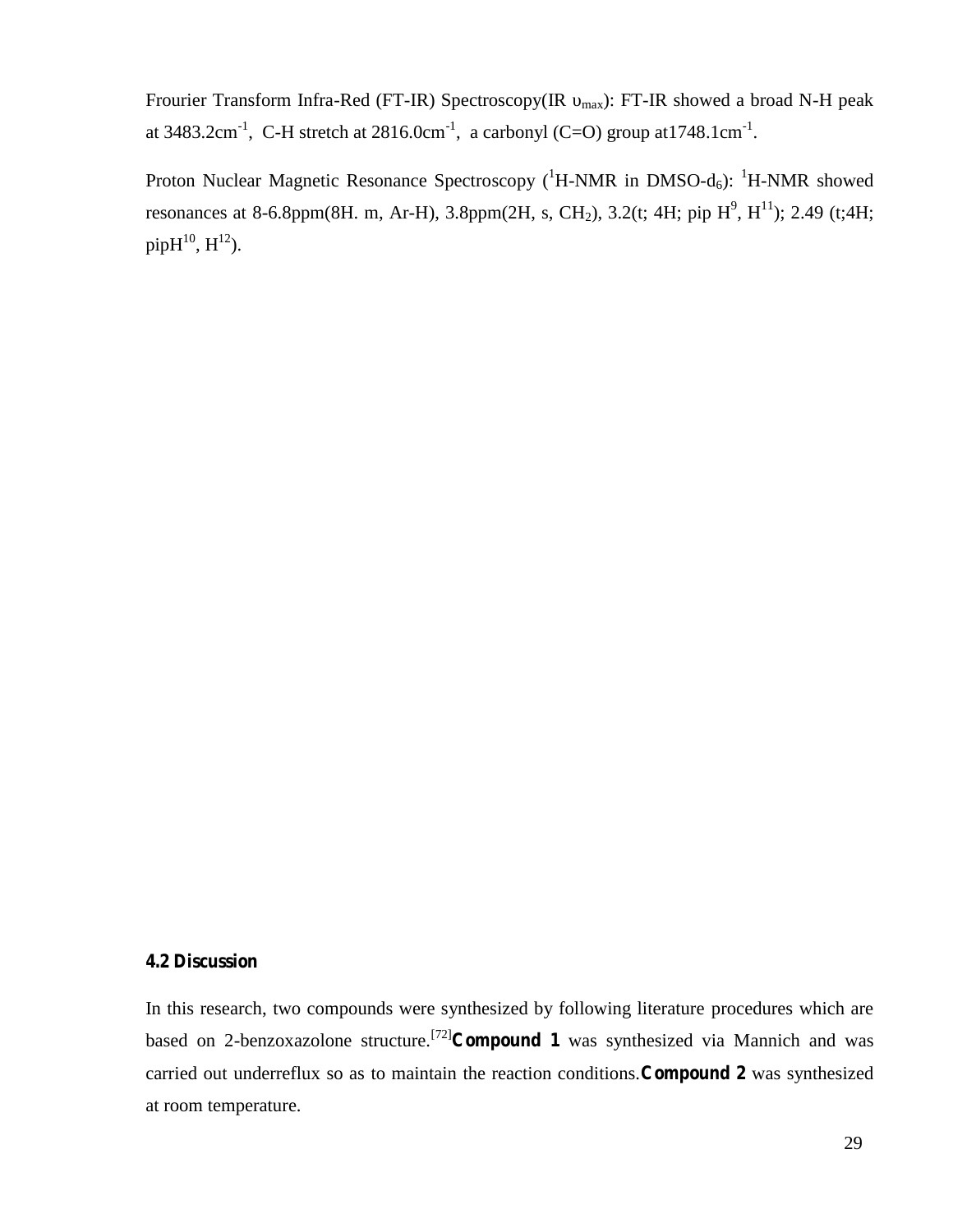For **compound 1**, piperazine derivative (2-fluorophenyl piperazine) was attached on position 3 of 2(3H)-benzoxazolone to give Mannich base. For compound 2, piperazine derivative (phenylpiperazine) was attached on position of 6-bromoacetyl-2(3H)-benzoxazolone. The reactions for both **compound 1 and 2** were done under reflux and at room temperature respectively. The general Mannich reaction for compound 1 and reaction for the 6-position reaction of compound 2 at room temperature are given below.



**Fig 4.3** Synthesis of Compound 1



**Fig 4.4** Synthesis of Compound 2

Table 4.1summary of the results of compound **1** and **2**.

| Structures of compound 1 and 2 | Condition/time | Melting            | $R_f$ Values |
|--------------------------------|----------------|--------------------|--------------|
|                                |                | $point(^{\circ}C)$ |              |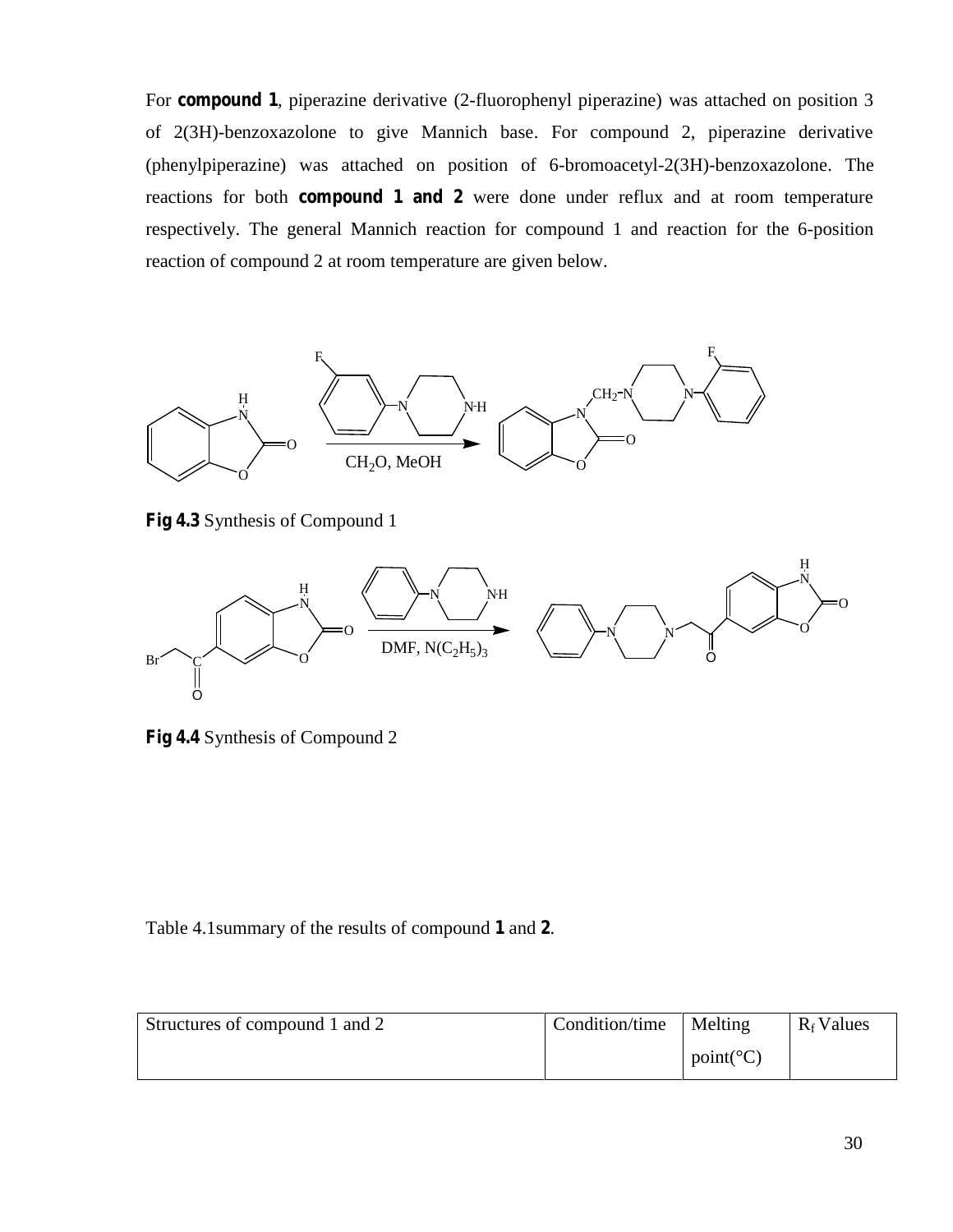

The structures of the compound that wassynthesized were verified by Fourier Transform Infra- Red (FT-IR) and Proton Nuclear Magnetic Resonance (1H-NMR) Spectroscopy.

The FT-IR spectrum of **compound 1** synthesized compounds showed absence of (N-H) stretch which is expected to appear at  $(3100-3550)$  cm<sup>-1</sup>, this indicates that the reaction had taken place at 3-position as expected. A C=O stretch band of  $2(3H)$ -benzoxazolone was seen at  $1757.4 \text{cm}^{-1}$ , the (C-H) stretch for the compound also appear at  $2819.7 \text{ cm}^{-1}$ .

For **compound 2**, a peak at  $3483.2 \text{cm}^{-1}$  indicates the presence of N-H stretch, a strong C=O stretch band of  $2(3H)$ -benzoxazolone was seen at  $1748.1cm^{-1}$  and the (C-H) stretch for the compound also appear at  $2816.0 \text{ cm}^{-1}$ .

FT-IR spectra of compound 1 and 2 made under different reaction conditions are given in Figure 4.5 and 4.6 respectively.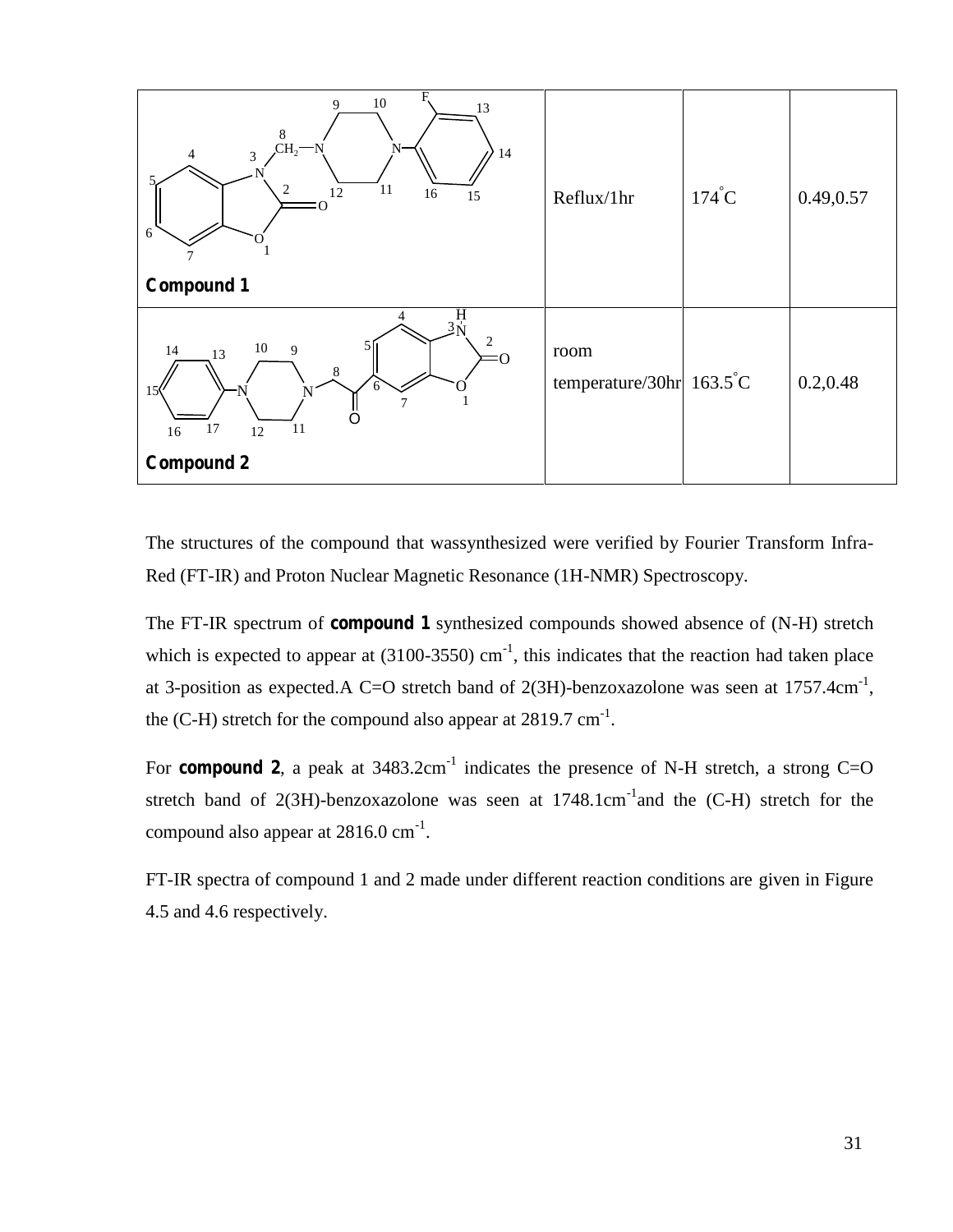

**Fig 4.5**:FT-IR Spectrum of 3[4-(2-fluorophenyl)piperazine]methyl-2-benzoxazolone



**Fig 4.6**:FT-IR Spectrum of 6-2-(4-phenylpiperazine-1-yl)acetyl-2-benzoxazolone

 ${}^{1}$ H-NMR spectrum of **compound 1** in DMSO- $d_6$  shows peaks at expected chemical shifts. In **compound 1** spectrum, relative to the starting material 2(3H)-benzoxazolone, there is a bridging CH<sup>2</sup> (methylene) peak as singlet observed 4.8ppm for this compound. The absence of the N-H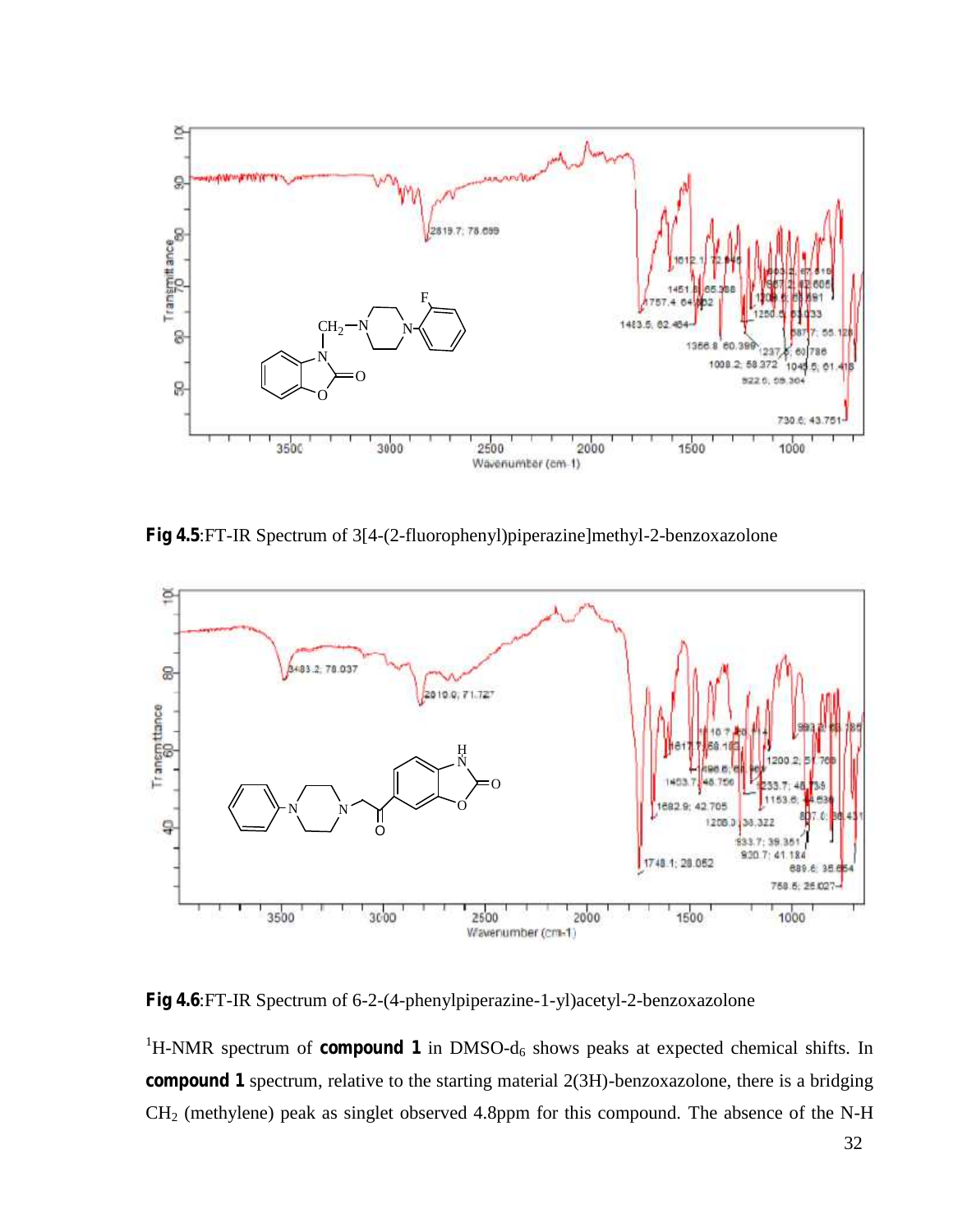peak in the spectrum of this compound proves that the reaction have taken place in position 3 and piperazine is bonded to 2(3H)-benzoxazolone via CH2.

<sup>1</sup>HNMR spectrum of **compound 2** in DMSO- $d_6$ , the presence of aromatic peaks as multiplets between 6.8 to 8ppm The piperazine protons  $(H^{10} \text{ and } H^{12})$  and  $(H^{9} \text{ and } H^{11})$  were seen as triplets at 2.8 and 3.2 ppm which indicated that, the less shielded protons in  $(H^{10}$ and  $H^{12})$  are closer to the piperazine nitrogen attached to an electron withdrawing group which is benzene, while more shielded protons  $(H^9$  and  $H^{11}$ ) are more closer to the piperazine nitrogen next to electron releasing group  $(CH<sub>2</sub>-)$ .

The <sup>1</sup>H NMR Spectrum of compounds 1 and 2 are given in fig 4.7 and 4.8 respectively.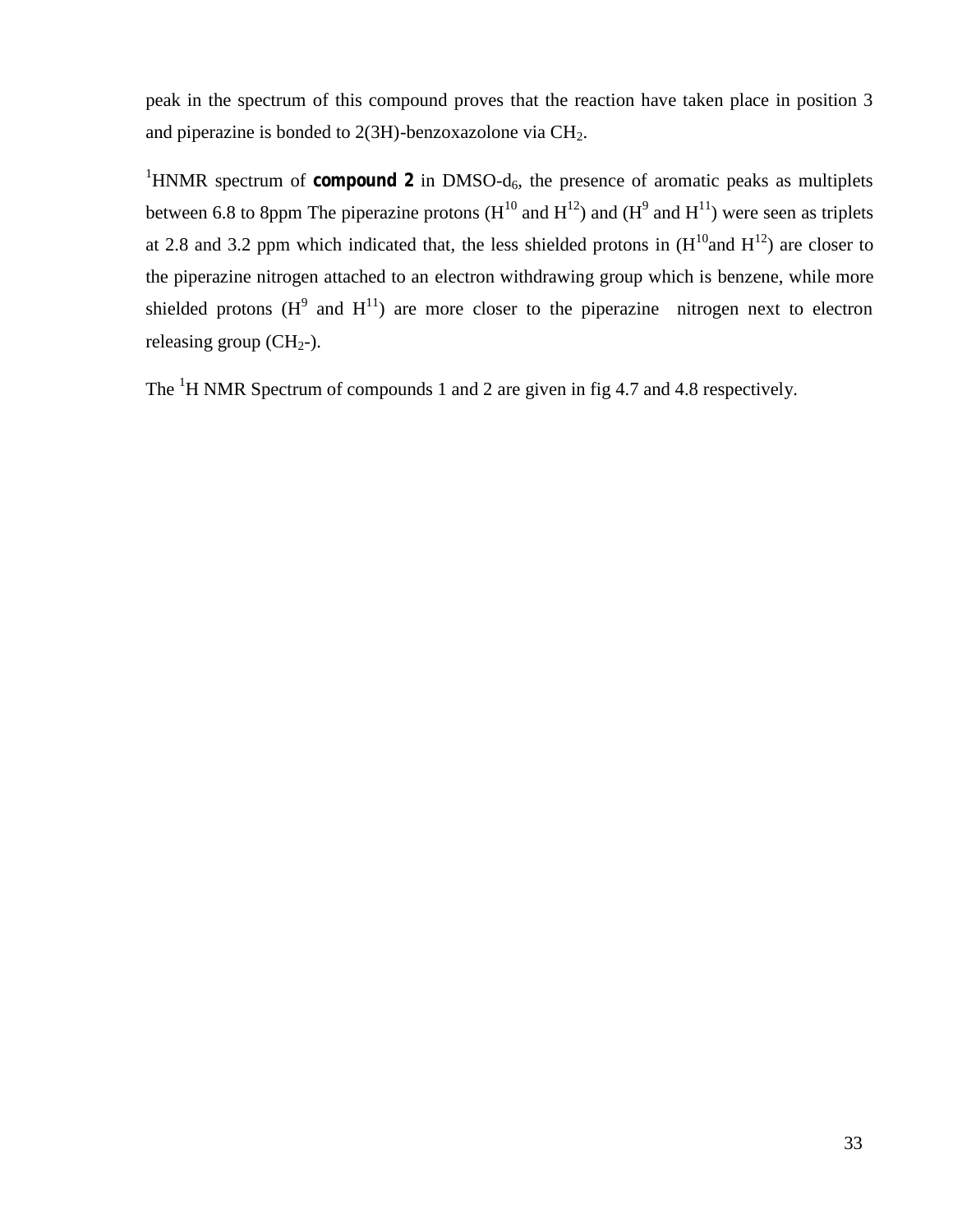

**Fig 4.7**: <sup>1</sup>H NMR Spectrum of 3[4-(2-fluorophenyl)piperazine]methyl-2-benzoxazolone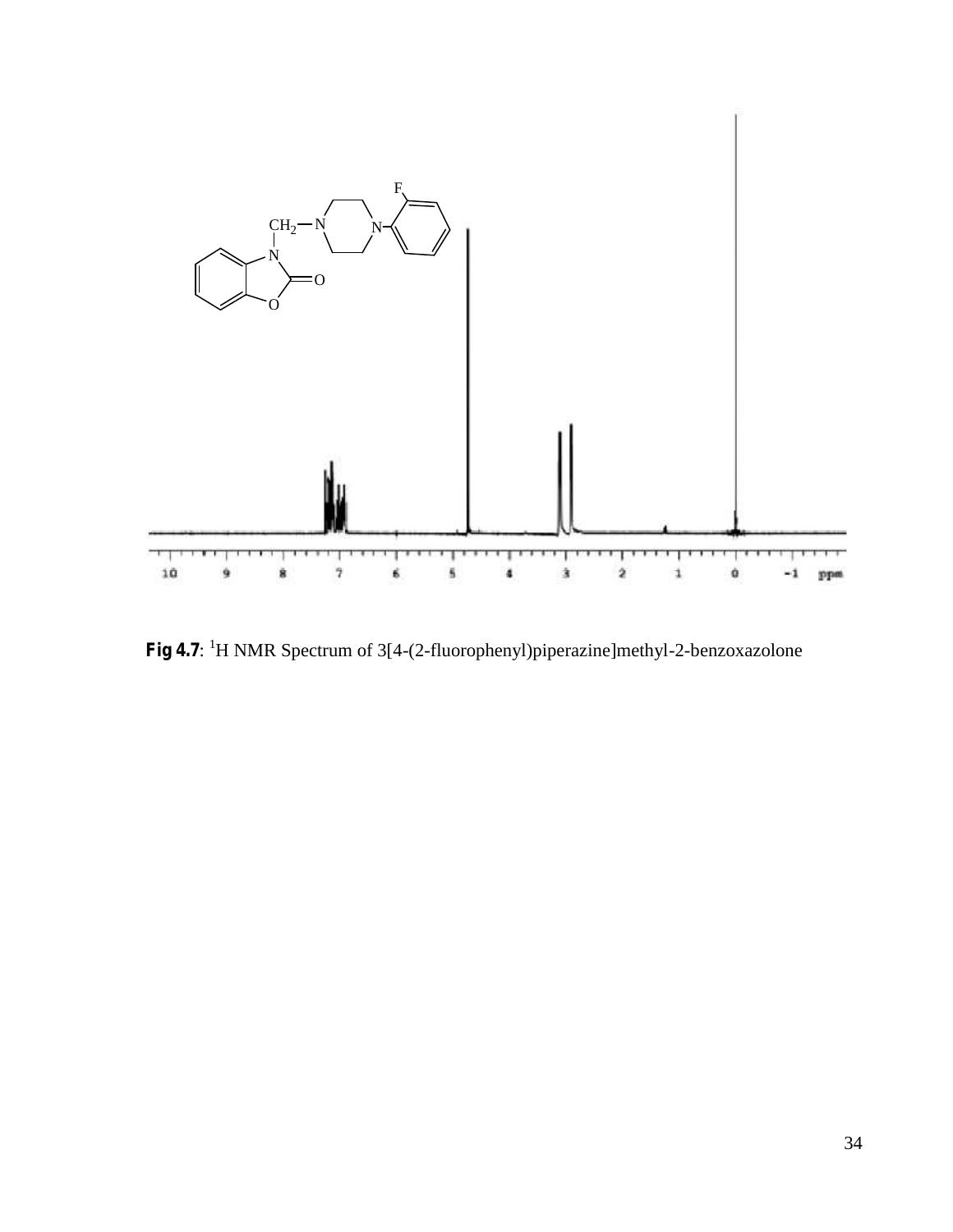

Fig 4.8: <sup>1</sup>H NMR Spectrum of 6-2-(4-phenylpiperazine-1-yl)acyl-2-benzoxazolone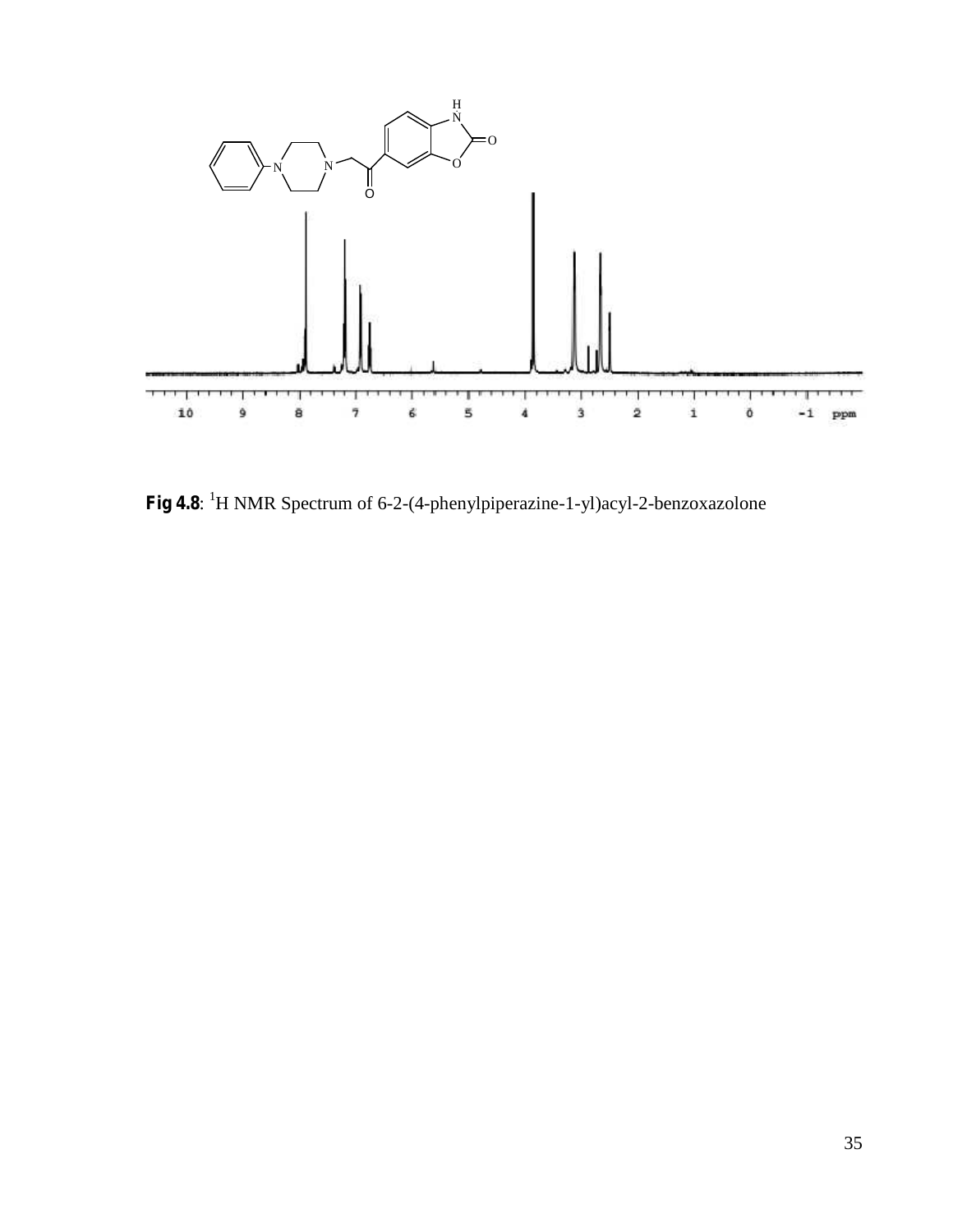# **5. CONCLUSION**

In this study, two different substitutions on 2-benzoxazolone was carried out at 3 and 6 position. The experiments were carried out using Mannich reaction and the reaction at room temperature at the position 3 and 6 respectively.

This has shown according to literature, that it is possible to do substitutions at different sites of benzoxazolone structure. As a result, by changing the position of substituent on 2 benzzoxazolone, it might be possible to introduce other biological activities than analgesics and anti-inflammatory activities.

Based on literature, the synthesized compoundsare expected introduce analgesic and antiinflammatory activities.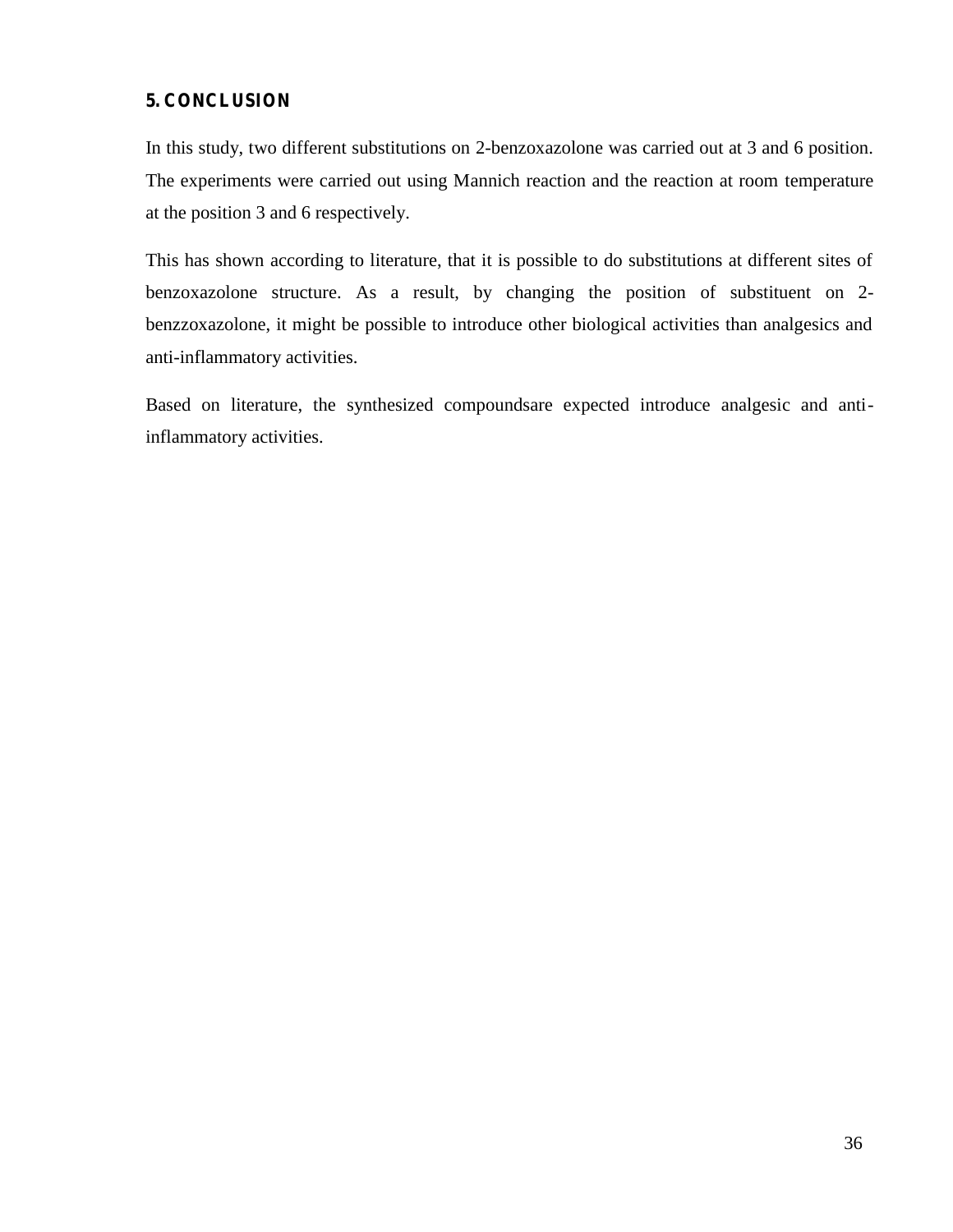### **REFERENCES**

- 1. Bennett C.**(**1984). Monheim's Local Anesthesia and Pain Control in Dental Practice. 7thed. St. Louis, MO: C.V. Mosby.
- 2. Bashman Al, Bautista DM, Scherrer G, Julius D.**(**2009); cellular and molecular mechanisms of pain cell.;139(2);267-284;
- 3. Clifford J Woolf . What is this thing called pain? program in neurobiology, department of neurobiology, children hospital Boston, department of neurobiology. Harvard medical school Boston. Massachussets USA.https://www.jci.org/articles/view/45178/version/1/pdf/render. Accessed November, 2017
- 4. Tenenbaum J. **(**1999); The epidemiology of non-steroidal anti-in-flammatory drugs. Can J Gastroenterol.13:119–122
- 5. Safak C, Erdogan H, Palaskan E, Sunal R and Duru S. (1992); synthesis of 3-(2 pyridylethyl)benzoxazolinone derivatives, potent analgesics and anti-inflammatory compounds inhibiting prostaglandins  $E_2$ . J. Med. Chem, 35 (7), pp 1296–1299.
- 6. Bonte J.P. Lesieur D, Lespagnol C, Cazin J.C, (1974); Acyl-6-benzoxazolinones, Eur. J. Med. Chem.-Chim. Ther. 9;491–496
- 7. Katsura Y, Nishino S, Takasugi H, (1991); Studies on antiulcer drugs. I. Synthesis and antiulcer activities of imidazo[1,2-a]pyridinyl- 2-oxobenzoxazolidines-3-oxo-2H-1,4-benzoxazines and related compounds, Chem. Pharm. Bull. 39 (11) 2937– 2943
- 8. Varma R.S, Kapoor A. (1979); Potential biologically active agents. Part XXI. 1-(4- Benzoxazolylmethylaminobenzoyl)morpholines and piperidines as antimicrobial agents, Indian J. Chem. 18B (2) 200–204.
- 9. Dalkara S, C¸ alıs U¸,Sunal R. (1988); Synthesis and anticonvulsant activity of some new 2(3H) benzoxazolone derivatives, J. Pharm. Belg. 43 372–378.
- 10. Gökhan N, Erdo an H, Durlu NT, Demirdamar R, Ozalp M. 2003; Synthesis and evaluation of analgesic, antiinflammatory and antimicrobial activities of 6-acyl-3-piperazinomethyl-2 benzoxazolinones. Arzneim Forsch Drug Res 53: 114–120.
- 11. www.reconnexium.org.au/analgesics-pain-reliever/wI/i1023227/. Accessed November 2017
- 12. Opioids .US department of health and human services. National institute on drug abuse.https://www.psychologytoday.com/conditions/opioids. Accessed November, 2017
- 13. www.medpharm-sofia.eu/files/DIR%209/Year%2009E/Opioids.ppt. Accessed November 2017.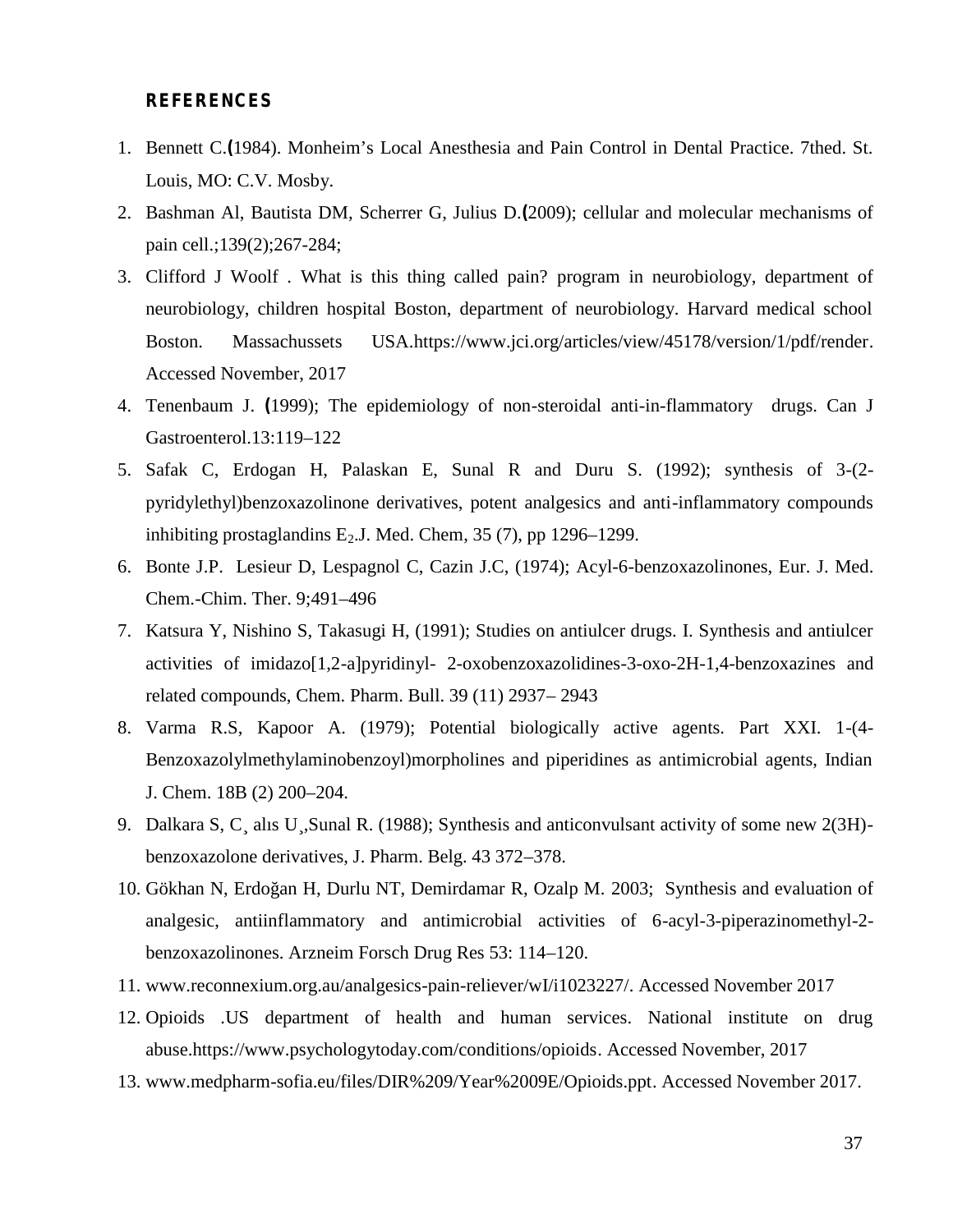- 14. Stefano GB, Ptá ek R, Kuželová H, Kream RM (2012). Endogenous morphine: up-to-date review 2011" (PDF). Folia Biol. (Praha). **58** (2): 49–56. *PMID* 22578954*.* Archived (PDF) from the original on 24 August 2016
- 15. intranet.tdmu.edu.ua/data/kafedra/theacher/pharm/oleschuk/.../Analgesic.pp. Accessed November 2017.
- 16. Gonzales JP and Brogden RN. (1988); Naltrexone: AReview of its pharmacologic and pharmacokineticproperties and therapeutic efficacy in the manage-ment of opioid dependence. Drugs.. 5(3):192-213.7.
- 17. Zimmerman DM and Leander JD. (1990); Opioid antagonists: structure activity relationships. In: Drugs ofAbuse: Chemistry, Pharmacology, Immunology, andAIDS. NIDA Res Monogr.. 96: 50- 60.
- 18. Kristen Havens; Nsaids: When To Use Them, And How They Help Inflammation. February 27, 2017
- 19. Orthoinfo,What Are NSAIDs? From the American Academic of Orthopaedic Surgeons. Available at https://orthoinfo.aaos.org/en/treatment/what-are-nsaids/
- 20. Classification of non-steroidal anti-inflammatory drugs[internet].[cited 2009 Oct 2]. Available from: http:// www.rphworld.com/pharmacist/viewlink-22970.html
- 21. Infoscan Services, International analgesics category, Total food, drug and mass Merch,52 weeks ending july16,2000. Plymouth and Pennsylvania: Information Resources Inc 2000.
- 22. Carol Eustice Cyclooxygenase: COX-1 and COX-2 Explained What You Need to Know About Cyclooxygenase.
- 23. Foye WO, Lemke TL. (2008) Foye's principles of medicinal chemistry. Lippincott Williams & Wilkins.
- 24. Chandrasekharan NV, Dai H, Roos KL, Evanson NK, Tomsik J, Elton TS, Simmons DL. (2002); COX-3, a cyclooxygenase-1 variant inhibited by acetaminophen and other analgesic/antipyretic drugs: cloning, structure, and expression. Proc Natl Acad Sci U S A;99:13926-31.
- 25. https://www.slideshare.net/AlMoaiqel1/cox-12-inhibitors. Accessed December, 2017
- 26. Visha.M.G (2013); Selective Cox-2 Inhibitor International Journal of Pharmaceutical Science Invention ISSN (Online): 2319 – 6718, ISSN (Print): 2319 – 670X www.ijpsi.org Volume 3 Issue 2 PP.28-33
- 27. Journal of Experimental Botany*,* (2004);Volume 55, Issue 402, Pages 1587–1592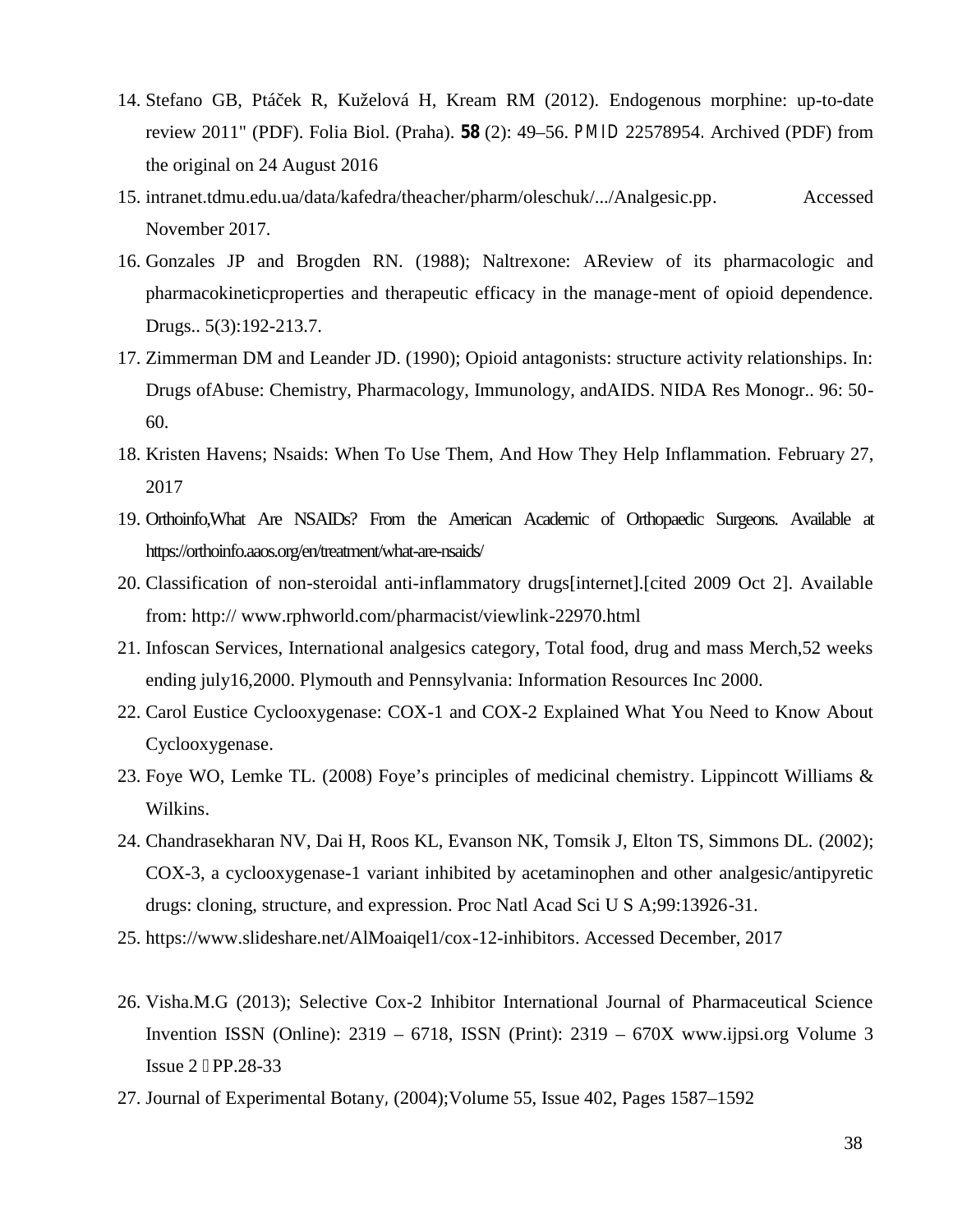- 28. Lisette D'Souza, Solimabi Wahidulla and PD Mishra. Bisoxazolinone from mangrove Acanthus illicifolius. Indian journal of chemistry. (1997); Vol. 36B, pp. 1079-1081
- 29. Chiarotto I,Feroci M, Sotgiu G, Inesi A (2009). Electrogenerated N-heterocycle carbenes: Nfuctionalization of benzoxazolones, Tetrahedron 65:3704-3710
- 30. Lespangnol, Ch.; Cazin, J. C.; Lesieur, D. (1967); Bull. Chim. Therap., 5, 347.
- 31. Cazin, J. C.; Lesier, D.; Baunet, C. (1976); Eur. J. Med.Chem.,11, 33.
- 32. Close W.J, Tiffany B.D. and Spielman M.A., (1949); J. Am. Chem. Soc. 71, 1265.
- 33. Weinstok, J., Gaitanopoulos, D. E., Stringer, O. D., Franz, R. G., Hieble, J. P., Kinter, L. B., Mann, W. B., Flaim, K. E., and Gessner, G., (1987); Synthesis and evaluation of non-catechol D-1 and D-2 dopamine receptor agonists: Benzimidazol-2-one, benzoxazol-2-one and the highly potent: benzothiazol-2-one- 7-ethylamines.J. Med. Chem.*,* 30, 1166.
- 34. Von der Saal W., Hölck, J. P., Kampe, W. Mertens, A., and Müller-Beckmann, B., (1989); Nonsteroidal cardiotonics. 2. The inotropic activity of linear, tricyclic 5-6-5 fused heterocycles.J. Med. Chem.*,* 32, 1481–1496.
- 35. Bonte, J. P., Piancastelli, J. P., Lesieur, M. C. I., Lamar, J. C., Beaughard, M., and Dureng, G., (1990); Amino ketone and amino alcohol derivatives of benzoxazolinone: Synthesis, adrenergic and antihypertensive properties.Eur. J. Med. Chem.*,* 25, 361–368.
- 36. Katsura, Y. Nishio, S., and Takasugi H., (1991); Studies on Antiulcer Drugs. I. Synthesis and Antiulcer Activities of lmidazo[1,2-a] Pyridinyl-2-Oxobenzoxazolidines-3-Oxo-2H-1,4- Benzoxazines and Related Compounds,Chem. Pharm. Bull.*,* 39(11), 2937–2943.
- 37. Poupaert J,Caratob P and Colacinoa E.(2005); 2(3H)-Benzoxazolone and Bioisosters as "Privileged Scaffold" in the Design of Pharmacological Probes. Current Medicinal Chemistry, 12, 877-885.
- 38. Safakish M, Hajimahdi Z, Zabihollahi R. Mohammad R. Aghasadeghi Vahabpour R, Zargh A. (2017); Design, synthesis, and docking studies of new 2-benzoxazolinone derivatives as anti- HIV-1 agents.November, Volume 26, Issue 11, pp 2718–2726.
- 39. Nachman JR (1982);Convenient preparation of 2 benzoxazolinones with 1,1 carbonyldiimidazole. Journal of Heterocyclic Chemistry, Vol. 19 Issue 6, p1545-1547
- 40. Friebe, A, Vilich, V. Hennig L. (1998); Appl. Environ. Microb., 64 , p. 2386
- 41. Murty, M. S. R.; Ram, K R.; Rao, R V; Yadav, J. S.; Murty, U. S. N.; Pranay K, K. (2011); benzoxazolones and antimicrobial properties of 2-substituted benzoxazole and 3-substituted- 2(3H)-benzoxazolone derivatives. . In: Medicinal Chemistry Research. Vol. 20 Issue 5, p626, 11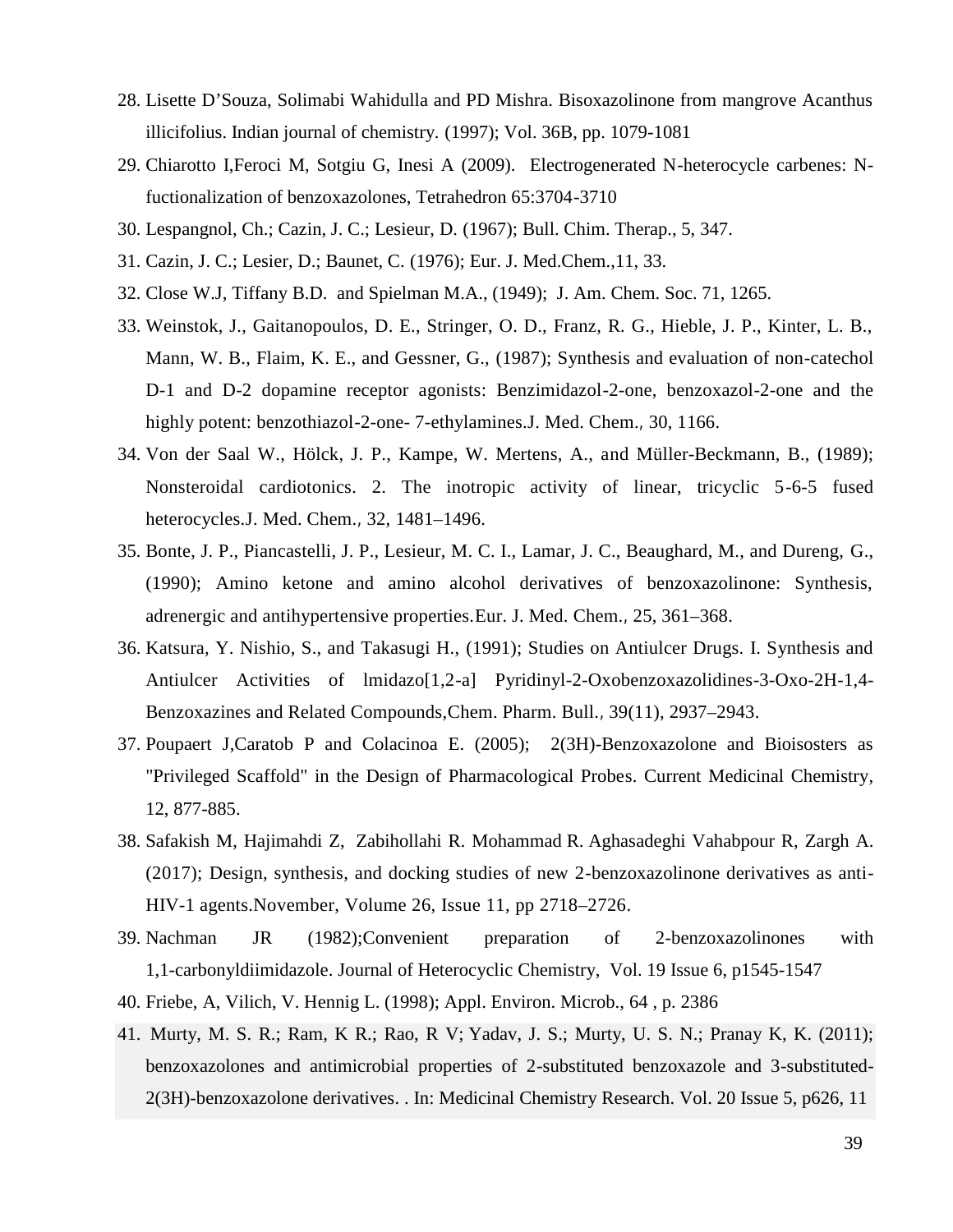- 42. Sekar V K,Mohan RS, and Santhosh K C. (2013); Synthesis, characterisation and evaluation of N-mannich bases of 2-substituted Benzimidazole derivatives. J Young Pharm. 5(4): 154–159.
- 43. Atkinson, R. S.; Rees, C.W. (1967); Chem. Commun., 23, 1230-1.
- 44. Lespagnol, Ch. (1955); Bull. Soc. Pharm., 1, pg 71.
- 45. Yous, S.; Poupaert, J. H.; Lesieur, I.; Depreux, P.; Lesieur D. (1994); J. Org. Chem., 59, 1574
- 46. Merdji, B.; Lesieur, D.; Lespagnol, Ch.; Barbry, D.; Couturier, D. (1981); J. Heterocyclic Chem., 18, 1223
- 47. Chapter- iii Synthesis Of New Hetero Cyclic Hybrids Based On Benzoxazolone And 1,3,4- OxadiazoleScaffold.http://shodhganga.inflibnet.ac.in/bitstream/10603/40797/11/11\_chapter\_3.pd f. Accessed December 2017.
- 48. Soyer Z, Parlar S, Alptuzun V. (2013); Synthesis and acetylcholinesterase (AChE) inhibitory activity of some N-substituted-5-chloro-2(3H)- benzoxazolone derivativesMarmara Pharmaceutical Journal 17: 15-20,
- 49. Dong, D.L., Luan, Y., Feng, T.M., Fan, C.L., Yue, P., Yang, B.F., (2006); Eur J Pharmacol., 545, 161–166.
- 50. Corey W, Robin M, Carol M, Kevin D, Juan H-C, Paul L, and Christopher V. (2014)Considerations for the Appropriate Use of Skeletal Muscle Relaxants for the Management Of Acute Low Back Pain. Jun; 39(6): 427-435.
- 51. D.F. Marsh. (1959) U.S. Patent 2,895,877
- 52. Li Tang† , Wen-Hua Ma† , Yun-Long Ma, Shu-Rong Ban, Xiu-E Feng,Qing-Shan Li. (2013). Synthesis and biological activity of 4-substituted benzoxazolone derivatives as a new class of sEH inhibitors with high anti-inflammatory activity in vivo. Bioorganic & Medicinal Chemistry Letters. Vol. 23 Issue 8, p2380, 4 p
- 53. Guangjin Z, Tieyu C, Xing P, and Shengjing L.(2015); Synthesis, Anti-Inflammatory, and Analgesic Activities of Derivatives of 4-Hydroxy-2-benzoxazolone Hindawi Publishing Corporation Journal of Chemistry Volume 2015.
- 54. Dogruer D S, Sahin M F , Ünlü S, (1998);Anti-nociceptive and anti-inflammatory activity of some (2-benzoxazolone-3-yl and 2-benzothiazolone-3-yl)acetic acid derivatives.*Il Farmaco*. 53(1):80-84.
- 55. Koksal M, Gokhan N, Kupeli E, Yesilada E, and Erdogan H. (2007) Analgesic and Antiinflammatory Activities of Some New Mannich Bases of 5-Nitro-2-Benzoxazolinones .Arch Pharm Res Vol 30, No 4, 419-424.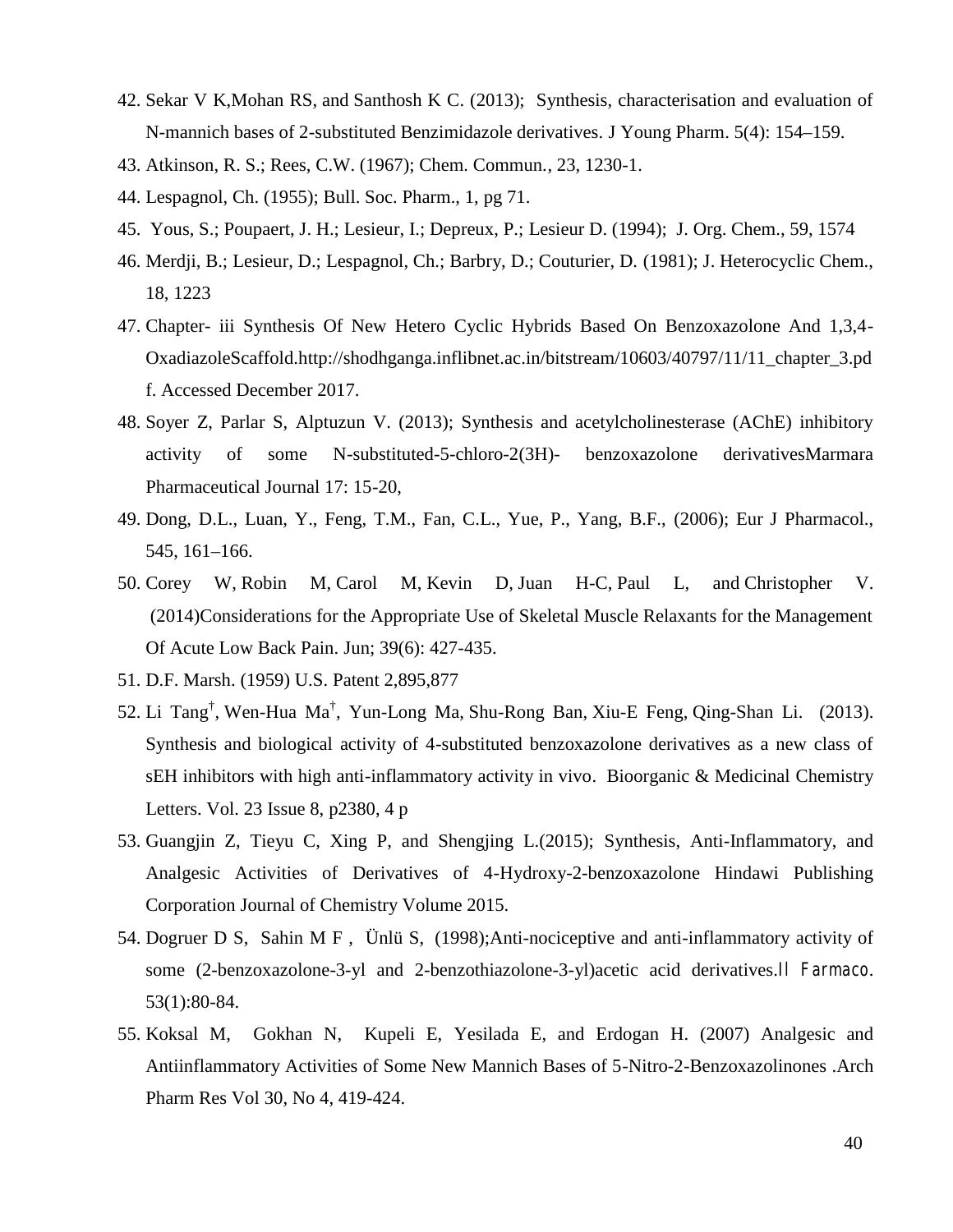- 56. Gökhan N, Köksal M, Ünüvar S, Aktay G & Erdoğan H. Synthesis and characterization of some new 2(3H)-benzoxazolones with analgesic and antiinflammatory activities. ISSN: 1475-6366 (Print) 1475-6374 (Online) Journal homepage: http://www.tandfonline.com/loi/ienz20.
- 57. Ucar H, Van derpoorten K, Depovere P, Daniel L, Majed I, Bernard M, Jacques D, and Poupaert J. (1998); "Fries Like" Rearrangement : a Novel and Efficient Method for the Synthesis of 6-Acyl-2(3H)-benzoxazolones and 6-Acyl-2(3H)-benzothiazolones Tetrahedron 54 1763- 1772.
- 58. Fügen Özkanli Hacettepe. (2004). University, Faculty of Pharmacy, Department of Pharmaceutical Chemistry, 06100 Ankara-Turkey Synthesis Of Some New Mannich Bases Of 6-Acyl-5-Chloro-2- Benzoxazolinones. J. Fac. Pharm, Ankara 33(2) 85-90.
- 59. Onkol T, Sahin F, Yildirim E, Erol K, and Shigero ITO.(2004); Synthesis and Antinociceptive Activity of (5-Chloro-2(3H)- Benzoxazolon-3-yl) Propanamide Derivatives Arch Pharm Res Vol27, No 11, 1086-1092.
- 60. Soyer Z, Parlar S., Alptuzun V. (2013) Synthesis and acetycholinesterase (Ache) inhibitory activity of someN-substituted-5-chloro-2(3H)-benzoxazolne derivatives. Mamara pharmaceutical journal;17:15-20
- 61. Köksal M, Gökhan N, Küpeli E, Yesilada E, Erdogan H. (2005); Synthesis, Analgesic and Antiinflammatory properties of Certain 5-/6-Acyl-3-(4-substituted-1-piperazinylmethyl)-2 benzoxazolinones Derivatives. Arch. Pharm. Chem. Life Sci., 338, 117−125
- 62. Mannich, C.; Krösche, W. **(**1912);Arch. Pharm. Pharm. Med. Chem., *250*, 647–667.
- 63. Advanced Organic Chemistry: Reactions, Mechanisms, and Structure, John Wiley & Sons, New York, NY, USA, 3rd edition, 1985
- 64. Siedel W, Soder A, LindnerDie F. (1958); Aminomethylierung der Tetracycline. Zur Chemie des Reverin, MunchMed. Wochenschr., 100 , pp. 661-663
- 65. Racane L, Kulenovic V T, Jakic L F, Boykin D W, and Zamola G. K. (2001) "Synthesis of bis substituted amidino-benzothiazoles as potential anti-HIV agents," Heterocycles, vol. 55, pp. 2085– 2098,.
- 66. Koksal M, Gokhan N., Kupeli E., Yesilada E, and Erdogan H. (2007) "Analgesic and antiinflammatory activities of some new Mannich bases of 5-nitro-2-benzoxazolinones," Archives of Pharmacal Research, vol. 30, no. 4, pp. 419–424.